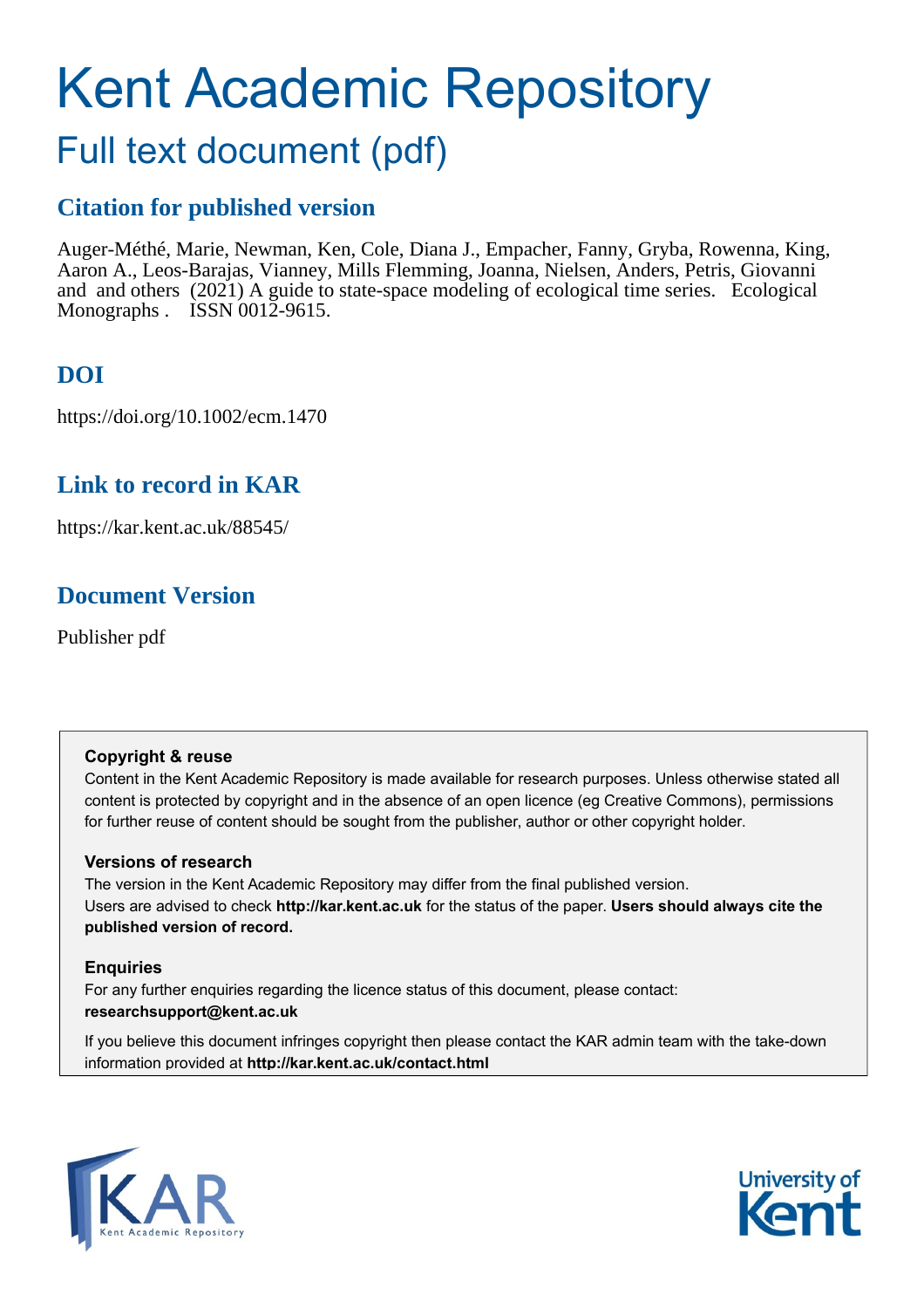# REVIEW

Ecological Monographs, 0(0), 2021, e01470

© 2021 The Authors. *Ecological Monographs* published by Wiley Periodicals LLC on behalf of Ecological Society of America<br>This is an open access article under the terms of the [Creative Commons Attribution-NonCommercial](http://creativecommons.org/licenses/by-nc/4.0/) Lic reproduction in any medium, provided the original work is properly cited and is not used for commercial purposes.

### A guide to state–space modeling of ecological time series

MARIE AUGER-MÉTHÉ  $\mathbb{D},^{1,2,13}$  Ken Newman, $^{3,4}$  Diana Cole,  $^5$  Fanny Empacher,  $^6$  Rowenna Gryba,  $^{1,2}$ Aaron A. King,<sup>7</sup> Vianey Leos-Barajas,<sup>8,9</sup> Joanna Mills Flemming,<sup>10</sup> Anders Nielsen,<sup>11</sup> Giovanni Petris,<sup>12</sup> AND LEN THOMAS<sup>6</sup>

<sup>1</sup> Department of Statistics, University of British Columbia, Vancouver, British Columbia V6T 1Z4 Canada<br><sup>2</sup>Institute for the Oceans and Fisherias University of British Columbia, Vancouver, British Columbia V6T 1Z4 C <sup>2</sup>Institute for the Oceans and Fisheries, University of British Columbia, Vancouver, British Columbia V6T 1Z4 Canada  $3$ Biomathematics and Statistics Scotland, Edinburgh EH9 3FD UK

 $^{4}$ School of Mathematics, University of Edinburgh, Edinburgh EH9 3FD UK

<sup>5</sup>School of Mathematics, Statistics and Actuarial Science, University of Kent, Canterbury, Kent CT2 7FS UK <sup>6</sup>Centre for Research into Ecological and Environmental Modelling, University of St Andrews, St Andrews KY16 9LZ UK

<sup>7</sup> Center for the Study of Complex Systems and Departments of Ecology & Evolutionary Biology and Mathematics, University of<br>Michigan, Ann Arbor, Michigan 48109 USA

Michigan, Ann Arbor, Michigan 48109 USA<br><sup>8</sup> Department of Statistics, University of Terente, Terente, Ontari <sup>8</sup> Department of Statistics, University of Toronto, Toronto, Ontario M5G 1X6 Canada<br><sup>9</sup> Sebool of the Environment, University of Toronto, Toronto, Ontario M5S 3E8 Canada

<sup>9</sup> School of the Environment, University of Toronto, Toronto, Ontario M5S 3E8 Canada<br><sup>10</sup>Department of Mathematics and Statistics, Dalhousie University, Halifax, Nova Scotia B3H 4R2 Canada

 $11$ National Institute for Aquatic Resources, Technical University of Denmark, Kgs. Lyngby 2800 Denmark

 $12$ Department of Mathematical Sciences, University of Arkansas, Fayetteville, Arkansas 72701 USA

Citation: Auger-Méthé, M., K. Newman, D. Cole, F. Empacher, R. Gryba, A. A. King, V. Leos-Barajas, J. Mills Flemming, A. Nielsen, G. Petris, and L. Thomas. 2021. A guide to state–space modeling of ecological time series. Ecological Monographs 00(00):e01470. [10.1002/ecm.1470](info:doi/10.1002/ecm.1470)

Abstract. State–space models (SSMs) are an important modeling framework for analyzing ecological time series. These hierarchical models are commonly used to model population dynamics, animal movement, and capture–recapture data, and are now increasingly being used to model other ecological processes. SSMs are popular because they are flexible and they model the natural variation in ecological processes separately from observation error. Their flexibility allows ecologists to model continuous, count, binary, and categorical data with linear or nonlinear processes that evolve in discrete or continuous time. Modeling the two sources of stochasticity separately allows researchers to differentiate between biological variation and imprecision in the sampling methodology, and generally provides better estimates of the ecological quantities of interest than if only one source of stochasticity is directly modeled. Since the introduction of SSMs, a broad range of fitting procedures have been proposed. However, the variety and complexity of these procedures can limit the ability of ecologists to formulate and fit their own SSMs. We provide the knowledge for ecologists to create SSMs that are robust to common, and often hidden, estimation problems, and the model selection and validation tools that can help them assess how well their models fit their data. We present a review of SSMs that will provide a strong foundation to ecologists interested in learning about SSMs, introduce new tools to veteran SSM users, and highlight promising research directions for statisticians interested in ecological applications. The review is accompanied by an in-depth tutorial that demonstrates how SSMs can be fitted and validated in R. Together, the review and tutorial present an introduction to SSMs that will help ecologists to formulate, fit, and validate their models.

Key words: Bayesian; diagnostic; fitting procedure; frequentist; model selection; state–space model; time series.

Manuscript received 6 November 2020; revised 25 January 2021; accepted 3 March 2021; final version received 12 May

 $^{13}$  E-mail: [auger-methe@stat.ubc.ca](mailto:)

State–space models (SSMs) are a popular modeling framework for analyzing ecological time-series data. They are commonly used to model population dynamics

**INTRODUCTION** 

Article e01470; page 1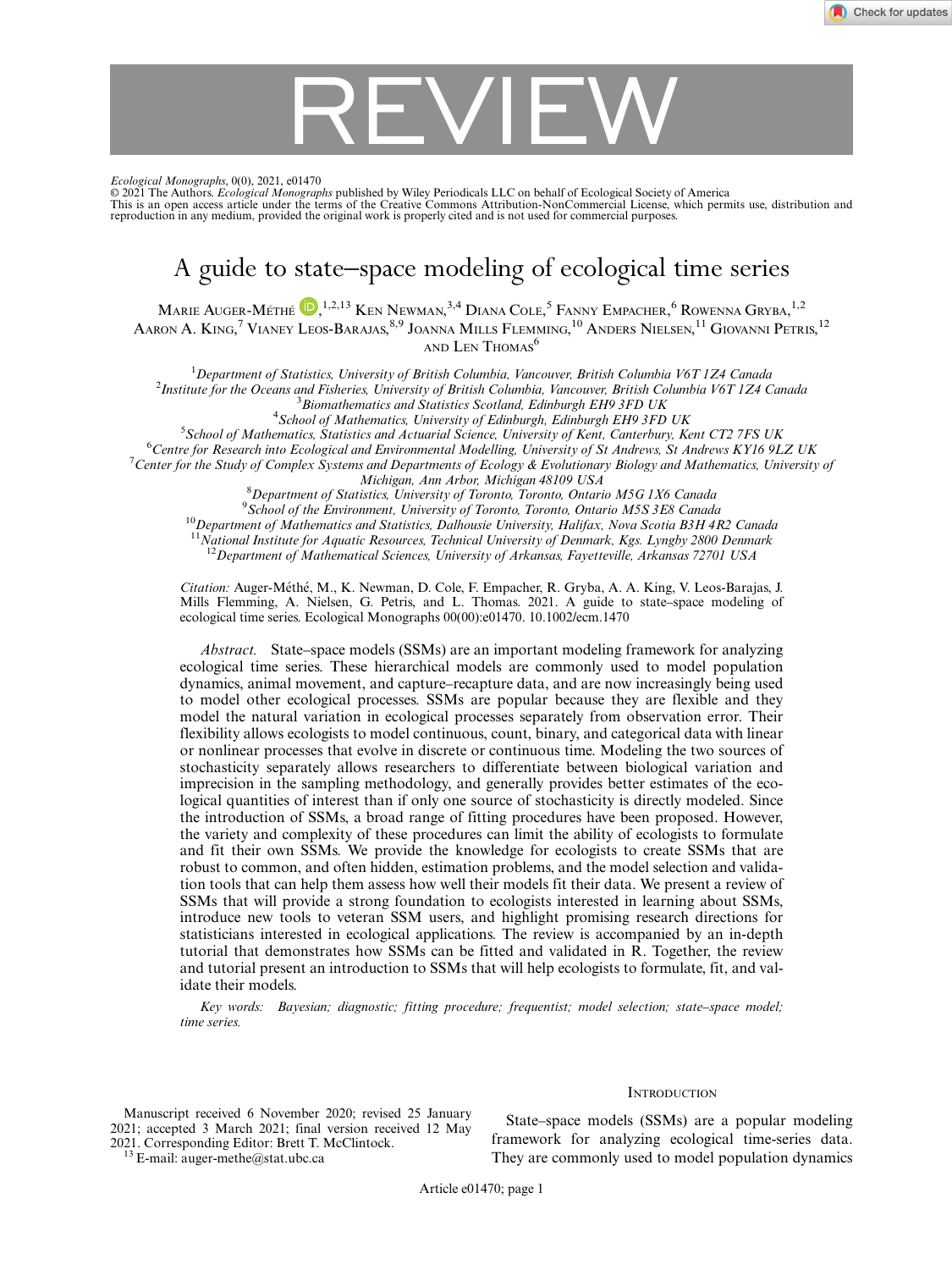REVIEW

(Newman et al. 2014), including metapopulation dynamics (Ward et al. 2010), they have a long history in fisheries stock assessment (Aeberhard et al. 2018), and have been recently proposed as a means of analyzing sparse biodiversity data (Kindsvater et al. 2018). Moreover, they have been a favored approach in movement ecology for more than a decade (Patterson et al. 2008), and are increasingly used with biologging data (Jonsen et al. 2013). In addition, the flexibility of SSMs is advantageous when modeling complex capture–recapture data (King 2012). SSMs are also used in epidemiology (Dukic et al. 2012, Fasiolo et al. 2016) and disease ecology (Hobbs et al. 2015). These common uses of SSMs, and their many unique applications (e.g., investigating animal health from photographs [Schick et al. 2013], plant invasion [Damgaard et al. 2011], and host–parasitoid dynamics [Karban and de Valpine 2010]), demonstrate their widespread importance in ecology.

State–space models are popular for time series, in part because they directly model temporal autocorrelation in a way that helps differentiate process variation from observation error. SSMs are a type of hierarchical model (see Table 1 for definitions; Cressie et al. 2009) and their hierarchical structure accommodates the modeling of two time series: (1) a state, or process, time series that is unobserved and attempts to reflect the true, but hidden, state of nature; and (2) an observation time series that consists of observations of, or measurements related to, the state time series. For example, actual fish population size over time would be the state time series, and incomplete and imprecise counts of fish sampled in a survey, or caught in a fishery, would be the observation time series. Process variation represents the stochastic processes that change the population size of a fish stock through time (e.g., the birth and death processes), and observation error reflects differences between the hidden state and the observed data due to randomness or imprecision in the sampling or survey methodology. These two stochastic components act at different levels of the model hierarchy, and the SSM framework allows them to be modeled separately. The assumptions that the hidden states are autocorrelated (e.g., that a large population in year  $t$  will likely lead to a large population in year  $t + 1$ ), and that observations are independent once we account for their dependence on the states (Fig. 1a), allow SSMs to separate these two levels of stochasticity. When we fit a SSM to time series, we can often estimate the process and observation parameters, as well as the hidden states.

TABLE 1. Our definitions of important terms in the context of SSMs.

| Term                              | Definition                                                                                                                                                                                                                                                                                                                                                                 |  |  |  |
|-----------------------------------|----------------------------------------------------------------------------------------------------------------------------------------------------------------------------------------------------------------------------------------------------------------------------------------------------------------------------------------------------------------------------|--|--|--|
| Conditional likelihood<br>$(L_c)$ | Likelihood function of the parameters of the SSM conditional on the states. In contrast to the joint and<br>marginal likelihoods, the function only includes the probability distribution of the observations (not<br>that of the states) and use sufficient statistics for the state values (e.g., states are fixed to their<br>estimated values)                         |  |  |  |
| Data stream                       | Distinct set of observations. The term is generally used when more than one source of data is used in a<br>single model (e.g., a SSM that jointly models data from systematic survey and citizen science)                                                                                                                                                                  |  |  |  |
| Hidden Markov model<br>(HMM)      | Class of SSMs with a finite number of discrete hidden states. For example, these discrete states could be<br>categorical variables representing the behavioral modes of an animal (e.g., foraging, resting, traveling)<br>or binary variables representing whether the individual is alive or dead                                                                         |  |  |  |
| Hierarchical model                | Class of statistical models that has multiple levels of stochasticity. They model randomness in the data<br>and in the process. Linear mixed effects models ( <i>i.e.</i> , linear models with fixed and random effects) are a<br>commonly used type of hierarchical model in ecology. SSMs are another type of hierarchical model                                         |  |  |  |
| Joint likelihood $(L_i)$          | Likelihood function of both hidden states and parameters, which summarizes the complete SSM.<br>Although it is common to call this function a likelihood, this term can cause confusion because states,<br>but not parameters, are often viewed as random variables and often cannot be jointly estimated with<br>parameters by maximizing this function                   |  |  |  |
| Marginal likelihood $(L_m)$       | Likelihood function of the parameters of the SSM, where the states have been marginalized (i.e.,<br>integrated out or summed over all possible state values)                                                                                                                                                                                                               |  |  |  |
| Observation equation              | Equation from a SSM that models how observations depend on hidden states. Synonymous, or closely<br>related, terms used in the literature include observation model, and measurement equation or model                                                                                                                                                                     |  |  |  |
| Observation error                 | Variation associated with the discrepancy between hidden states and observations. The observation<br>error will often reflect the imprecision of the sampling methodology                                                                                                                                                                                                  |  |  |  |
| Process equation                  | Equation from a SSM that models how unobserved states at a given time depend on past states.<br>Synonymous, or closely related, terms used in the literature include: process model, state equation,<br>state model, and transition equation                                                                                                                               |  |  |  |
| Process variation                 | Variation associated with the underlying process and hidden states. In ecology, process variation often<br>represents biological variability                                                                                                                                                                                                                               |  |  |  |
| <b>State</b>                      | Unobserved random variable that generally represents a true attribute of the system. A SSM has at<br>least one time series of hidden states (e.g., true population size through time or whether the individual<br>is alive or dead during each sampling period). Synonymous, or closely related, terms used in the<br>literature include: latent state and latent variable |  |  |  |
| State-space model<br>(SSM)        | Class of hierarchical models for time series that specifies the dynamic of the hidden states and their link<br>to the observations (see Fig. 1a)                                                                                                                                                                                                                           |  |  |  |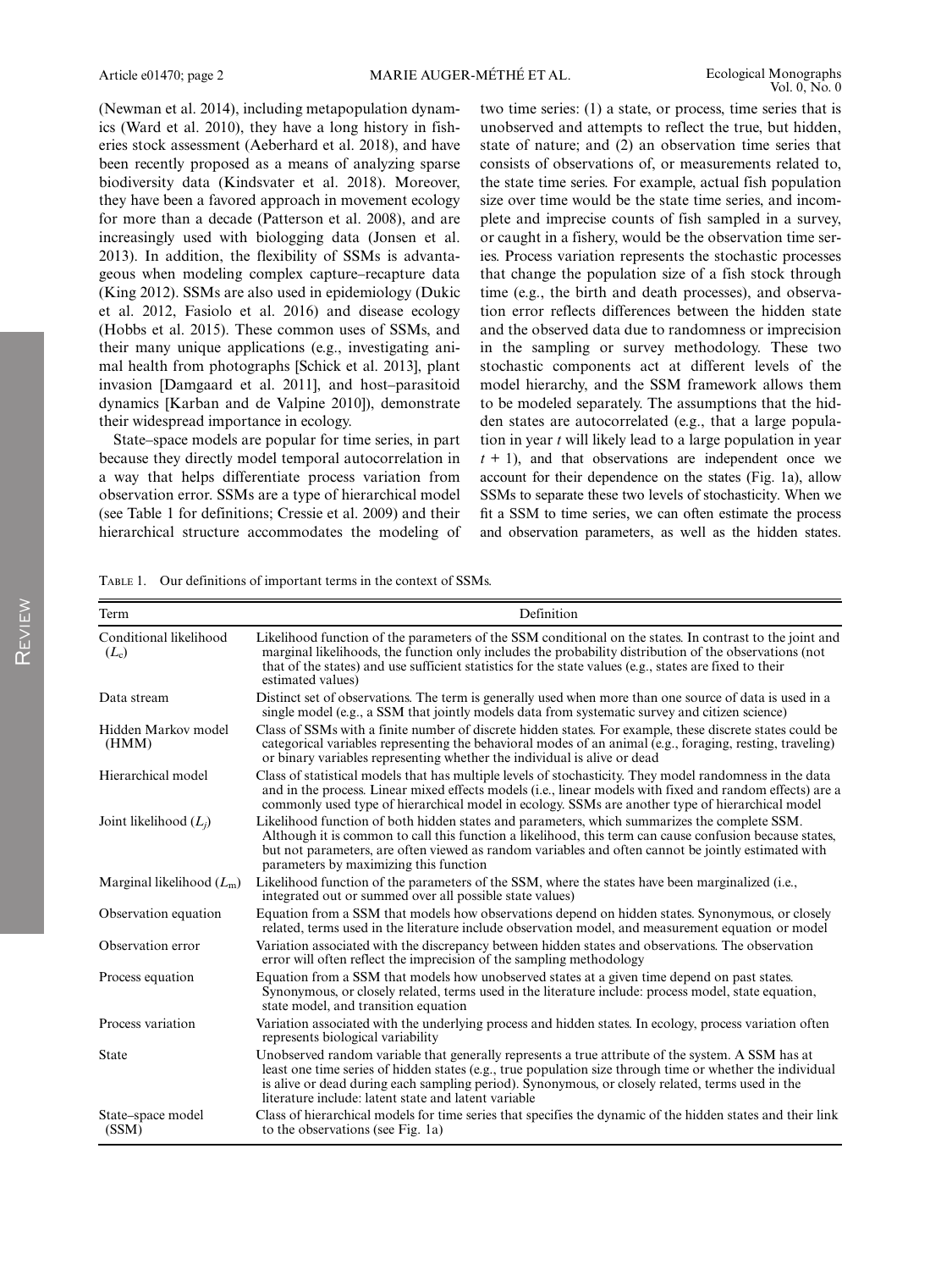

FIG. 1. The dependence structure and evolution of the two time series comprising a simple univariate state–space model. (a) Dependence relationships with arrows, demonstrating that once the dependence of the observations  $y_t$  on the states  $z_t$  is accounted for, the observations are assumed independent. (b) Our toy model (Eqs. 1, 2). The blue and red dots are the simulated observations and states, respectively. The black line and gray band are the estimated states and associated 95% confidence intervals. The true states, but not the observations, usually fall in the 95% confidence intervals. This demonstrates that the state estimates can be a closer approximation of the truth than the observations.

These estimates of the hidden states generally reflect the true state of nature better than the original observations (Fig. 1 b). For example, the estimates of the hidden states will generally reflect the true fish population size better than the survey- or fisheries-based counts.

The first SSMs, often referred as normal dynamic linear models (NDLMs), were a special case where the state and the observation time series were modeled with linear equations and normal distributions. Two seminal papers on NDLMs, Kalman (1960) and Kalman and Bucy (1961), provided an algorithmic procedure, the now-famous Kalman filter, for making inferences about the hidden states given imperfect observations and known parameters. These papers led to developments that revolutionized aerospace engineering in the 1960s and allowed the Apollo mission to correct the trajectory of a spacecraft going to the moon, given inaccurate observations of its location through time (Grewal and Mohinder 2010). The earliest applications of SSMs to ecological data, which used NDLMs and the Kalman filter, were in the 1980–90s and focused primarily on fisheries (Mendelssohn 1988, Sullivan 1992) and animal movement (Anderson-Sprecher and Ledolter 1991). The first animal movement SSMs were closely analogous to the original aerospace application in that they recreated the trajectory of an animal based on inaccurate observations. However, these ecological models required parameters to be estimated. Unlike a planned mission to the moon, we rarely have a priori knowledge of the intended speed and direction of an animal. Developments in the time-series literature made use of the Kalman filter to evaluate the likelihood function for unknown parameters, thus allowing calculation of maximum-likelihood parameter estimates in addition to state estimates (Harvey 1990). NDLMs, however, are a restricted class of SSMs and their applicability to many ecological time series, which have nonlinear and non-Gaussian structure, is limited.

Since their initial development, there have been important advancements in SSMs, and in their application in ecology. In the 1990s, the simultaneous popularization of Markov chain Monte Carlo methods (MCMC [Gilks et al. 1995]), including the freely available BUGS software (Lunn et al. 2009), and high-speed desktop computing considerably expanded the diversity of possible SSMs to include non-Gaussian and nonlinear formulations (e.g., Meyer and Millar [1999]). As a result, Bayesian ecological SSMs were developed for a variety of applications in the following decades, including capture–recapture models (e.g., Dupuis [1995], Gimenez et al. [2007], Royle [2008]) and formulations structured around matrix population models (Buckland et al. 2004). Further developments have advanced fitting procedures in both Bayesian and frequentist frameworks (de Valpine 2004, Ionides et al. 2015, Kristensen et al. 2016, Monnahan et al. 2017). These methods provide the means to fit increasingly complex SSMs with multiple hierarchical levels (e.g., Jonsen et al. [2005]) and integrate disparate data sets (e.g., Hobbs et al. [2015]).

However, although advancements in fitting SSMs have changed how we model time series in ecology, the computational burden required to fit some of these models is often high enough that comparisons between multiple SSMs can be difficult, and the complex structure of some SSMs complicates model validation and diagnostics. In the ecological literature, there has been a recent interest in model comparison and validation for hierarchical models or models for data sets with complex dependence structure (Hooten and Hobbs 2015, Roberts et al. 2017, Conn et al. 2018). In line with this, new validation tools for SSMs are being developed (Thygesen et al. 2017).

Although SSMs are powerful tools for modeling ecological time series, the fitting procedures may seem prohibitively complex to many practitioners. The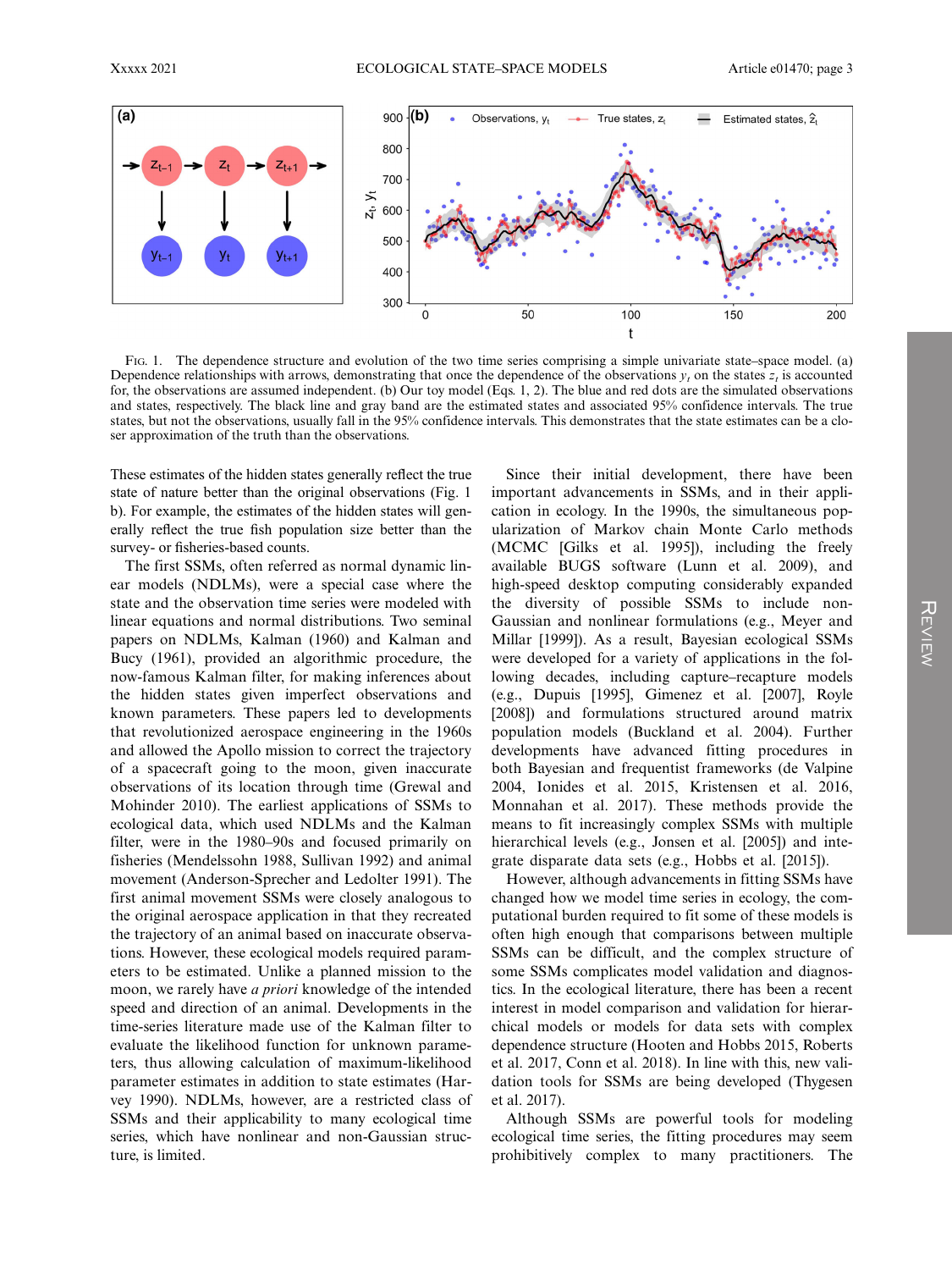variety of inference procedures and tools that can be used to fit SSMs (Harvey 1990, Doucet et al. 2001, Durbin and Koopman 2012, Ionides et al. 2015, Kristensen et al. 2016) may bewilder all but the most quantitative ecologists, thus limiting the ability of many researchers to formulate, fit, and evaluate their own SSMs. Although there are some popular application-specific R (R Development Core Team 2019) packages with functions to fit specialized SSMs (e.g., MARSS for multivariate NDLMs [Holmes et al. 2012]; bsam, for animal movement [Jonsen et al. 2005]), few ecologists are aware of the full range of SSMs that can be fitted with such packages. In addition, these packages may be inadequate for the dataat-hand, especially when using SSMs to answer novel questions or with new data types. A further complication with the application of SSMs is the potential for estimability issues where some states or parameters cannot be estimated well, or at all, given the available data (Dennis et al. 2006, Knape 2008, Auger-Méthé et al. 2016). For example, such estimability issues may arise because the formulation of a SSM is too complex for the data (e.g., the time resolution of the process model is too fine relative to the time resolution of the observations). Although there has been some effort to provide a general, and easy-to-use, set of tools for ecologists to fit SSMs to their data (e.g., King et al. 2016, de Valpine et al. 2017), the available tools and array of choices may be overwhelming to those with little familiarity with SSMs. Given these challenges and the recent advancements in inference methods and model diagnostics, we believe the time is ripe to provide a review of these developments for scientists wanting to fit SSMs to ecological time series.

In this review, we first demonstrate the flexibility of SSMs through a set of examples (Examples of Ecological SSMs) and discuss how ecologists should consider SSMs as a default modeling technique for many of their time series (SSMs as a Framework for Ecological Time Series). Next, we review the different inference methods that can be used to fit a SSM to data (Fitting SSMs). We then discuss how one can assess whether a SSM suffers from estimability or identifiability issues (Formulating an Appropriate SSM for Your Data). Lastly, we describe model selection procedures (Computationally Efficient Model Comparison Methods) and diagnostic tools that can be used to verify whether a model is adequate (Diagnostics and Model Validation for SSMs), crucial steps that are often ignored. This review is accompanied by an in-depth tutorial that provides examples of how one can use R (R Development Core Team 2019) to fit, and validate, SSMs with various inference methods. We believe this review will give a strong foundation to ecologists interested in learning about SSMs and hope it will provide new tools to veteran SSM users interested in inference methods and model validation techniques.

#### EXAMPLES OF ECOLOGICAL SSMS

State–space models are flexible hierarchical models for time series, where observations are imperfect measures of temporally evolving hidden states. Through examples, we demonstrate that SSMs can model univariate or multivariate observations, as well as biological processes that evolve in discrete or continuous time steps. We also show that SSMs can be linear or nonlinear, and can use a variety of statistical distributions (e.g., normal, Poisson, multinomial). To show the structural flexibility of SSMs, we chose many examples from population and movement ecology, two fields that have been crucial in the development of these models. However, SSMs can be used to model time series from all branches of ecology.

#### A toy example: normal dynamic linear model

To formalize the description of SSMs, we start by describing a simple toy example. It models a time series of univariate observations, denoted  $y_t$ , made at discrete and evenly spaced points in time  $t$  ( $t = 1, 2, ..., T$ ). The time series of states, denoted  $z_t$ , is defined at the same time points  $t$  as the observations. Our model is a simple normal dynamic linear model (NDLM); thus process variance and observation error are modeled with Gaussian distributions and both time series are modeled with linear equations.

State–space models make two main assumptions. First, SSMs assume that the state time series evolves as a Markov process (Aeberhard et al. 2018). This Markov process, which is generally of first order, is a relatively simple way to incorporate temporal dependence. For our toy model, this means that the state at time  $t$ ,  $z_t$ , depends only on the state at the previous time step,  $z_{t-1}$ . Second, SSMs assume that the observations are independent of one another once we account for their dependence on the states. More formally, we say that, given the corresponding state  $z_t$ , each observation  $y_t$  is conditionally independent of all other observations,  $y_s$ ,  $s \neq t$ . Thus, any dependence between observations is the result of the dependence between hidden states (Aeberhard et al. 2018). For our toy model, this means that  $y_t$  is independent of  $y_{t-1}$ , and all other observations, once we account for the dependence of  $y_t$  on  $z_t$  (Fig. 1a). In a population dynamics context, this could be interpreted to mean that the values of observations are autocorrelated because the process driving them (i.e., the true population size of the animal) is autocorrelated through time. In contrast, the discrepancy between the true population size and the observation is not correlated in time. We can see this structure in the equations for our toy SSM:

$$
z_t = \beta z_{t-1} + \varepsilon_t, \quad \varepsilon_t \sim \mathcal{N}\Big(0, \sigma_p^2\Big), \tag{1}
$$

$$
y_t = \alpha z_t + \eta_t, \quad \eta_t \sim \mathcal{N}\big(0, \sigma_o^2\big). \tag{2}
$$

The autocorrelation in the states is captured by the parameter β. The observations are a function of the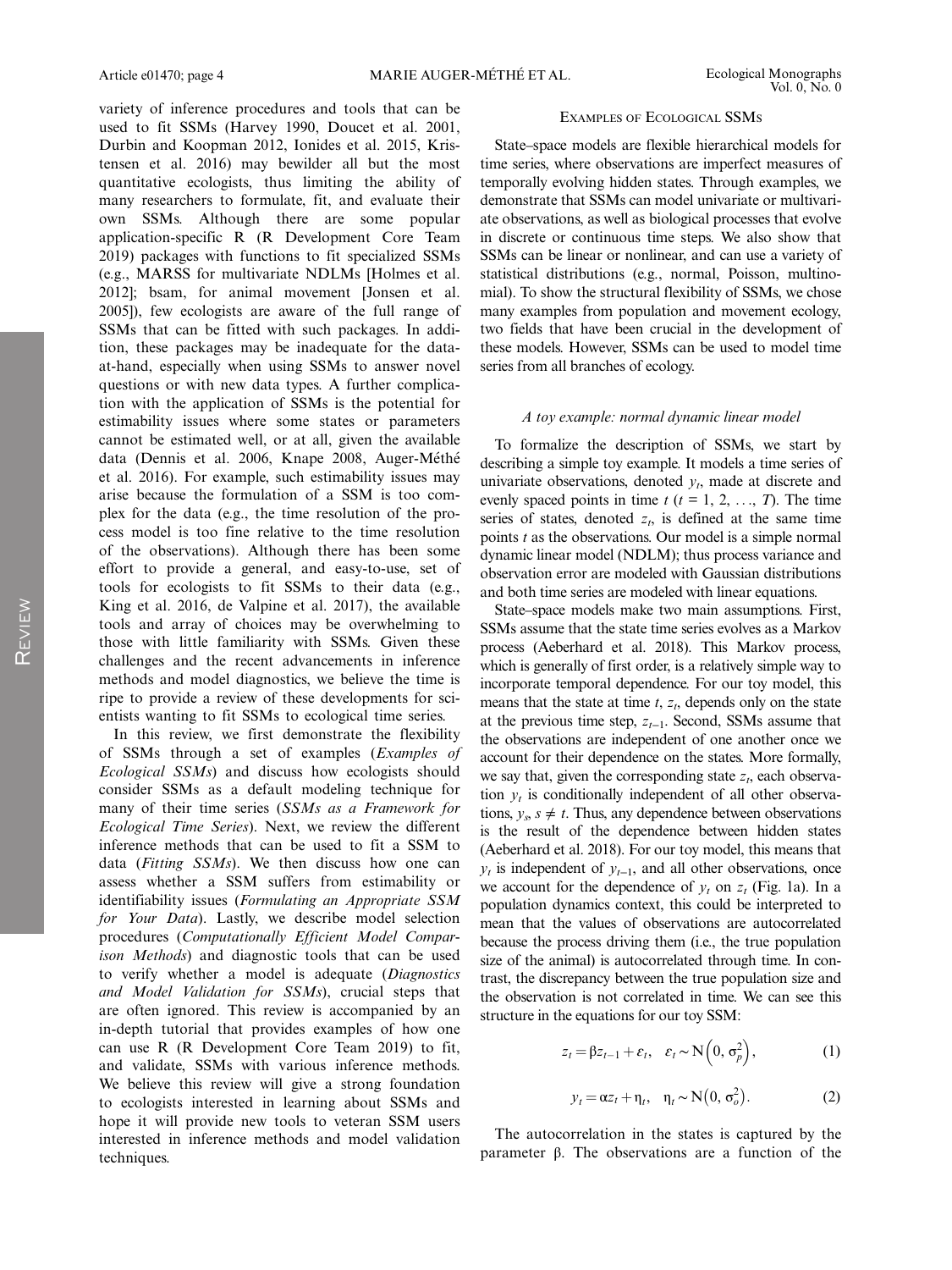states only and the parameter  $\alpha$  allows the observation at time  $t$  to be a biased estimate of the state at time  $t$ . The process variation  $(\varepsilon_t)$  and observation error  $(\eta_t)$  are both modeled with normal distributions but have different standard deviations ( $\sigma_p^2$  and  $\sigma_o^2$ ). We have not defined the state at time 0,  $z_0$ , and many authors will provide an additional equation, often referred as the initialization equation, which describes the probability of different values of  $z_0$  (e.g.,  $z_0 \sim N(0, \sigma_{z_0}^2)$ ). For our toy example, we view  $z_0$  as a fixed and unknown parameter.

The terminology used to refer to the process and observation equations varies in the literature. A process equation can be referred as a process model, state equation, state model, or transition equation. An observation equation can be referred as an observation model, measurement equation, or measurement model. In this paper, we generally use the terms "process equation" and "observation equation," respectively, and we often describe SSMs with equations that combine a deterministic function with a stochastic component (e.g., Eqs. 1, 2).

To reveal the dependence structure further and understand how to fit SSMs to data, it can help to characterize a SSM in terms of probability distributions for the states and the observations, for example,

$$
f(z_t|z_{t-1}, \mathbf{\theta}_p), \quad t = 1, ..., T,
$$
 (3)

$$
g(y_t|z_t, \boldsymbol{\theta}_o), \quad t = 1, \dots, T. \tag{4}
$$

In the case of our toy model,  $f$  and  $g$  are two normal probability density functions, and  $\theta_n$  and  $\theta_o$  are vectors of parameters associated with each equation (i.e.,  $\mathbf{\theta}_p = (\beta, \sigma_p^2), \mathbf{\theta}_o = (\alpha, \sigma_o^2)$ ). Eq. 3 describes the autocorrelation in state values as a first-order Markov process, and Eq. 4 describes how observations depend simply on the states. This definition also demonstrates that states are random variables and thus that SSMs are a type of hierarchical model.

One of the goals of fitting a SSM to data is typically to estimate unknown parameters. Here, to contrast them with the states, we refer to these as the fixed parameters and denote them together as  $\theta$ . For example, here  $\mathbf{\theta} = (\mathbf{\theta}_p, \mathbf{\theta}_o, z_0)$ , thus  $\alpha, \beta, \sigma_p^2, \sigma_o^2, z_0$  in Eqs. 1, 2. A second important goal is to estimate the unobserved states,  $z_{1:T} = (z_1, z_2, ..., z_T)$ , where T is the length of the time series. The notation  $1:t$ , which we use throughout, refers to the sequence  $1, 2, \ldots, t$ . Fig. 1b shows how close estimates of the states  $(\hat{z}_{1:T})$ can be to their true values.

State-space models can be fitted using frequentist or Bayesian approaches to statistical inference. When using a Bayesian approach, a third level is added to the model hierarchy: the prior distribution(s) for the fixed parameters denoted by the probability density function,  $\pi(\theta|\lambda)$ , where  $\lambda$  are known values called hyperparameters. Although we refer to  $\theta$  as fixed parameters to differentiate them from the states, in Bayesian inference  $\theta$  is a

vector of random variables. In Fitting SSMs and Appendix S2, we discuss how we can use these probabilistic descriptions of the model for inference.

This simple linear and normal model is a toy example that we will use throughout to explain the concepts associated with fitting and validating SSMs. We will also use this model in Appendix S1 to demonstrate how to use R to fit a SSM to data. Although the simplicity of this toy example makes it a helpful teaching tool, it is not a particularly useful model for ecology. We now turn to the description of a set of ecological SSMs.

#### Handling nonlinearity

We use a set of simple univariate SSMs for population dynamics to demonstrate that even simple ecological models can rarely be blindly modeled as NDLMs. Jamieson and Brooks (2004) applied multiple SSMs to abundance estimates from North American ducks obtained through annual aerial counts. We start with one of their simplest models, for which the process equation is the stochastic logistic model of Dennis and Taper (1994). This model allows for density dependence, that is, a change in growth rate dependent on the abundance in the previous year:

$$
z_t = z_{t-1} \exp(\beta_0 + \beta_1 z_{t-1} + \varepsilon_t), \quad \varepsilon_t \sim \mathcal{N}\left(0, \sigma_p^2\right). \tag{5}
$$

As in the toy example above,  $z_t$  denotes the true hidden state, in this case the number of ducks in year  $t$ . The parameter  $β<sub>0</sub> > 0$  determines the median rate of population growth when population size is 0. The parameter  $\beta_1 \leq 0$  determines how much the growth rate decreases with an increase in population size, with  $\beta_1 = 0$  indicating no density dependence. The process variation,  $\varepsilon_t$ , is normally distributed and represents the random change in growth rate each year. The observations  $y_t$  are modeled as unbiased estimates of the true population size with a normally distributed error:

$$
y_t = z_t + \eta_t, \quad \eta_t \sim \mathcal{N}\big(0, \sigma_o^2\big). \tag{6}
$$

Even though the observation equation is linear with a Gaussian error, the SSM is not a NDLM because of the exponent in the process equation (Eq. 5). Jamieson and Brooks (2004) also modeled the population size on a logarithmic scale,  $w_t = \log(z_t)$ , which resulted in the following formulation:

$$
w_t = w_{t-1} + \beta_0 + \beta_1 \exp(w_{t-1}) + \varepsilon_t, \quad \varepsilon_t \sim \mathbf{N}\left(0, \sigma_p^2\right), \quad (7)
$$

$$
y_t = \exp(w_t) + \eta_t, \quad \eta_t \sim N(0, \sigma_o^2). \tag{8}
$$

Although such reconfiguration can sometimes linearize the model, in this case the model remains nonlinear. Jamieson and Brooks (2004) use a Bayesian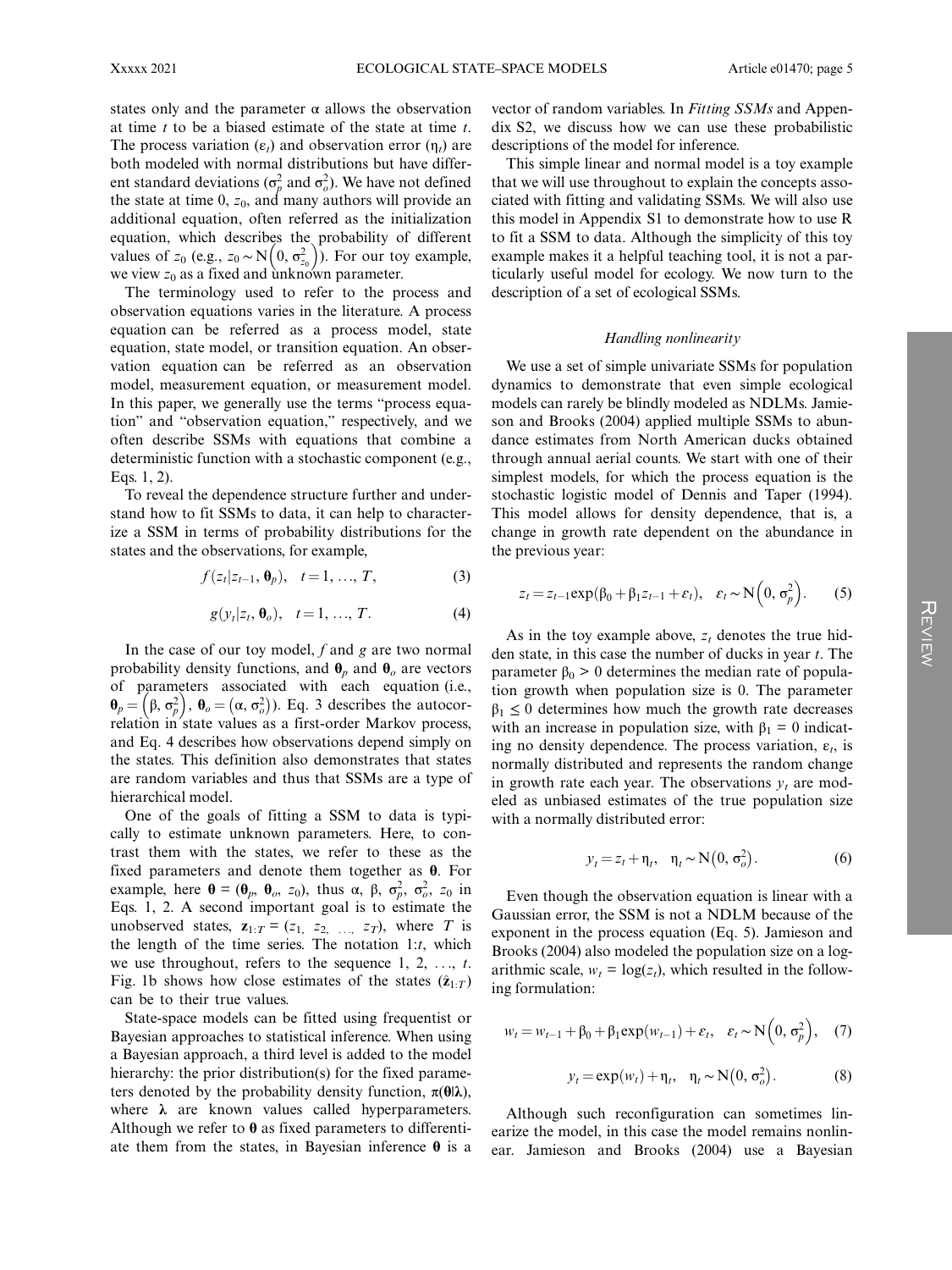framework to fit this model; see their original paper for the description of the priors.

The modeling of density dependence has been extensively debated in the literature, and Jamieson and Brooks (2004) also explored an alternative process equation, a stochastic Gompertz model:

$$
z_t = z_{t-1} \exp(\beta_0 + \beta_1 \log(z_{t-1}) + \varepsilon_t), \quad \varepsilon_t \sim \mathbf{N}\left(0, \sigma_p^2\right), \tag{9}
$$

which assumes that the per-unit-abundance growth rate depends on the log abundance,  $log(z_{t-1})$ , instead of the abundance,  $z_{t-1}$  (Dennis and Taper 1994). Such a model is often linearized as follows:

$$
w_t = \beta_0 + (1 + \beta_1)w_{t-1} + \varepsilon_t, \quad \varepsilon_t \sim \mathbf{N}\left(0, \sigma_p^2\right),\tag{10}
$$

$$
g_t = w_t + \eta_t, \quad \eta_t \sim \mathcal{N}\big(0, \sigma_o^2\big), \tag{11}
$$

where  $w_t = \log(z_t)$  and  $g_t = \log(y_t)$  are the logarithms of the states and observations, respectively (e.g., Dennis et al. 2006). This linear version of the model is a NDLM that can be fitted with tools such as the Kalman filter (Dennis et al. 2006). This statistical convenience may have contributed to the uptake of the stochastic Gompertz SSM in the literature. However, it may not always be adequate to assume that the growth rate depends logarithmically on population density (Dennis and Taper 1994).

Many papers have extended these models to incorporate external covariates (e.g., Viljugrein et al. 2005, Sæther et al. 2008, Lindén and Knape 2009). For example, one could account for the influence of fluctuating availability of wetlands on the population size of ducks by including the number of ponds in year  $t$ ,  $p_t$ , as a covariate in the process equation and modifying the Gompertz stochastic model as follows:

$$
w_t = \beta_0 + (1 + \beta_1)w_{t-1} + \beta_2 p_t + \varepsilon_t, \quad \varepsilon_t \sim \mathbf{N}\left(0, \sigma_p^2\right). \tag{12}
$$

This set of examples shows how easy it is to adapt and extend models in the SSM framework. Although even simple ecological models may only be linear with transformations and assumptions, Jamieson and Brooks (2004), Viljugrein et al. (2005), and Lindén and Knape (2009) showed that accounting for observation error improved the inference regardless of the process equation. For example, Viljugrein et al. (2005) demonstrated that using a SSM, rather than a model that ignores observation error, decreased the size of the bias in the estimates of density dependence. This decreased bias, and a better quantification of uncertainty, reduced the cases where one would erroneously conclude the presence of density dependence.

#### Joining multiple data streams

Integrating multiple sources of data, often referred as data streams, into a single model can offset their individual limitations and reveal more complex ecological relationships (McClintock et al. 2017). To showcase how SSMs can extract the information provided by multiple data streams, we present a simplified version of a state–space stock assessment model described by Nielsen and Berg (2014). SSMs are often used in fisheries stock assessments (Aeberhard et al. 2018), where the first data stream,  $C_{a,t}$ , represents how many fish from each age class a are caught in the commercial fishery in each year t, and the second data stream,  $I_{a,t,s}$ , includes age-specific indices from distinct scientific surveys, s, which can occur in different years and only capture some portion of the age classes.

The hidden state in each year  $t$  is a vector combining the log-transformed stock sizes,  $N_{a,t}$ , and fishing mortality rates,  $F_{a,t}$ , for each age class:  $z_t = (\log N_{1,t}, \ldots, \log t)$  $N_{A,t}$ ,  $logF_{1,t}$ , ...,  $logF_{A,t}$ , where A represents the oldest age class. Just as for the toy example, the process equations describe the state in year  $t$  as a function of the state in year  $t - 1$ . However, unlike the toy model, we no longer have a single process equation. We have instead a set of equations describing recruitment, survival, and mortality:

$$
log(N_{1,t}) = log(N_{1,t-1}) + \varepsilon_{N_{1,t}},
$$
\n(13)

$$
log(N_{a,t}) = log(N_{a-1,t-1}) - F_{a-1,t-1} - M_{a-1,t-1}
$$
  
+  $\varepsilon_{N_{a,t}}, 2 \le a \le A,$  (14)

$$
\log(F_{a,t}) = \log(F_{a,t-1}) + \varepsilon_{F_{a,t}}, \quad 1 \le a \le A,\tag{15}
$$

where age and year specific log fishing mortality rates,  $logF_{a,t}$ , are considered states that evolve as a random walk through time, but the equivalent natural mortality rate,  $log M_{a,t}$ , is assumed known from outside sources. Although the main equation describing the population growth (Eq. 14) is based on demographic processes, the other equations (Eqs. 13, 15) are simply assuming that recruitment and fishing mortality are each correlated across years. The formulation of Eq. 14, and Eqs. 16, 17 below, are based on the well-known Baranov catch equation, which states that a cohort continuously decreases in size through time according to two sources of mortality (i.e., fishing and natural; see Aeberhard et al. [2018] for details). Derived from a continuous-time equation, the Baranov equation maps the surviving cohort size as depending exponentially on fishing and natural mortality rates. Thus, as shown here, the SSM can be modeled by expressing the age-specific stock size and mortality rates on the logarithmic scale.

The process variation for all of these equations are assumed to be Gaussian with zero mean, but they differ in their variance and covariance parameters. For recruitment and survival, the variation is assumed to be uncorrelated, that is,  $\varepsilon_{N_{1,t}} \sim N(0, \sigma_{N_{a=1}}^2)$ , and  $\varepsilon_{N_{a,t}} \sim N\Big(0, \sigma_{N_{a>1}}^2\Big)$ . However, for fishing mortality, the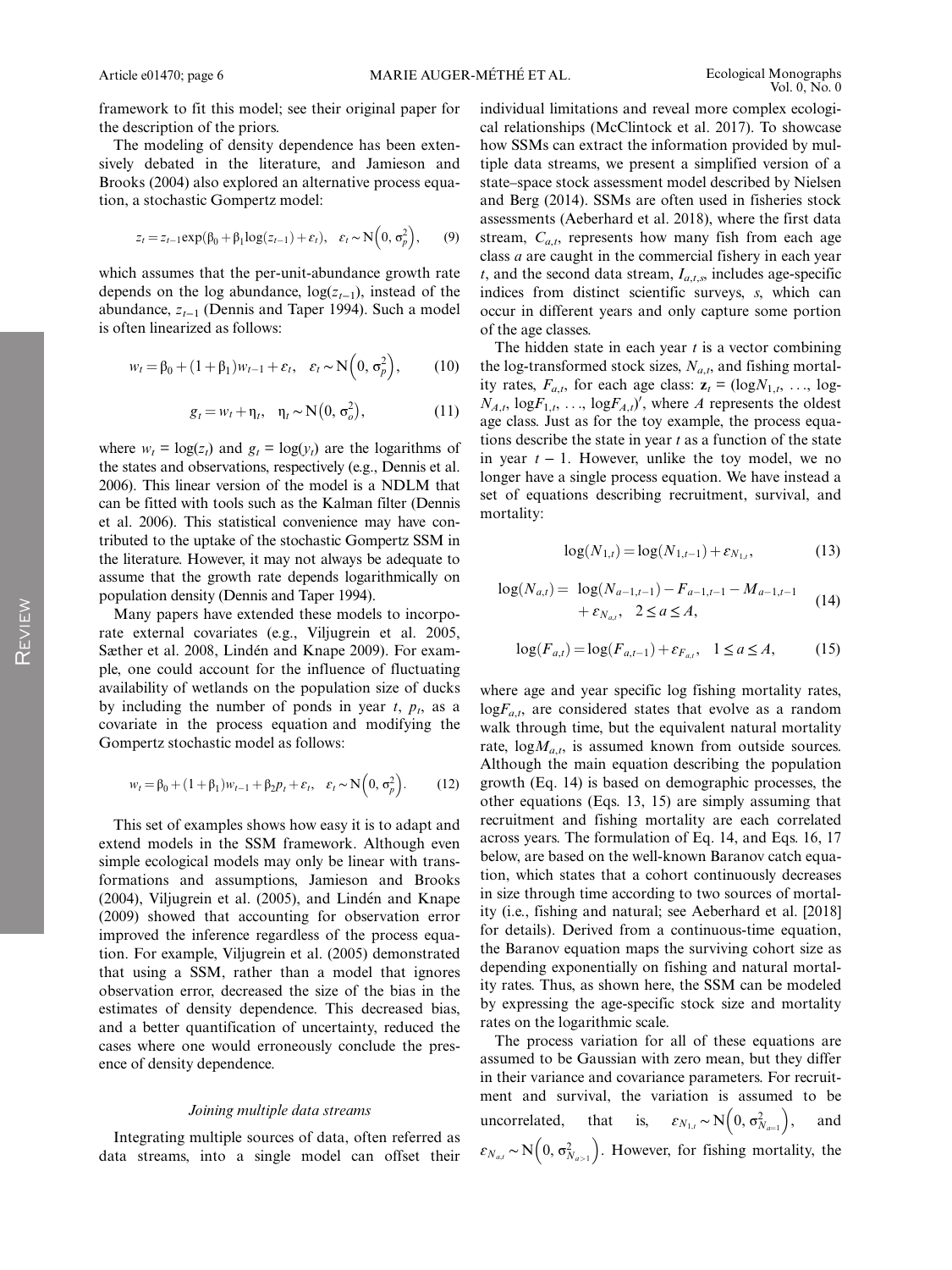yearly variation is assumed to be correlated across age classes (i.e.,  $\mathbf{\varepsilon}_{F_t} = (\varepsilon_{F_1,t}, \dots, \varepsilon_{F_a,t})' \sim N(\mathbf{0}, \Sigma_F)$ ) due to age/size correlations in capture probability. The covariance matrix,  $\Sigma_F$ , is assumed to have an autoregressive order 1, AR(1), correlation structure (i.e., each element  $\Sigma_{a,\tilde{a}} = \rho^{|a-\tilde{a}|} \sigma_a \sigma_{\tilde{a}}$ , where  $\rho$  is the correlation coefficient and  $|a-\tilde{a}|$  is the absolute age difference).

The two different sets of data streams (i.e., the observed age-specific log-catches,  $logC_{a,t}$ , and the agespecific log-indices from scientific surveys,  $logI_{a,t,s}$ ) are related to the time series of the unobserved states,  $z_t$ , with the following observation equations:

$$
\log C_{a,t} = \log \left( \frac{F_{a,t}}{K_{a,t}} \left( 1 - e^{-K_{a,t}} \right) N_{a,t} \right) + \eta_{a,t,c},\tag{16}
$$

$$
\log I_{a,t,s} = \log \left( Q_{a,s} e^{-K_{a,t} \frac{D_s}{365}} N_{a,t} \right) + \eta_{a,t,s},\tag{17}
$$

where  $K_{a,t}$  is the total mortality rate of age class a in year t (i.e.,  $K_{a,t} = M_{a,t} + F_{a,t}$ ),  $D_s$  is the number of days into the year when the survey s is conducted, and each  $Q_{a,s}$  is a model parameter describing the catchability coefficient. The observation error terms,  $\eta_{a,t,c}$  and  $\eta_{a,t,s}$ , are assumed to be Gaussian distributed and their variances are designed such that the catch data, and each scientific survey have their own covariance matrix. We can use different covariance structures for each matrix (e.g., independent catches across ages, but each survey index has an AR(1) correlation structure across ages; see Berg and Nielsen [2016] for other examples).

This example depicts how to harness more information from independent data streams. The observation equations (Eqs. 16, 17) account for the differences in how each data stream is related to a common of set of states (i.e., stock sizes,  $N_{a,t}$ ). In addition, the potentially more biased data stream (i.e., the fisheries catch data) provides direct information on the other set of states (i.e., fishing mortality rate,  $F_{a,t}$ ), which would otherwise be difficult to estimate. This type of structure provides the opportunity to model more complex ecological mechanisms (e.g., Eqs. 13–15). SSMs that integrate multiple data streams have been used in other fields of ecology, including movement ecology (McClintock et al. 2017) and disease ecology (Hobbs et al. 2015).

#### Accounting for complex data structure

State-space models are well suited to handle the complex structure of many ecological data sets. For example, the first difference correlated random walk model (DCRW [Jonsen et al. 2005]), one of the earliest SSMs for animal movement, was developed to account for the peculiarities of Argos doppler shift location data (Jonsen et al. 2005). Argos tags are often used to track marine animals because they overcome some of the challenges associated with using conventional GPS units in an aquatic environment. However, unlike most GPS data sets, Argos locations,

$$
\mathbf{y}_i = \begin{bmatrix} y_{i,\text{lon}} \\ y_{i,\text{lat}} \end{bmatrix},
$$

have large observation errors (mean error ranging from 0.5 to 36 km [Costa et al. 2010]), including large outliers. In addition, they are collected at irregular time intervals,  $i$  (i.e., when the animal is at the surface and the satellites are overhead), and have a quality rating that classifies each location into one of six categories  $q_i$ . All of these aspects of the data are incorporated in the simplified version of the DCRW presented below.

Although the observations are taken at irregular time intervals, the process equation models the true locations of the animal at regular time intervals t,  $\mathbf{z}_t = \begin{bmatrix} z_{t,\text{lon}} \\ z_{t,\text{lat}} \end{bmatrix}$ , for  $T$  time steps. The process equation assumes that the animal's location at time  $t$  is not only dependent on the previous location,  $z_{t-1}$ , but also on the animal's previous displacement in each coordinate,  $z_{t-1} - z_{t-2}$ :

$$
\mathbf{z}_t = \mathbf{z}_{t-1} + \gamma (\mathbf{z}_{t-1} - \mathbf{z}_{t-2}) + \varepsilon_t, \quad \varepsilon_t \sim \mathbf{N}(\mathbf{0}, \Sigma), \quad 1 \le t \le T, \quad (18)
$$

where

$$
\Sigma = \begin{bmatrix} \sigma_{\varepsilon, \text{lon}}^2 & \rho \sigma_{\varepsilon, \text{lon}} \sigma_{\varepsilon, \text{lat}} \\ \rho \sigma_{\varepsilon, \text{lat}} \sigma_{\varepsilon, \text{lon}} & \sigma_{\varepsilon, \text{lat}}^2 \end{bmatrix} .
$$
 (19)

The parameter  $\gamma$  can take values between 0 and 1 (i.e.,  $0 \le \gamma \le 1$ , and controls the degree of correlation between steps. Values close to 0 mean that the movement only depends on the previous location. Values close to 1 reflect strong correlation in both latitudinal and longitudinal displacements, and thus mean that the animal has a tendency to move at the same speed and in the same direction as the previous step. The covariance matrix for the process variation,  $\Sigma$ , allows for covariance between longitude and latitude, but in many instances it is simpler to assume that  $\rho = 0$ .

The observation equation accounts for various characteristics of the Argos data:

$$
\mathbf{y}_i = (1 - j_i)\mathbf{z}_{t-1} + j_i \mathbf{z}_t + \mathbf{\eta}_i, \, \mathbf{\eta}_i \sim \mathbf{T}(\mathbf{\Psi} \circ \mathbf{S}_i, \, \mathbf{D}_i), \, 1 \le i \le N, \tag{20}
$$

where

$$
\Psi = \begin{bmatrix} \Psi_{\text{lon}} \\ \Psi_{\text{lat}} \end{bmatrix},\tag{21}
$$

$$
\mathbf{S}_{i} = \begin{bmatrix} S_{\text{lon}, q_{i}} \\ S_{\text{lat}, q_{i}} \end{bmatrix}, \tag{22}
$$

$$
\mathbf{D}_{i} = \begin{bmatrix} df_{\text{lon},q_{i}} \\ df_{\text{lat},q_{i}} \end{bmatrix},
$$
(23)

and N is the number of observed Argos locations. Because data are taken at irregular time intervals, the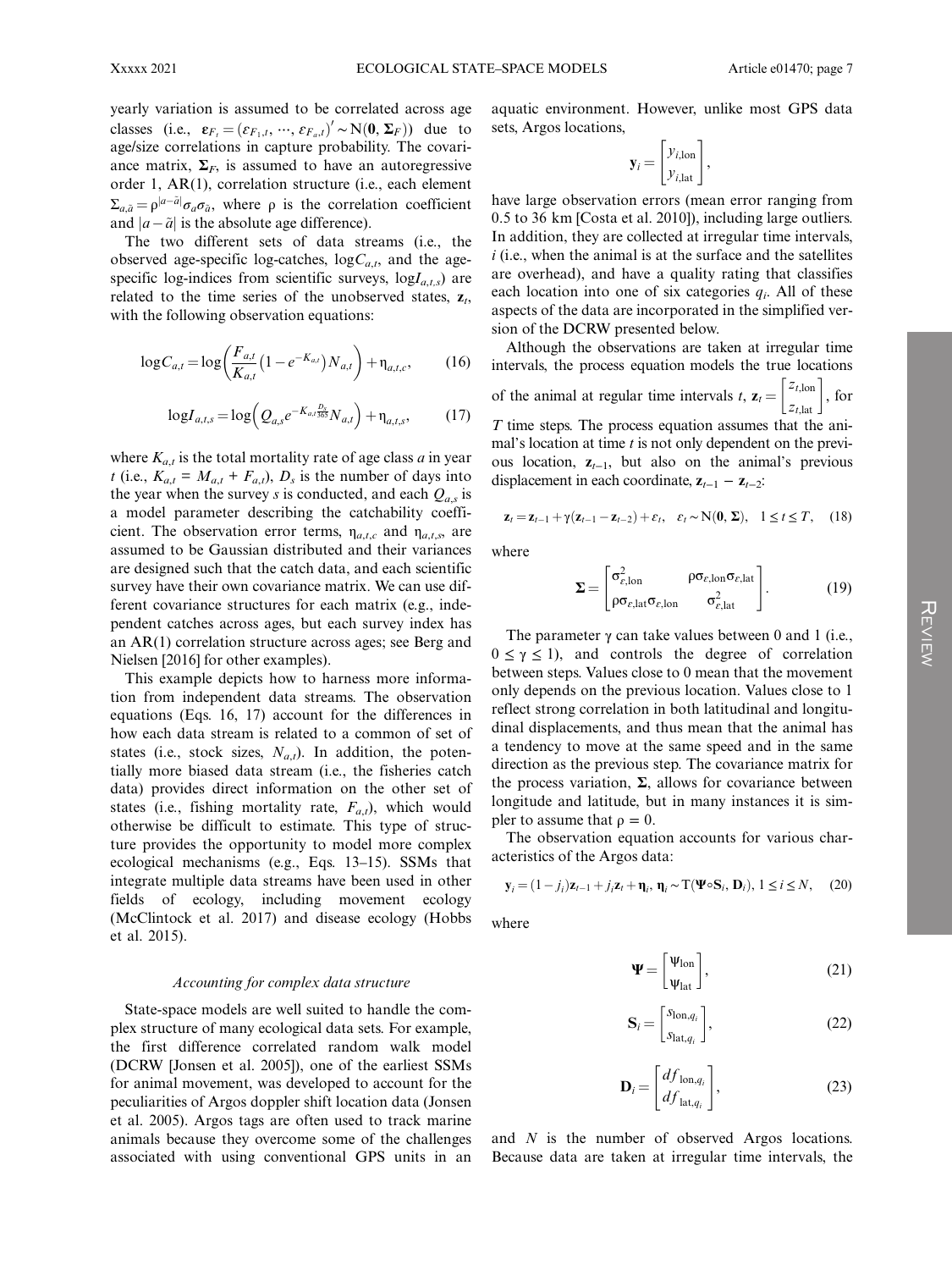true location of the animal is linearly interpolated to the time of the observation, with  $j_i$  representing the proportion of the regular time interval between t–1 and t when the observation  $y_i$  was made. Because the data often have outliers, the measurement errors are modeled with  $t$  distributions, which have fat tails. Finally, to model the differences in error size between the six quality categories, each category,  $q_i$ , is associated with unique bivariate t distributions: T( $\Psi$ ∘ $S_i$ ,  $D_i$ ). In particular, each category is associated with a unique scale parameter,  $s_{c,q_i}$ , and degrees of freedom,  $df_{c,q_i}$ , for each coordinate (i.e.,  $c =$ lon or lat). Instead of estimating these 24 parameters, many researchers fix them to known values derived from field experiments (e.g., Jonsen et al. [2005]). To allow for discrepancies between these fixed values and the ones that may fit the data best, we can add a correction factor for each coordinate,  $\psi_c$ . Note that the Hadamard product, ∘, simply states that we perform entrywise multiplication of the correction factors to the scale parameters; that is,  $\psi_c s_{c,qi}$ , for  $c =$  (lon, lat). Fig. 2 shows the DCRW fitted to a polar bear track, and Appendix S1: Section S2.3 provides the code to fit the model.

Data sets with unexplained outliers and data points with differing quality ratings are common in ecology, and the flexibility of SSMs allows one to account for these characteristics in the model directly, rather than arbitrarily discarding data.

#### Accommodating continuous-time processes

So far we have only described SSMs where the hidden state evolves in discrete time steps. However, many biological processes occur in continuous time and modeling them as such can facilitate the use of irregularly timed observations (Dennis and Ponciano 2014, McClintock et al. 2014). Using a simplified version of the movement model of Johnson et al. (2008), we showcase how SSMs can accommodate continuous-time process equations.

The SSM of Johnson et al. (2008) models the movement of an animal with a continuous-time correlated random walk. The process equation is formulated in terms of how changes in velocity  $\nu$  through time affect the location  $\mu$  of an animal. Although the model describes an animal moving in two dimensions (e.g., latitude and longitude), for simplicity, we assume the velocity processes in each coordinate to be independent and only describe the process for one coordinate. Velocities at time t, denoted  $v(t)$ , are the first set of states. Change in velocity over time is described using a type of diffusion model called an Ornstein-Uhlenbeck (OU) process. At time  $t + \Delta$ , velocity is:

$$
v(t+\Delta) = e^{-\beta \Delta} v(t) + \zeta(\Delta), \quad \zeta(\Delta) \sim N\big(0, \sigma_{\text{OU}}^2 \big(1 - e^{-2\beta \Delta}\big)/2\beta\big), \quad \beta > 0,
$$
\n(24)

where  $\beta$  represents how quickly the temporal correlation in velocity tends towards 0, and  $\zeta(\Delta)$  is a random perturbation. As both increase, the autocorrelation in velocity decreases. In addition, as the time difference  $(\Delta)$ increases, the velocity value at time  $t + \Delta$  depends less on the previous velocity value and more on the random perturbation. This assumption is often reasonable, as we expect an animal to continue at the same speed during a short period of time and be more likely to change speed over long time periods.

Although the core of the process model describes changes in velocity, the observations are locations. Thus, we have a second set of states, the locations  $\mu(t)$ , which are related to velocities as follows:

$$
\mu(t+\Delta) = \mu(t) + \int_{t}^{t+\Delta} v(u) \, \mathrm{d}u. \tag{25}
$$

Integrating the rate of change, here speed, over the time interval is often key to link continuous-time processes to ecological observations (e.g., to model oxygen concentration; Appling et al. [2018]). Such integration can be difficult to handle, but Johnson et al. (2008) solved Eq. 25 to show that the change in location in time  $\Delta$  is simply:

$$
\mu(t+\Delta) = \mu(t) + \nu(t) \left( \frac{1 - e^{-\beta \Delta}}{\beta} \right)
$$
  
 
$$
+ \xi(\Delta), \quad \xi(\Delta) \sim N \left( 0, \frac{\sigma_{\text{OU}}^2}{\beta^2} \right).
$$
 (26)

Because  $\Delta$  can take any nonnegative value, we can keep track of the states at any time intervals, thus easily accommodating observations,  $y_i$ , collected at irregularspaced times,  $t_i$ . For the state,  $z_i$ , the final process equations in matrix notation form are

$$
\mathbf{z}_{i} = \begin{bmatrix} \mu_{i} \\ \nu_{i} \end{bmatrix} = \begin{bmatrix} 1 & (1 - e^{\beta \Delta_{i}})/\beta \\ 0 & e^{-\beta \Delta_{i}} \end{bmatrix} \begin{bmatrix} \mu_{i-1} \\ \nu_{i-1} \end{bmatrix} + \mathbf{\eta}_{i}, \quad \mathbf{\eta}_{i} \sim \mathbf{N}\left(\mathbf{0}, \Sigma_{p}^{2}\right), \tag{27}
$$

where  $\mu_i$  and  $\nu_i$  are  $\mu(t)$  and  $\nu(t)$  at the time when the *i*th observation occurred,  $\Delta_i = t_i - t_{i-1}$ , and the variance– covariance matrix was solved to be

$$
\Sigma_p^2 = \begin{bmatrix} \frac{\sigma_{\text{OU}}^2}{\beta^2} & \frac{\sigma_{\text{OU}}^2}{2\beta^2} (1 - e^{-\beta \Delta_i})^2\\ \frac{\sigma_{\text{OU}}^2}{2\beta^2} (1 - e^{-\beta \Delta_i})^2 & \sigma_{\text{OU}}^2 (1 - e^{-2\beta \Delta_i}) / 2\beta \end{bmatrix} .
$$
 (28)

The observation equation can be chosen as usual, for example, as simply adding normal error to the true location:

$$
y_i = \mu_i + \varepsilon_i, \quad \varepsilon_i \sim \mathcal{N}\big(0, \sigma_o^2\big). \tag{29}
$$

The SSM defined by Eqs. 27–29 is a linear Gaussian SSM and can therefore be fitted with a Kalman filter.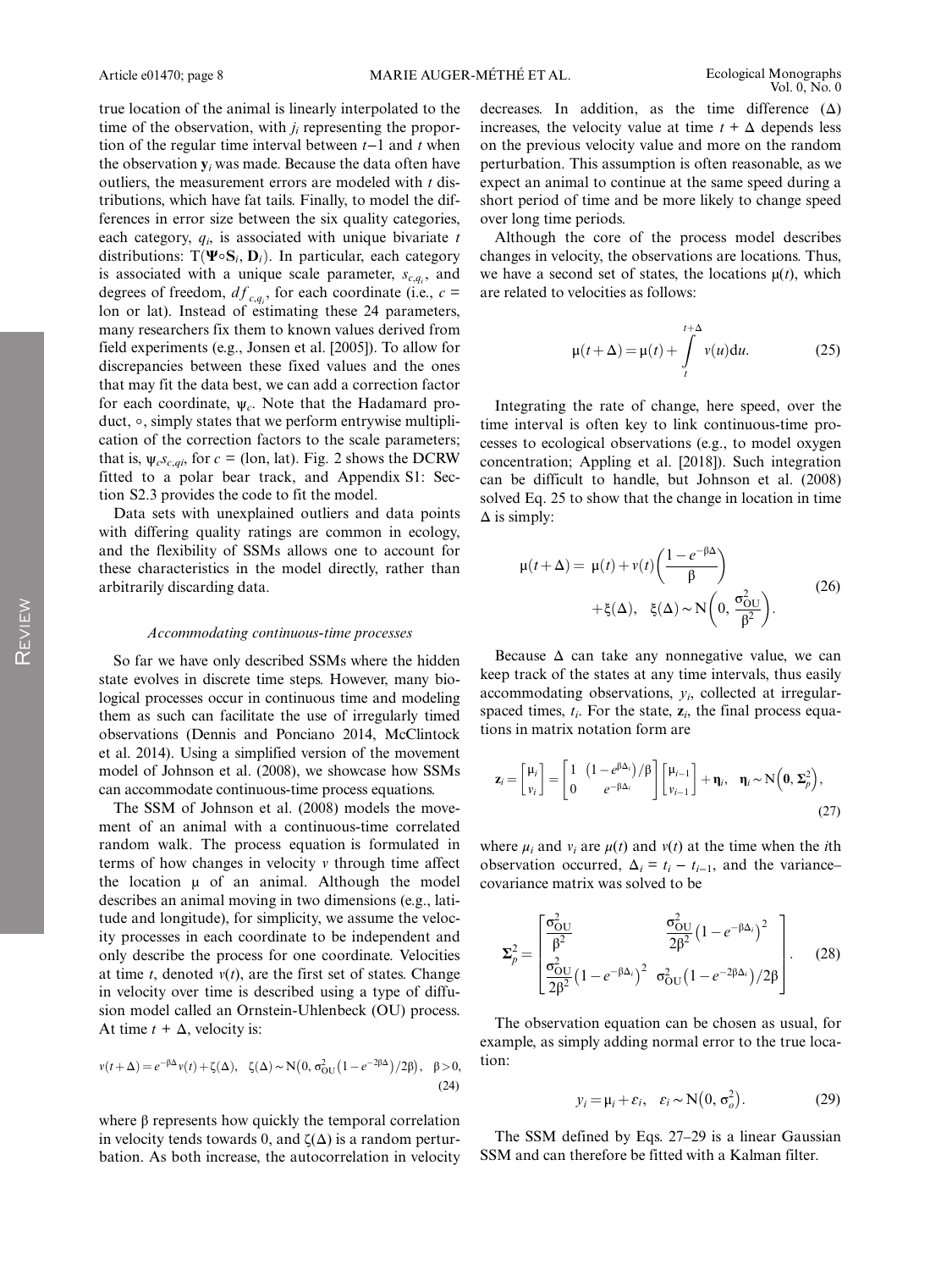

FIG. 2. The difference correlated random walk model (DCRW; Eqs. 18–23) fitted to a polar bear Argos track and validated with GPS data. Panel (a) Maps the observed Argos data with points in shades of blue and green (darker colors representing higherquality observations), the estimated true locations in red, and the true locations of the bear (GPS data) with open circles. Panels (b) and (c) Show the longitudes and latitudes of a small subset of the time series (indicated by a gray box in the map). These panels highlight the temporal clustering of observations, which likely helped the state estimation procedures.

This model allows various extensions to include different aspects of animal movement. For example, Johnson et al. (2008) show how haul-out behavior of tagged seals can be incorporated using data on how long the tag has been dry (e.g., by making β an increasing function of dry time). To account for the large outliers associated with Argos data one can use a t distribution (see Accounting for Complex Data Structure), in which case the Kalman filter will no longer be adequate and other fitting methods will be required (Albertsen et al. 2015). Although continuous-time models can be more complex to understand, they are useful in a variety of contexts where data are collected at unequal time intervals and when ecological processes are intrinsically continuous (e.g., population dynamics [Dennis and Ponciano 2014]).

#### Integrating count and categorical data streams

The SSM framework provides the flexibility to create joint models that integrate different data types and link biological processes. Here, we use the model of Schick et al. (2013) to demonstrate how count and categorical data can be integrated in a single SSM for the health, monthly movement, and survival of North Atlantic right whales (*Eubalaena glacialis*).

Schick et al. (2013) extracted two types of data from photographic observations of individual whales. The first type, denoted  $y_{i,t,k}$ , is the number of sightings of individual  $i$  in geographic zone  $k$  and month  $t$ . The second type, denoted  $H_{q,i,t}$  is the value for the qth visual health metric for individual  $i$  in month  $t$ . The six visual health metrics

(e.g., skin condition, entanglement status) are on ordinal scales, each with two or three levels. In addition, ancillary data (e.g., search effort, whale age) are used.

Three process equations model the health, survival, and monthly movement of each individual whale. Whale i in month t is characterized by its age  $a_{i,t}$ , health status  $h_{i,t}$  (defined on an arbitrary, but positive, scale: (0,100)), and location  $k_{i,t}$  (one of nine geographic zones). Health status,  $h_{i,t}$ , is modeled as a function of previous health status and age:

$$
h_{i,t} = \beta_0 + \beta_1 h_{i,t-1} + \beta_2 a_{i,t-1} + \beta_3 a_{i,t-1}^2 + \varepsilon_{i,t}, \quad \varepsilon_{i,t} \sim \mathbf{N}\big(0, \sigma^2\big). \tag{30}
$$

When  $\beta_2 > 0$  and  $\beta_3 < 0$ , the quadratic age term allows for the fact that health status, and thus survival probability, initially increases but declines with advanced age. Survival from month t to  $t + 1$  is modeled as a Bernoulli process, with survival probability modeled with a logit link function:

$$
logit(s_{i,k,t}) = \alpha_{0,k} + \alpha_1 h_{i,t}.
$$
 (31)

Here,  $\alpha_{0,k}$  denotes the fixed effect for zone k and  $\alpha_1$ the relationship with health. Hence, survival probability depends on health and on the occupied zone, allowing researchers to identify the geographic zones associated with reduced survival.

Although a whale is assumed to stay in a single zone during the month, it can move between zones each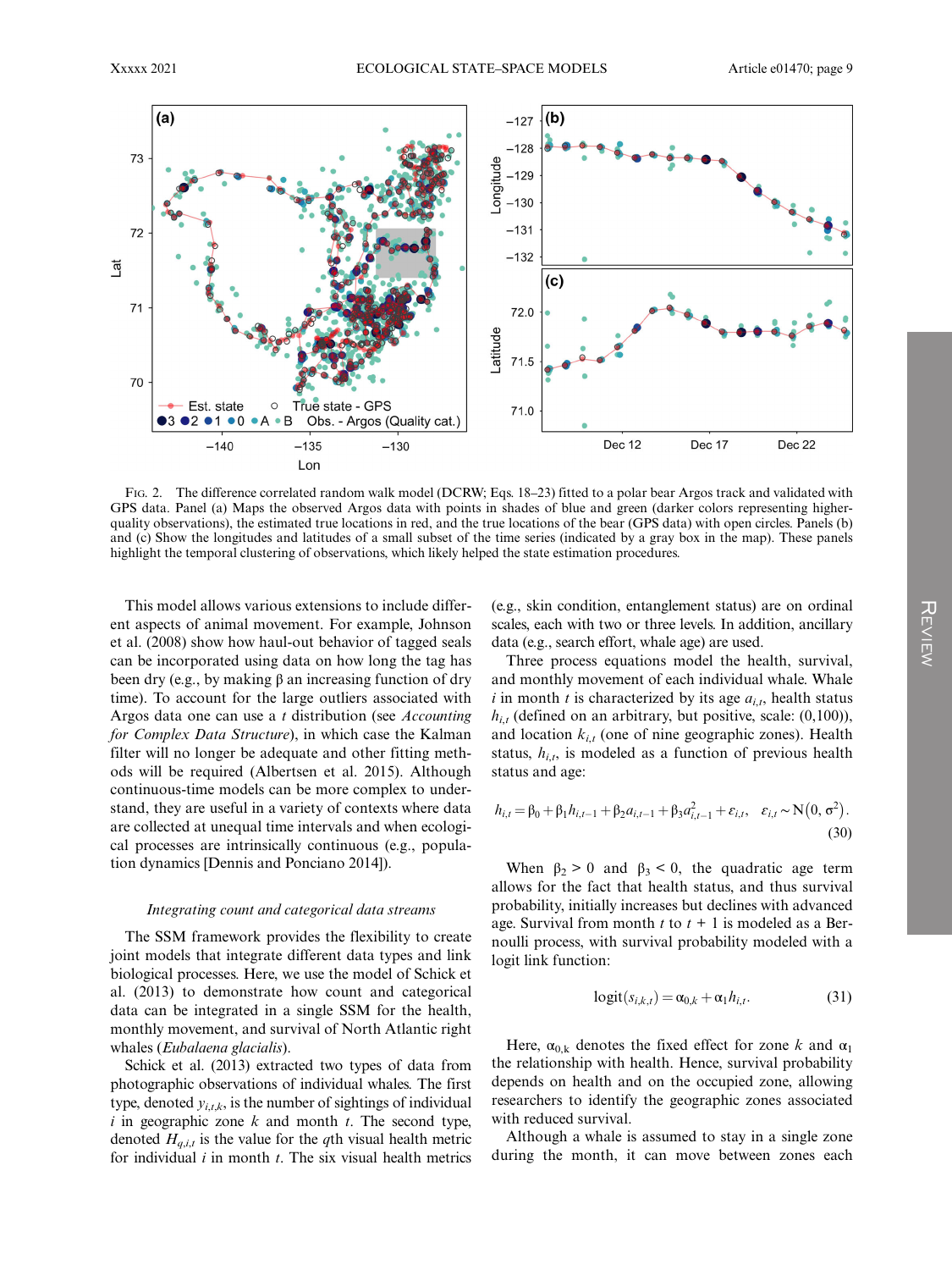month. The monthly location of each individual  $z_{i,t}$  is only known when the individual is sighted that month. The subscript  $t$ , throughout, represents the number of months since the beginning of the time series. For each month of the year (January, ..., December), denoted  $t^{(u)}$ , the movement between zones is modeled with a transition matrix, where each element  $m_{i,k,t}$  describes the probability of moving from zone  $j$  to zone  $k$  (i.e.,  $m_{i,k,t^{(u)}} = Pr(z_{i,t^{(u)}+1} = k|z_{i,t^{(u)}} = j)$ . As the complete geographic range of the whales is assumed to be covered by these zones, a living whale will be in one of the nine distinct zones at time  $t + 1$ ,  $\sum_{k=1}^{9} m_{j,k,t^{(u)}} = 1$ . The changes in transition probabilities between the months of the year,  $t^{(u)}$ , allow for the modeling of seasonal migration.

The model has two sets of observation equations. First, the number of sightings of whale  $i$  in location  $k$ and month *t* is modeled as a Poisson random variable.

$$
y_{i,k,t} \sim \text{Pois}(\lambda_i E_{k,t}),\tag{32}
$$

where  $E_{k,t}$  denotes the search effort in zone k and month t and  $\lambda_i$  denotes the expected number of sightings of individual i per unit effort. The number of sightings of whale  $i$  is only modeled in months where the individual is alive based on state  $s_{i,k,t}$  and in the appropriate monthly geographical zones according to state  $z_{i,t}$ . Second, each visual health metric is modeled as coming from a multinomial logit distribution. The probability of being in each level of the  $q$ th health metric depends on the true health status,  $h_{i,t}$ , and the model is structured so as to ensure that the ordinal aspect of the variables is respected (i.e., that lower values means lower health). For example, if the health metric  $H_{a,i,t}$  has a three-level ordinal scale, the observation equations for this metric are

$$
H_{q,i,t} \sim \text{Multinom}\left(1, \mathbf{p}_{q,i,t}\right),\tag{33}
$$

$$
logit(p_{q,i,t,1}) = log\left(\frac{p_{q,i,t,1}}{p_{q,i,t,2} + p_{q,i,t,3}}\right) = c_{q,0,1} + c_{q,1,1}h_{i,t},
$$
\n(34)

$$
logit(p_{q,i,t,1} + p_{q,i,t,2}) = log\left(\frac{p_{q,i,t,1} + p_{q,i,t,2}}{p_{q,i,t,3}}\right)
$$
  
=  $c_{q,0,2} + c_{q,1,2}h_{i,t}$ , (35)

$$
p_{q,i,t,3} = 1 - p_{q,i,t,1} - p_{q,i,t,2}.
$$
 (36)

The vector  $\mathbf{p}_{q,i,t}$  contains the probabilities with which an individual with true health  $h_{i,t}$  is assigned a specific health level. Because  $h_{i,t}$  is positive, forcing the parameters  $c_{q,0,1} < c_{q,0,2}$  and  $c_{q,1,1} < c_{q,1,2}$ , and modeling cumulative probabilities (Eq. 35) ensure that the order of the levels is accounted for. The probabilistic nature of the model allows health metrics to depend on the true health status but to be observed with error.

By integrating different data types, this SSM allows inference about various aspects of North Atlantic right whales. For example, we can learn which visual health metrics show the strongest links to underlying health, whether geographic regions (and thereby human activity) have an impact on survival, and at which times of the year movement to certain zones occurs. Although this joint model may seem complex at first sight, each of the individual hierarchical levels are relatively straightforward.

#### Capturing heterogeneity with random effects

SSMs can account for additional dependencies and heterogeneity in parameter values with random effects. This feature has been used to incorporate individual variation in capture–recapture models (Royle 2008, King 2012). Capture–recapture models, such as the Cormack– Jolly–Seber model, are often used to estimate survival probabilities and gain insight on the factors that may affect survival. They model data, where individuals are uniquely identifiable via artificial (e.g., rings) or natural marks (e.g., coloring [King 2012]). One of the first applications of SSMs to such data was by Royle (2008) to demonstrate how to model variation in survival and capture probabilities. Royle (2008) applied the model to a 7 yr study of European dippers (Cinclus cinclus).

Royle (2008) presents a SSM parameterization of a Cormack–Jolly–Seber model, where the observation  $y_{i,t}$ represents whether individual i was capture during the th sampling occasion (i.e.,  $y_{i,t} = 1$  means the individual was captured at time  $t$ ) and the state  $z_{i,t}$  describes whether individual *i* is dead or alive at time *t* (i.e.,  $z_{i,t} = 1$ means the individual was alive at time  $t$ ). At the time of first capture,  $f_i$ , the state is considered fixed:  $z_{i,f_i} = 1$ . Afterward, the process and observation equations are both Bernoulli trials, representing the survival and capture processes for each individual i:

$$
z_{i,t} \sim \text{Bernoulli}(\phi_{i,t-1} z_{i,t-1}), \quad f_i < t \leq T,\tag{37}
$$

$$
y_{i,t} \sim \text{Bernoulli}(p_{i,t}z_{i,t}), \quad f_i < t \leq T,\tag{38}
$$

where  $T$  is the total number of sampling occasions, and  $\phi$ <sub>i,t</sub> is the probability of survival of individual i over the interval  $(t, t + 1)$  if the individual was alive at time  $t - 1$ , and  $p_{i,t}$  is the probability of capturing individual i during the tth sampling occasion if it is alive. These probabilities are multiplied by the state values. Thus, an individual's probability of surviving to time  $t$  becomes 0 if the animal was dead at time  $t - 1$  (i.e.,  $z_{t-1} = 0$ ) regardless of the value of  $\phi$ <sub>i,t − 1</sub>, which means that once the animal is dead it remains dead for the rest of the time series. Similarly, the probability of being captured at time t becomes 0 if the individual is dead at that time.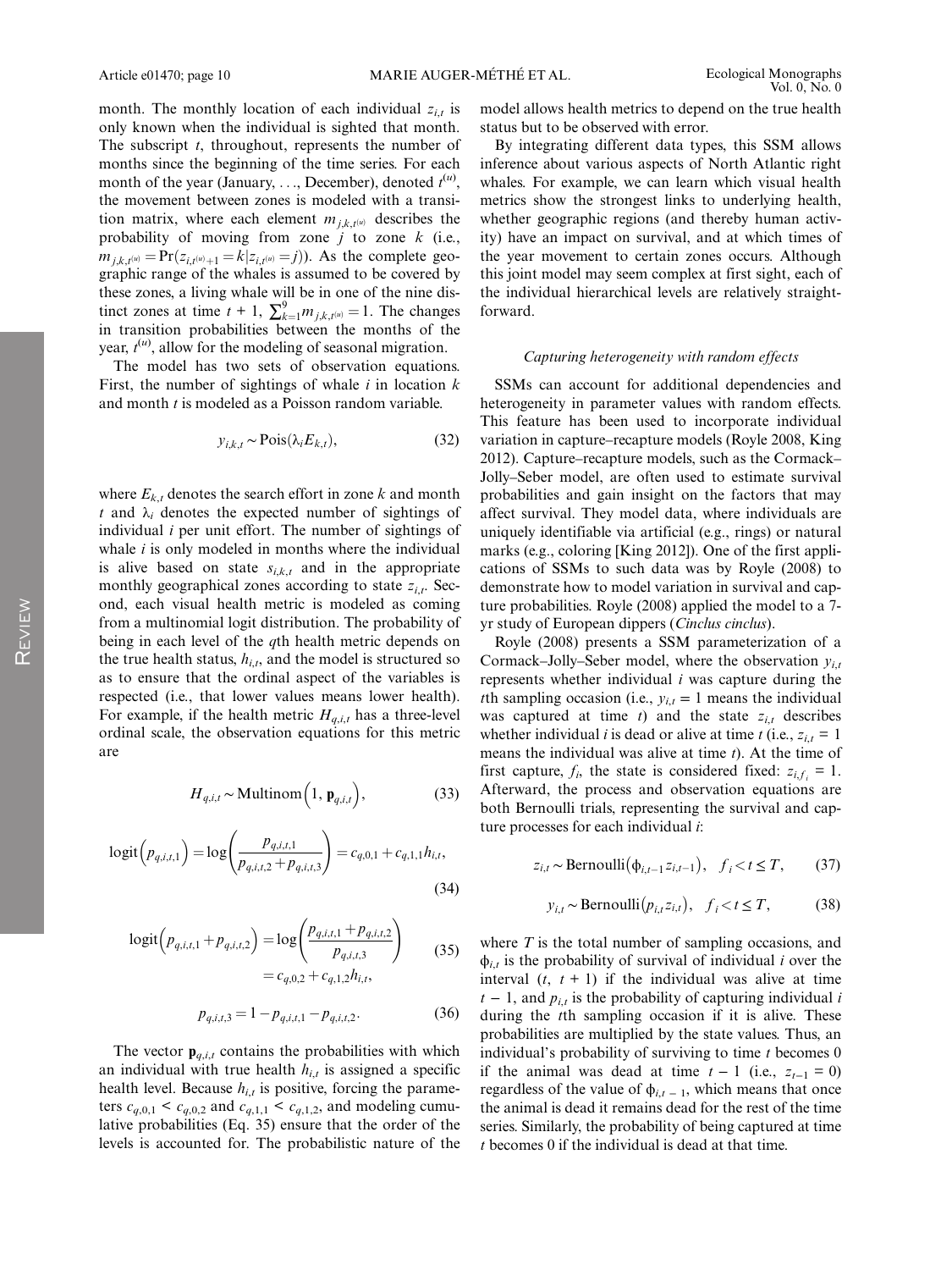We could simplify the model by having a single overall survival probability ( $\phi_{i,t} = \phi$ ) and a single capture probability ( $p_{i,t} = p$ ). However, differences between sampling occasions and individuals (e.g., due to variations in environmental and body conditions) often warrant for temporal and individual variations in survival and capture probabilities. Royle (2008) modeled the variations in these probabilities as follows:

$$
logit(\phi_{i,t}) = b_t + \beta_i, \ \beta_i \sim N(0, \sigma_\beta^2), \tag{39}
$$

$$
logit(p_{i,t}) = a_t + \alpha_i, \quad \alpha_i \sim N(0, \sigma_\alpha^2), \tag{40}
$$

where  $a_t$  and  $b_t$  are the fixed temporal effects (i.e., effects associated with each sampling occasion),  $\alpha_i$  and  $\beta_i$  are the latent individual effects, and  $\sigma_{\alpha}^2$  and  $\sigma_{\beta}^2$  are the variances for the random effects. Just as for generalized linear model, the logit link function ensures that probability parameters stay between 0 and 1. The fixed temporal effects require that we estimate  $(T - 1)$  +  $(T - 2)$  additional parameters (for details, see Royle [2008]). In contrast, the individual random effects allow one to model heterogeneity in survival and capture probabilities with only two additional parameters.

State-space models are now commonly used to model capture–recapture data because their mechanistic structure allows one to incorporate additional complexity (King 2012). Using random effects to model variation in parameter values can be used in many other ecological applications.

#### Modeling discrete state values with hidden Markov models

Hidden Markov models (HMMs) are a special class of SSMs, where the states are discrete rather than continuous (generally categorical with a finite number of possible values [Langrock et al. 2012]). HMMs have gained popularity in ecology, where they are used to model capture–recapture data (e.g., Choquet and Gimenez 2012, Johnson et al. 2016) and animals that switch between distinct behavioral modes (Langrock et al. 2012). Recently, McClintock et al. (2020) have demonstrated that HMMs are widely applicable in ecology. Having discrete states in a SSM becomes important when choosing fitting procedures (see Fitting Models with Discrete States), and thus we provide a few examples.

The two main characteristics of HMMs are (1) each observation is assumed to be generated by one of  $N$  distributions, and (2) the hidden state sequence that determines which of the  $N$  distributions is chosen at time  $t$  is modeled as a Markov chain, where the probability of being in each mode at time  $t$  depends only on the state value at the previous time step (Langrock et al. 2012). The capture–recapture model presented in Capturing Heterogeneity with Random Effects is an HMM, because state  $z_{i,t}$  can only have one of two discrete values: 0 if the individual is dead or 1 if alive. The state value directly

affects the observation equation (Eq. 38), and the observation,  $y_{i,t}$ , is generated by one of two distributions:  $y_{i,t} \sim \text{Bernoulli}(0)$  if  $z_{i,t} = 0$  or  $y_{i,t} \sim$ Bernoulli  $(p_{i,t})$  if  $z_{i,t} = 1$ . As seen in the process equation (Eq. 37), the probability of being in each state at time  $t$  depends only on the state value at the previous time step. This process can be viewed as a Markov chain with the following transition probability matrix:

$$
\Gamma = \begin{bmatrix} 1 & 0 \\ 1 - \phi_{i,t-1} & \phi_{i,t-1} \end{bmatrix},
$$
(41)

where for each individual, the probability of staying dead (i.e.,  $Pr(z_{i,t} = 0 | z_{i,t-1} = 0)$ ) is 1, that of resurrecting (i.e.,  $Pr(z_{i,t} = 1 | z_{i,t-1} = 0)$ ) is 0, that of dying (i.e.,  $Pr(z_{i,t} = 0 | z_{i,t-1} = 1)$  is the probability that it did not survive (i.e.,  $1-\phi_{i,t-1}$ ), and that of surviving (i.e.,  $Pr(z_{i,t} = 1 | z_{i,t-1} = 1)$ ) is  $\phi_{i,t-1}$ .

In other contexts, the transition probabilities may be more flexible, allowing for transition between all states, and the SSM may include both discrete and continuous states. For example, the model presented in *Accounting* for Complex Data Structure was originally developed to model the movement of animals tracked with Argos data that switched between two behavioral modes (Jonsen et al. 2005). Instead of having a single  $\gamma$  parameter that controls how correlated the steps are (e.g., Eq. 18), this model has two parameters,  $\gamma_{b_t}$ , each one associated with one of the behavioral modes,  $b_t = 1$  or  $b_t = 2$ . When  $\gamma_1$ is close to 0 and  $\gamma_2$  is close to 1, the movement path switches between tortuous and directed movement. The switch between the behavioral modes is modeled with a simple Markov chain (i.e.,  $Pr(b_t = jb_{t-1} = i) = \alpha_{ij}$ ). Although here we could allow the animal to switch back and forth between the behavioral modes (i.e., no  $\alpha_{ii}$  is set to 0), the transition out of a given mode always needs to sum to one (i.e.,  $\sum_{j=1}^{2} \alpha_{ij} = 1$  for  $i, j = 1, 2$ ).

#### SSMS AS A FRAMEWORK FOR ECOLOGICAL TIME SERIES

Time is one of the fundamental axes that shape ecological systems (Wolkovich et al. 2014) and time series are crucial to understand the complex processes and interactions that govern all aspects of ecology (e.g., Boero et al. 2015, Damgaard 2019). Although SSMs have a long history in only a few fields of ecology, the breadth of their applications has been expanding and could be extended to most ecological time series. SSMs provide a framework that can be used to understand the mechanisms underlying complex ecology systems and handle the large uncertainties associated with most ecological data and processes.

State–space models (SSM) have been increasingly used in plant ecology. Damgaard (2012) showed the usefulness of using SSMs to analyze plant cover data collected through quadrats (specifically through pin-point methods). Bell et al. (2015) demonstrated how SSMs could be used to estimate canopy processes (e.g., conductance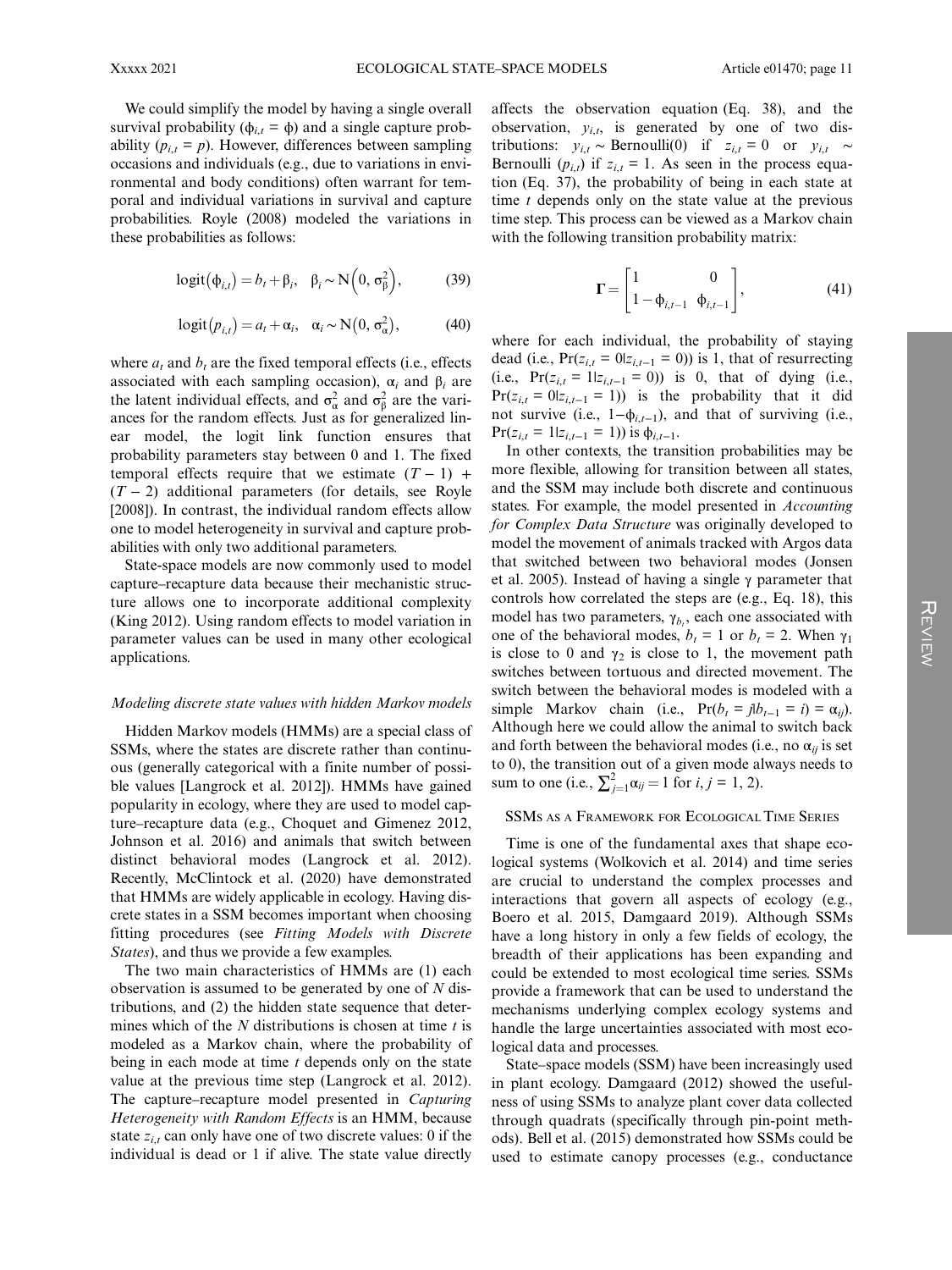and transpiration) using imperfectly monitored stem sap flux data. Clark et al. (2011) used the SSM approach to model the growth, fecundity, and survival of more than 27,000 individual trees. They showed how these processes are linked with light competition and spatiotemporal variation in climate.

State-space models are now used for paleoecological research. For example, Tomé et al. (2020) used SSMs to identify the drivers of changes in the mass and diet of a small mammal during the late Pleistocene. They use three separate linear Gaussian SSMs to model temporal changes in mass (as estimated from molar size) and in two stable isotopes (extracted from jaw bone collagen) as responses to each other and of a set of covariates related to climate (e.g., maximum temperature) and community structure (e.g., species richness). Einarsson et al. (2016) developed a SSM for sediment core data. One process equation modeled the change in abundance of midge egg capsules. The other modeled the change in pigment concentration characterizing potential resources (e.g., diatoms). These process equations modeled the abundance of each group with a Gompertz population model (similar to the model in Handling Nonlinearity), modified to add the effect of the other group's abundance at the previous time step. The measurement equations modeled sediment mixing and its associated uncertainty. They use their model to show that the cyclic fluctuations in midges are likely driven by consumer–resource (a.k.a. exploiter–victim or predator–prey) interactions.

Detecting cyclicity in ecological time series can be challenging because of temporal autocorrelation, and Louca and Doebeli (2015) showed that SSMs can outperform statistical tests for cyclicity. For example, they showed that simpler models would often lead to erroneous conclusions that cycles are present; the SSM generally had an appropriate 5% rate of Type I errors, but simpler tests had rates as high as 79%. The midge example of Einarsson et al. (2016) further demonstrates the usefulness of SSMs to identify the mechanisms behind cycles in ecological time series. Similar SSMs have been used to investigate fluctuations in other ecological fields (e.g., host–parasitoid systems [Karban and de Valpine 2010]).

State-space models have been used in ecosystem ecology and biogeochemistry. For example, Appling et al. (2018) used a SSM to model changes in oxygen concentration in an aquatic ecosystem as a function of three important processes: ecosystem's gross primary production, respiration, and gas exchange rate with the atmosphere. The process equation of Appling et al. (2018) predicts the oxygen concentration at time  $t$  as a function of its previous value and its instantaneous rate of change (similar to the model in Accommodating Continuous-Time Processes). The rate of change is modeled through a mechanistic equation, which sums the three processes of interest. The study compared various versions of the model, including versions that were not SSMs (i.e., versions without measurement error or process variation), and showed that the best SSM formulation significantly

improved the accuracy and reduced the bias of estimates of gross primary productivity, respiration, and gas exchange. In some cases, the magnitude of the bias of the SSM was half as large as that of simpler models. The study of Jia et al. (2011) is one of the many examples of applications of SSMs in soil science. Jia et al. (2011) used linear SSMs with normally distributed error to model the effects of elevation and the physical and chemical properties of soil (e.g., clay content and organic carbon) on the total net primary productivity of managed grasslands. They showed that the SSMs described the spatial patterns of soil total net primary productivity better than classical regression methods.

The term SSM has been used broadly in ecology to represent various types of hierarchical models with complex dependence structure. In particular, the term has been used for occupancy models that are based on capture–recapture SSMs similar to the one described in Capturing Heterogeneity with Random Effects (e.g., Kéry et al. 2009, Mordecai et al. 2011). Although they have similar structure, many of them lack the specific temporal autocorrelation in process equation that we generally ascribe to SSM (Fig. 1a) and may be better thought of as a related, but different, type of hierarchical model. For some of these models, it may be worth adding the Markovian dependence of the state in the process equation. However, to our knowledge, there are no studies that compare these related hierarchical models to SSMs.

The ubiquity of SSMs in ecology may have been obscured as some complex SSMs that combine various statistical techniques have not been identified as SSMs. For example, Thorson et al. (2016) present a joint species distribution model that has temporal dynamics. Although not called a SSM, their model has the essential structure of a SSM (Fig. 1a). We view their model as a Gompertz SSM (similar to the model in Handling Nonlinearity) combined to dynamic factor analysis to reduce dimensions and Gaussian random fields to account for spatial autocorrelation. This complex multispecies model was used to demonstrate that the spatiotemporal patterns of butterflies from the same genus were significantly correlated and to identify dominant patterns in community dynamics of marine fish.

The complexity of SSMs may prompt ecologists to ask: could we use a simpler alternative? In fisheries science, early papers on SSMs showed that they were particularly superior to simpler models when both the process variance and the observation error are large (e.g., de Valpine and Hastings 2002). When one of the sources of stochasticity is small, and the model dynamics are not too complex, simpler models that account for either just the process variance or observation error give adequate results (de Valpine and Hastings 2002). A key point, however, is that the simpler model performs adequately only if the model is well specified with regards to which source of stochasticity is most important. Thus, using a process variance-only model, is only suitable if we are certain that the observation error is negligible. Similarly, using an observation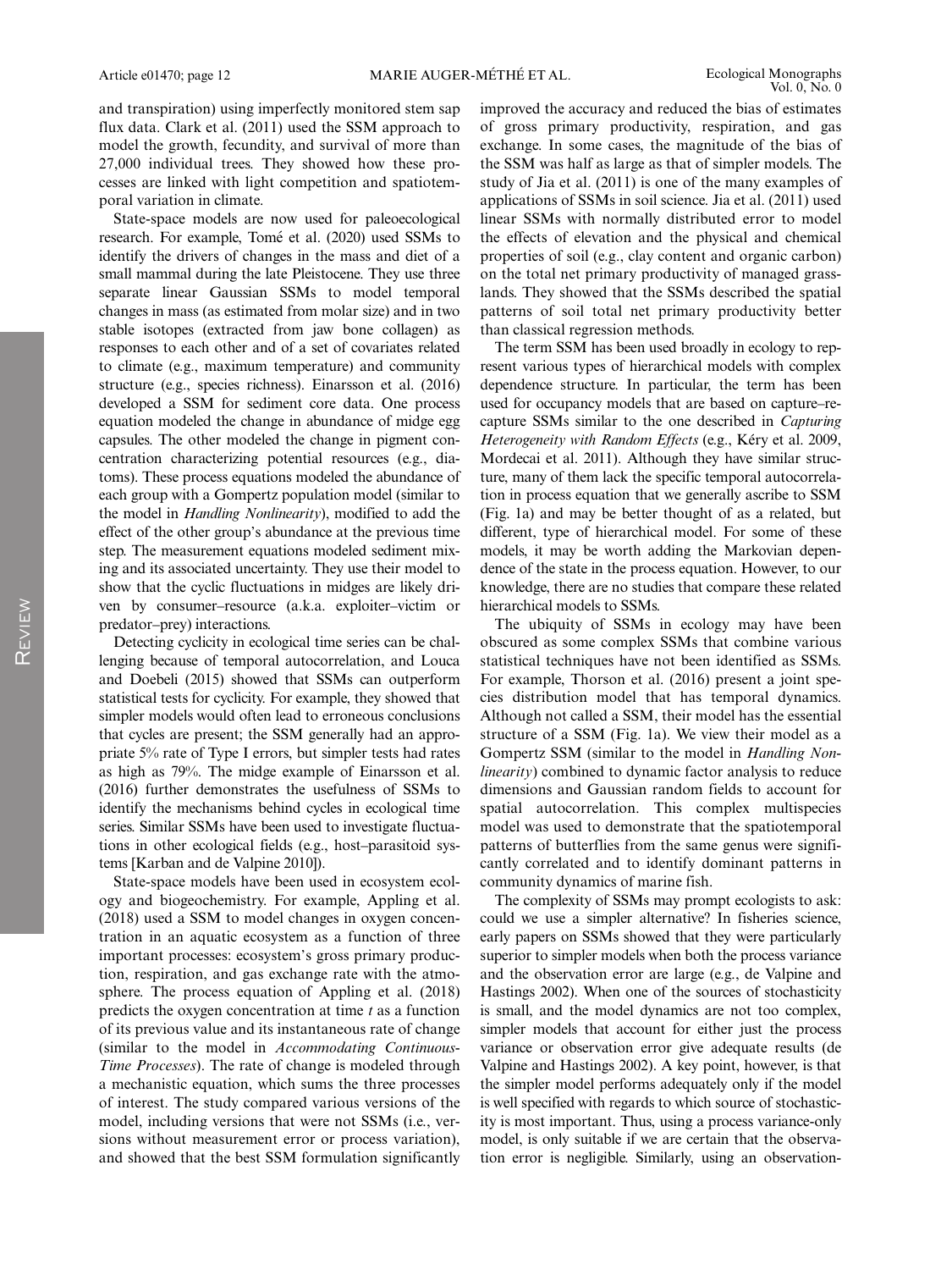error–only model, is only suitable if we are certain that the process variation is small. Although simpler alternatives can be adequate in some contexts (see Bolker [2008: Chapter 11]), many studies have shown that SSMs provided better inference than simpler models (e.g., Jamieson and Brooks 2004, Jia et al. 2011, Louca and Doebeli 2015, Appling et al. 2018). For example, Lindén and Knape (2009) showed that, unlike SSMs, simpler models often had unreliable point and uncertainty estimates for environmental effects, and that the 95% confidence intervals excluded the true simulated value much more than 5% of the time (up to 30%). They showed that SSMs always outperformed the simpler alternatives. As such, we believe that SSMs, and their extensions, should be a default statistical modeling technique for many ecological time series. In the rest of the paper, we provide the tools that allow ecologists to apply these complex models adequately.

#### **FITTING SSMs**

The goals of fitting a SSM to data include estimating the parameters,  $\theta$ , the states, z, or both. In ecology, we regularly need to estimate both, as we rarely know the value of  $\theta$  *a priori* and estimating the states is often a primary goal of the analysis. In movement ecology, researchers often fit SSMs similar to that described in Accounting for Complex Data Structure because the states provide better estimates of the true locations of the animal than the data. In the SSM literature, a distinction is often drawn between three different types of state estimation processes based on the amount of observations used to inform the estimates (Shumway and Stoffer 2016). Using all of the observations,  $y_1$ : T, to estimate the states is referred to as "smoothing." Smoothing is common with ecological SSMs, as we often have the complete data set in hand when we start the analysis. We denote the smoothed-state estimate as  $\hat{z}_{t|1:T}$ , with the subscript  $t1:T$  identifying that the state at time  $t$ is estimated using the observations from time 1 to  $T$ . In the original engineering application and in other fields, states are often estimated while data continue to be collected, so only observations up to and including time  $t$ ,  $y_{1:t}$ , are used to estimate the state  $\hat{z}_{t|1:t}$ . This ubiquitous estimation procedure is referred to as "filtering." Finally, we can use a subset of the observations that ends  $s$  time steps before time t,  $y_{1:t-s}$  to predict the state at time t,  $\hat{z}_{t|1:t-s}$ , a procedure we refer to as "forecasting." A common forecast is the one-step-ahead prediction,  $\hat{z}_{t|1:t-1}$ , which is also used within fitting algorithms (Appendix S2) and to validate models (Diagnostics and Model Validation for SSMs). Although these three types of state estimation processes are useful, the uncertainty associated with the state estimates tends to decrease for processes that use more observations (e.g., Shumway and Stoffer 2016).

The states are random variables, and thus have probability distributions. The states are sometimes referred to as random effects or latent variables. The fundamental differences in the procedures used to estimate states, as opposed to parameters (see Frequentist Approach), mean that

although we use estimation as an all-purpose term for both states and parameters, state estimation procedures are often referred as predictions, even when smoothing and filtering are used. The inferences about the states can include a variety of summary measures of their probability distributions. Above, the state estimates (e.g.,  $\hat{z}_{t|1:T}$ ) referred to point estimates such as the expected value. However, one can also calculate interval estimates (e.g., 95% confidence intervals) and single measures of uncertainty (e.g., standard deviations or variances).

Methods for fitting SSMs can be divided into the two main inferential approaches: frequentist and Bayesian. These approaches differ in their philosophies; see Bolker (2008) for a discussion. In brief, frequentist methods determine the probability of the data for a set of particular conditions (i.e., the hypothesis is fixed, but the data have a probability distribution). In contrast, Bayesian methods determine the probability that particular conditions exist given the data at hand (i.e., the data are fixed, but the hypothesis/parameters have probability distributions). The Bayesian approach requires the specification of prior beliefs for these distributions. Because of the early development of Bayesian computational methods for hierarchical models, historically it was easier to fit complex SSMs with a Bayesian approach and frequentist methods were limited to simple models (de Valpine 2012). As we will show, this is no longer true. There are now many accessible methods that allow one to fit complex SSMs with a frequentist approach (e.g., see Laplace Approximation Methods and Sequential Monte Carlo Methods). Thus, researchers can choose to work with their favored philosophical approach and/or based on the advantages of the algorithms available within each approach (see When to Use Each Method?).

In terms of fitting procedures, frequentists maximize the likelihood, and Bayesians focus on the posterior density. As we show below, despite these differences, both approaches involve high-dimensional integration, which is at the crux of the difficulties associated with fitting SSMs to data. The many tools developed for fitting SSMs are essentially different solutions to this highdimensional integration problem.

#### Frequentist approach

When we fit a SSM with a frequentist approach, we search for the parameter values that maximize the likelihood, a method called maximum-likelihood estimation, with the resulting estimates called maximum likelihood estimates (MLEs). For our toy SSM (Eqs. 1, 2), the joint likelihood for  $\theta$  and  $z_{1:T}$  would be defined as:

$$
L_j(\mathbf{\theta}, \mathbf{z}_{1:T}|\mathbf{y}_{1:T}) = \prod_{t=1}^T g\big(y_t|z_t, \mathbf{\theta}_o\big) f\big(z_t|z_{t-1}, \mathbf{\theta}_p\big),\qquad(42)
$$

where T is the length of our time series and  $\theta$  is a vector of (unknown) model parameters that contains the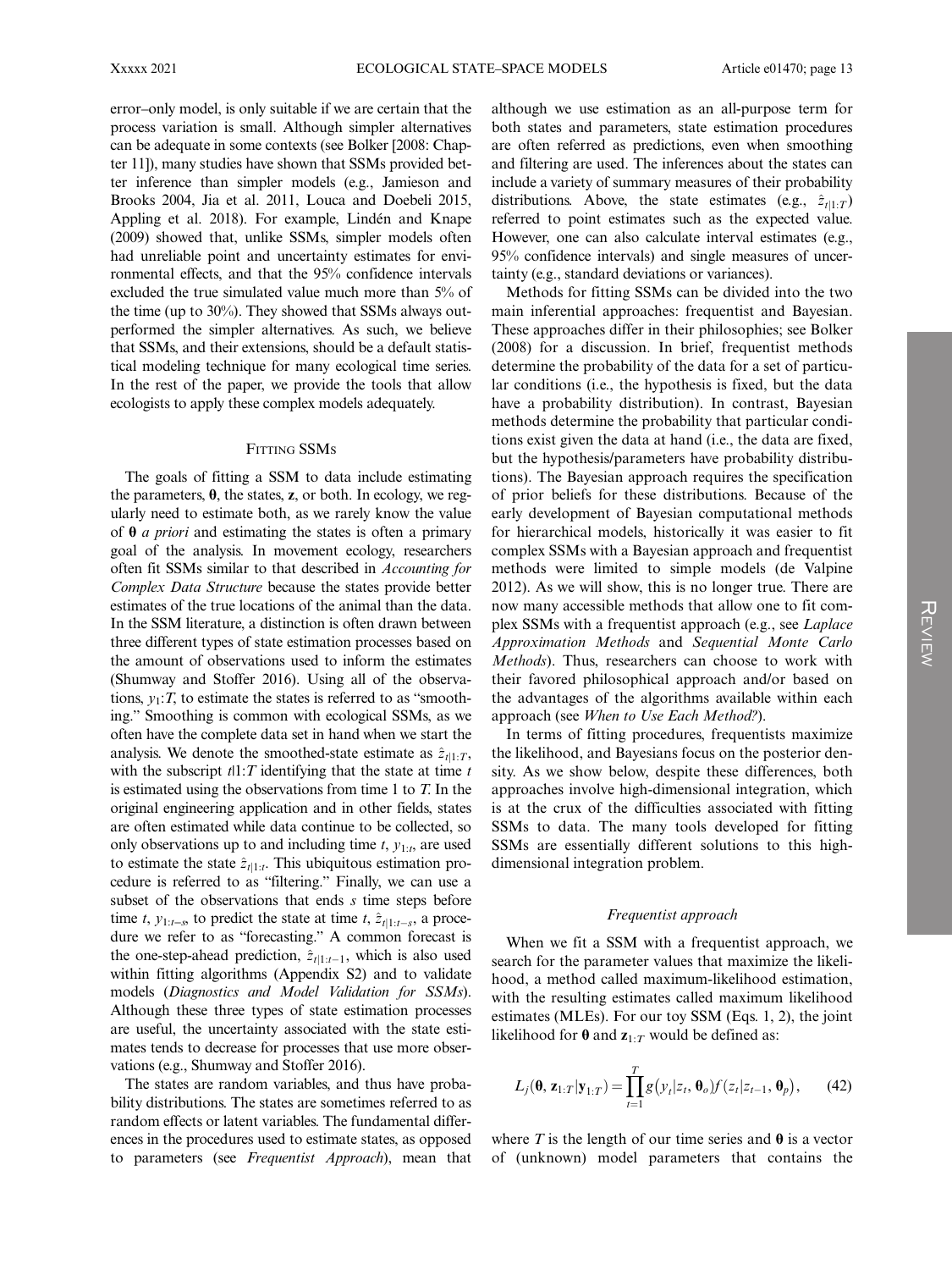parameters for the process equation,  $\theta_p$ , and the observation equation,  $\theta_o$ , and in this example the initial state,  $z_0$ . Maximizing the joint likelihood with respect to both parameters and the states is challenging. Instead, one can use a process with two interrelated steps, each focused on estimating either the parameters or the states.

To estimate the parameters, we maximize the marginal likelihood,  $L_m(\theta|y_{1:T})$ :

$$
\hat{\boldsymbol{\theta}} = \underset{\boldsymbol{\theta} \in \boldsymbol{\Theta}}{\operatorname{argmax}} L_{m}(\boldsymbol{\theta} | \mathbf{y}_{1:T}), \tag{43}
$$

where

$$
L_{\mathbf{m}}(\mathbf{\theta}|\mathbf{y}_{1:T}) = \int L_j(\mathbf{\theta}, \mathbf{z}_{1:T}|\mathbf{y}_{1:T}) d\mathbf{z}_{1:T}.
$$
 (44)

Here, the key is that we integrate out the hidden states and thus have a function that only depends on the observations. The parameter estimates that result from maximizing the marginal likelihood have desired statistical properties (consistency and asymptotic normality; see Douc et al. 2011, de Valpine 2012), where the estimates are anticipated to improve with increasing sample size. Such properties would be hard to achieve when maximizing the joint likelihood, because the number of states to estimate generally increases with the number of observations.

To estimate the hidden states, we can use the conditional distribution of the states given the observations and the estimated parameter values, for example,

$$
p(\mathbf{z}_{1:T}|\mathbf{y}_{1:T}, \hat{\boldsymbol{\theta}}) = \frac{L_j(\mathbf{z}_{1:T}|\mathbf{y}_{1:T}, \hat{\boldsymbol{\theta}})}{\int L_j(\mathbf{z}_{1:T}|\mathbf{y}_{1:T}, \hat{\boldsymbol{\theta}})\mathrm{d}\mathbf{z}_{1:T}},\qquad(45)
$$

where  $L_j(\mathbf{z}_{1:T} | \mathbf{y}_{1:T}, \hat{\boldsymbol{\theta}})$  is similar to the right-hand side of Eq. 42, except that we use the MLEs for the parameters. Conditional distributions of the states, in particular the filtering distributions ( $p(z_t|\mathbf{y}_{1:t}, \hat{\boldsymbol{\theta}})$ ; see Appendix S2 for an example), are at the base of filtering methods, such as the Kalman filter (Kalman Filter) and particle filter (Sequential Monte Carlo Methods). The means and variances of filtering densities can provide good point estimates and measures of uncertainty for state values (Appendix S2). As an approximation of the state estimates, one can also maximize  $L_i(\mathbf{z}_{1:T} | \mathbf{y}_{1:T}, \hat{\boldsymbol{\theta}})$  with respect to  $\hat{\mathbf{z}}_{1:T}$ :

$$
\hat{\mathbf{z}}_{1:T} = \underset{\mathbf{z}_{1:T} \in \mathbf{Z}^T}{\arg \max} L_j(\mathbf{z}_{1:T} | \mathbf{y}_{1:T}, \hat{\boldsymbol{\theta}}), \tag{46}
$$

where  $\mathbf{Z}^T$  is the set of all possible values for the states. This maximization treats the states as if they were equivalent to parameters in an ordinary likelihood (see Aeberhard et al. [2018] for more details) and is often used when the marginal likelihood is estimated with the Laplace approximation (see Laplace Approximation Methods). Although Eq. 46 treats the parameters as known when estimating the states, one can propagate the parameter estimation variability when reporting the state estimate variance (e.g., see the sdreport function from R package Template Model Builder [TMB] [Kristensen et al. 2016]).

The marginal likelihood used to estimate the parameters, and thus the states, requires the computation of the high-dimensional integral found in Eq. 44. This computation is difficult to achieve for most SSMs and the frequentist inference methods now discussed are different ways to either evaluate the marginal likelihood (e.g., Kalman filter) or to approximate it (e.g., Laplace and simulation-based approximations).

Kalman filter.—For simple linear SSMs with Gaussian errors (i.e., NDLMs), the state estimates and marginal likelihood can be directly calculated using the Kalman filter (Kalman 1960). The Kalman filter provides an algorithm that, using only elementary linear algebra operations, sequentially updates the filtering mean and variance of the states (Harvey 1990, Durbin and Koopman 2012). Although the Kalman filter was developed to estimate the state values for models with known parameter values, its output can be used to evaluate the marginal likelihood and thus to find the MLE. The Kalman smoother is an analogous algorithm that uses backward recursion in time to obtain the mean and variance of each smoothing distribution (i.e., distribution of  $z_{t1}:T$ ; Harvey [1990], Durbin and Koopman [2012]). See Appendix S2 for a detailed example of the Kalman filter as applied to our toy model.

In Appendix S1: Section S1.3.1, we demonstrate how to use the R package dlm (Petris 2010) to perform Kalman filtering and smoothing, as well as forecasting. It can also be used to find MLEs of unknown fixed parameters. The package is flexible enough to allow univariate and multivariate NDLMs, accounting for constant or time-varying distributions of states and observations. More details about Kalman filter and smoother and dlm can be found in Petris et al. (2009) and Petris (2010). See also Shumway and Stoffer (2016: Chapter 6) for description of filtering, smoothing, forecasting, and maximumlikelihood estimation.

The Kalman filter is among the most broadly used algorithms to fit SSMs to ecological data. For example, it has been used in population ecology (e.g., Dennis et al. 2006), movement ecology (e.g., Johnson et al. 2008), community ecology (Ives et al. 2003), and plant ecology (Hooten et al. 2009). The main advantage of the Kalman filter is that it is fast and easy to calculate (de Valpine 2012). In addition, unlike most other methods that provide an approximation of the likelihood, the Kalman filter provides an exact evaluation of the marginal likelihood for linear and Gaussian SSMs (e.g., toy model [de Valpine 2002]).

Although the Kalman filter is an important algorithm for fitting SSMs to data, it does not work with nonlinear and non-Gaussian SSMs. Approximate techniques based on the Kalman filter are available for linear models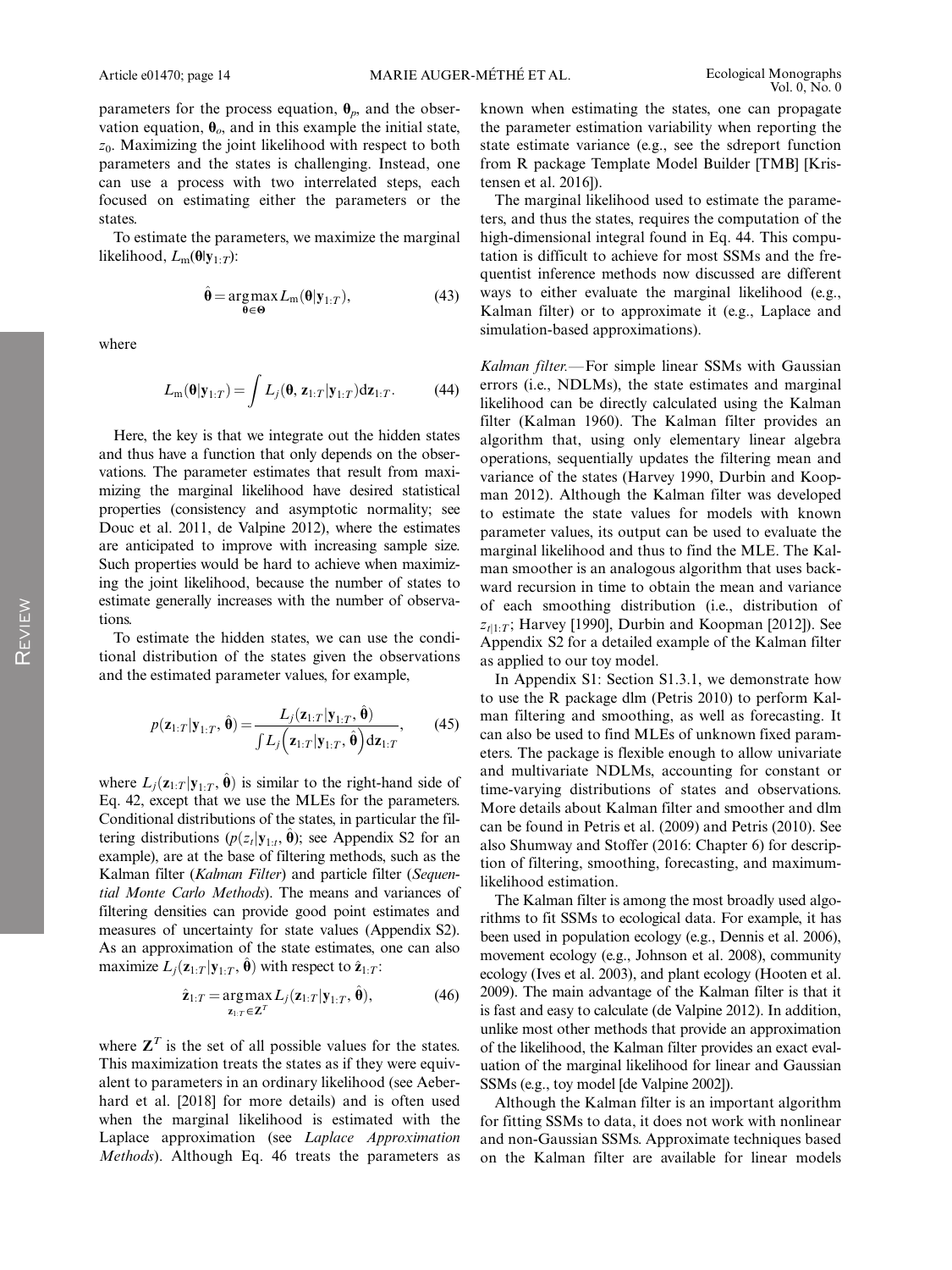whose observations follow an exponential family distribution (e.g., Poisson, see Durbin and Koopman 2012: Chapter 9). Other approximate filtering and smoothing methods based on the Kalman filter, such as the extended Kalman filter and the unscented Kalman filter (e.g., Durbin and Koopman 2012: Chapter 10) are useful for some nonlinear and/or non-Gaussian SSMs. Such related methods have been used in ecology (e.g., Einarsson et al. 2016). However, for more complex, nonlinear, and non-Gaussian models, one must use one of the methods described below.

Laplace approximation methods.—The Laplace approximation is a commonly used tool for obtaining an approximation of the marginal likelihood of a SSM (Fournier et al. 2012, Kristensen et al. 2016). The general idea is that if the marginal likelihood (Eq. 44) is a well-behaved unimodal function, it can be approximated with a Normal density function. We can use this approximation to find the MLE. For a given set of parameter values, the Laplace approximation of the marginal likelihood requires the maximization of the joint likelihood (Eq. 42) with respect to the states. Thus, the parameter estimation process also returns an approximation of the state estimates. See Appendix S2 for details.

This method is flexible, and a variety of SSMs can be fitted using the Laplace approximation. However, the method assumes that the states can be locally approximated with a Gaussian distribution, which means that the states are assumed to have an unimodal distribution. Because the method uses the second derivative of the log-likelihood (Appendix S2), we cannot use the Laplace approximation with categorical states or other state distributions that are not twice differentiable. An important advantage of the Laplace approximation, over the simulation-based approaches described below, is the speed at which SSMs are fitted to data (see Auger-Méthé et al. 2017). Many software use the Laplace approximation approach (e.g., Fournier et al. 2012). We demonstrate in Appendix S1: Section S1.3.2 how TMB (Kristensen et al. 2016) is a particularly useful R package for SSMs. The Laplace approximation has been used in ecology, including in movement ecology (e.g., Auger-Méthé et al. 2017) and fisheries science (e.g., Aeberhard et al. 2018).

Sequential Monte Carlo methods.—Monte Carlo methods can be used to estimate the states and evaluate the integral needed to obtain the marginal likelihood. Monte Carlo methods are computer intensive sampling procedures that generate random samples from specific probability distributions, which can then be used to evaluate integrals. Although in this section we discuss Monte Carlo methods in the context of a frequentist inference approach, we will see in Bayesian framework that Monte Carlo methods are commonly used for Bayesian inference.

Sequential Monte Carlo methods, also referred to as particle filters, approximate the filtering distribution through simulated sampling (de Valpine 2012). In the context of SSMs fitted with a frequentist approach, these Monte Carlo methods generally sample the state space by generating samples using the process equation and weighting the samples with the observation equation. Sequential importance sampling (Doucet et al. 2001) is a general procedure that can be used to generate  $N$  time series of the states, referred to as particles, and using their weighted average as the state estimates (see Appendices S1, S2 for details). However, sequential importance sampling is impractical for even moderately long time series (e.g.,  $T = 20$ ) because only a small proportion of the N randomly generated particles are generally supported by the observations. The reduced support for many of the particles, known as particle depletion, is a serious problem with sequential importance sampling that leads to state estimates with unacceptably large variances.

The bootstrap filter (Gordon et al. 1993) is a procedure designed to remedy particle depletion. The bootstrap filter assesses the weight of a particle through time and iteratively removes particles with low weights and replaces them with duplicates of particles with higher weights. There are various algorithms for the bootstrap filter; see Appendices S1, S2 for an example. Although simple bootstrap filters can reduce particle depletion, they do not completely solve the problem particularly for long time series. There are various remedies aimed at reducing particle depletion (de Valpine 2012), including more sophisticated importance sampling distributions that include information from the observations (Pitt and Shephard 1999) or changing the resampling methods (Liu and Chen 1998). Sequential Monte Carlo methods are also used for Bayesian inference and these methods are often built to reduce particle depletion (e.g., particle Markov chain Monte Carlo methods [Andrieu et al. 2010, Michaud et al. 2020]).

Sequential Monte Carlo methods, such as sequential importance sampling, can be used to estimate the likelihood. However, the likelihood maximization required for frequentist inference comes with additional challenges (e.g., to maximize the likelihood, one must explore what is often a complicated likelihood surface). In principle, it is possible to use a general-purpose optimization algorithm such as Nelder–Mead to maximize the likelihood computed by a simple particle filter. However, such an approach is usually prohibitively expensive. In addition, the stochastic ingredients of a particle filter make each of its runs different, making it hard to identify the precise peak of the likelihood surface (de Valpine 2012). Several methods have been proposed to overcome this difficulty (de Valpine 2012, Michaud et al. 2020).

Iterated filtering is an attractive method for maximizing the likelihood using particle filters (Ionides et al. 2015). This method repeatedly applies the particle filter but perturbs the fixed parameters of the model at each observation time step. These random perturbations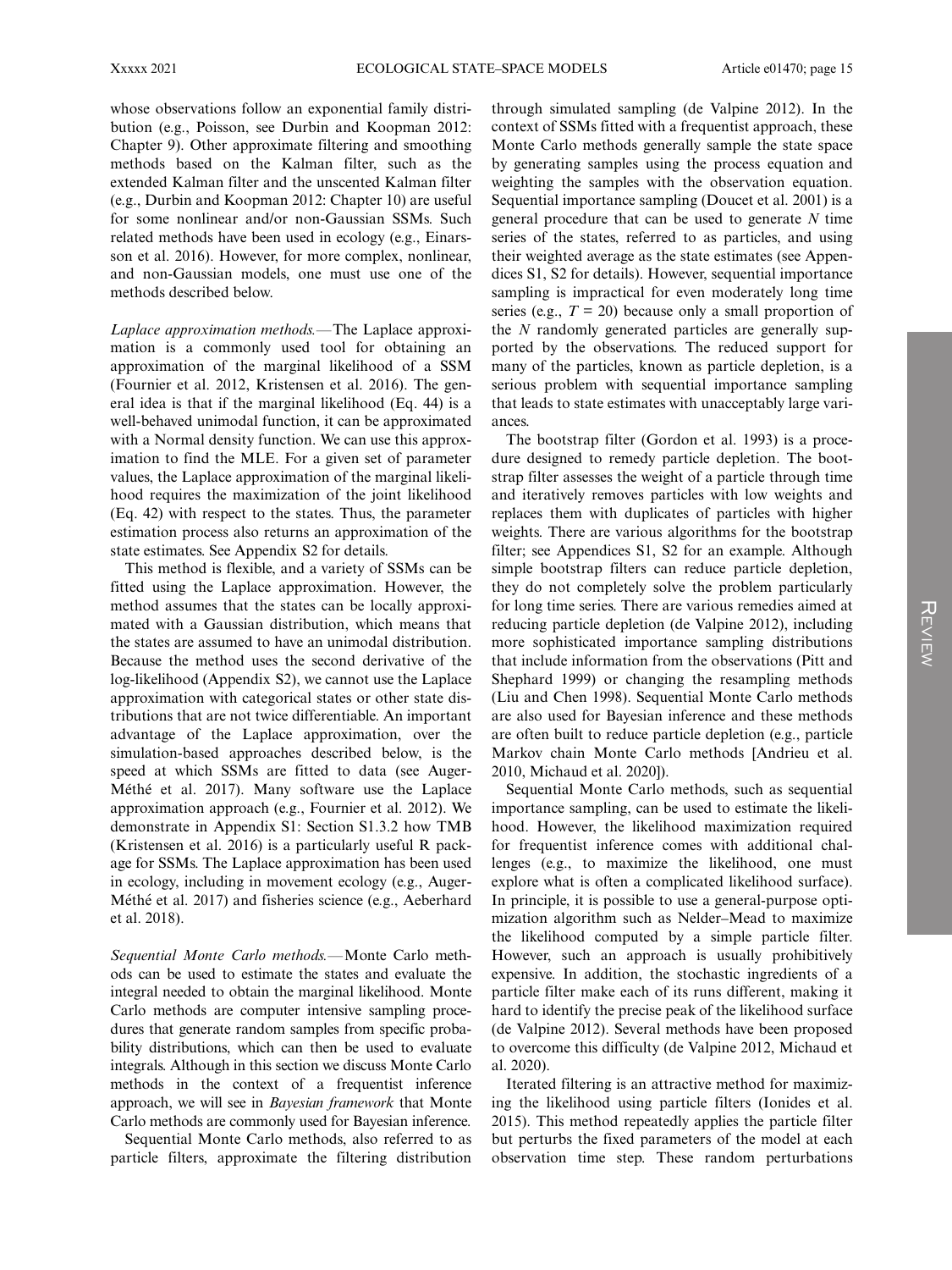enhance performance and forestall particle depletion by continually reinjecting random variability into the filter. However, because it applies artificial perturbations to parameters, iterated filtering is not learning about the model of interest (i.e., model with fixed parameters), but about a modified model (i.e., model where fixed parameters have been transformed into state variables). Therefore, as filtering iterations proceed, one gradually cools (i.e., reduces the magnitude of) the artificial perturbations, so that the modified model approaches the model of interest as the iterations proceed. Because statistical inference hinges on identification of the global likelihood maximum, it is usually advisable to perform many independent iterated filtering computations, starting from widely dispersed starting points. See Appendix S2 for more detail. Iterated filtering, and other similar sequential Monte Carlo methods, can be easily implemented using the R packages pomp and nimble (see Appendix S1: Section S1.3.4; King et al. 2016, Michaud et al. 2020, de Valpine et al. 2017).

The main advantage of sequential Monte Carlo methods is that they are flexible, and thus can be used to conduct inference on any SSM (Michaud et al. 2020). Frequentist sequential Monte Carlo methods have been used in ecological fields such as bioenergetics (e.g., Fujiwara et al. 2005) and movement ecology (e.g., Breed et al. 2012). The main disadvantage of sequential Monte Carlo methods is that they can be computationally expensive.

Other methods.—The methods described above represent, in our view, the most commonly used methods to fit SSMs to ecological data in a frequentist framework. These methods are associated with comprehensive R packages that facilitate their implementation. However, many other methods exist (see de Valpine [2012] for a review of frequentist methods). Of note, Kitagawa (1987) provided a general algorithm for non-Gaussian SSMs similar to the Kalman filter, but that approximates the nonnormal distributions by discretizing them (e.g., through piecewise linear functions). It can be viewed as discretizing the continuous state space and reformulating the model as a HMM (Pedersen et al. 2011). de Valpine and Hastings (2002) demonstrated how flexible this approach was to fit nonlinear non-Gaussian population dynamics models. The main advantages of this approach are that it can be computationally efficient for models with a few state dimensions and does not require Monte Carlo methods (de Valpine 2012). This approach appears particularly promising for population modeling, where the states are counts, and thus the state space is already discretized (Besbeas and Morgan 2019). Pedersen et al. (2011) demonstrated that although this method is general and can provide results similar to the Laplace approximation and Bayesian methods, it is computationally limited to problems with only a few state dimensions. This limitation arises from the curse of dimensionality, where even if each dimension has a manageable number of cells (e.g., 1,000 cells), the number of values needed to be stored become impractical as the number of dimension increases (e.g., three dimensions would results in  $1,000^3 = 10^9$ cells; see de Valpine 2012).

#### Bayesian framework

When we fit a SSM with a Bayesian approach, the function of interest (also known as the target distribution) is the posterior distribution for the states and parameters given the observations:

$$
p(\mathbf{\theta}, \mathbf{z}_{1:T} | \mathbf{y}_{1:T}, \lambda) = \frac{L_j(\mathbf{\theta}, \mathbf{z}_{1:T} | \mathbf{y}_{1:T}) \pi(\mathbf{\theta} | \lambda)}{\iint L_j(\mathbf{\theta}, \mathbf{z}_{1:T} | \mathbf{y}_{1:T}) \pi(\mathbf{\theta} | \lambda) d\mathbf{z}_{1:T} d\mathbf{\theta}},
$$
\n(47)

where  $L_j(\mathbf{\theta}, \mathbf{z}_{1:T} | \mathbf{y}_{1:T})$  is the joint likelihood (i.e.,  $p(\mathbf{y}_{1:T}|\mathbf{\theta}, \mathbf{z}_{1:T})$ ; see for example, Eq. 42), and  $\pi(\mathbf{\theta}|\lambda)$  is the prior distribution(s) for the parameters with fixed hyperparameters, λ. Eq. 47 is an application of Bayes' theorem  $\left(p(\theta|\mathbf{y}) = \frac{p(\mathbf{y}|\theta)p(\theta)}{p(\mathbf{y})}\right)$  and the denominator of Eq. 47 represents the probability of the data (i.e., the marginal likelihood, which is the probability of the data for all possible values of the states and parameters). In Bayesian analyses, both the states,  $z_1$ ,  $\tau$ , and what we have been referring to as fixed parameters, θ, are considered random variables. The posterior distribution is a complete characterization of these random variables given the data and prior information. As such, the first inferential goal of a Bayesian analysis is often to evaluate the posterior distribution. Although point estimates for the parameters and the states are not necessarily the primary goal of a Bayesian analysis, they can be obtained by summarizing the center of the posterior distribution (e.g., mean or mode of the posterior distribution). Similarly, we can use the posterior distribution to obtain interval estimates and single measures of variation.

As for the frequentist framework, the fitting procedures are complicated by high-dimensional integrals and it is common to avoid calculating the integral and the posterior distribution explicitly. Instead, quantities of interest are generally approximated using Monte Carlo methods (see also Sequential Monte Carlo Methods), where large samples of states and parameters are randomly drawn from the posterior distribution. For example, one can approximate the point estimate of a parameter with the sample mean of the draws from the posterior distribution (often referred as the posterior mean). Simulating independent draws from Eq. 47 is typically impossible. However, there are various algorithms that can approximate the posterior distribution with large samples of dependent draws. In particular, Markov Chain Monte Carlo (MCMC) methods are a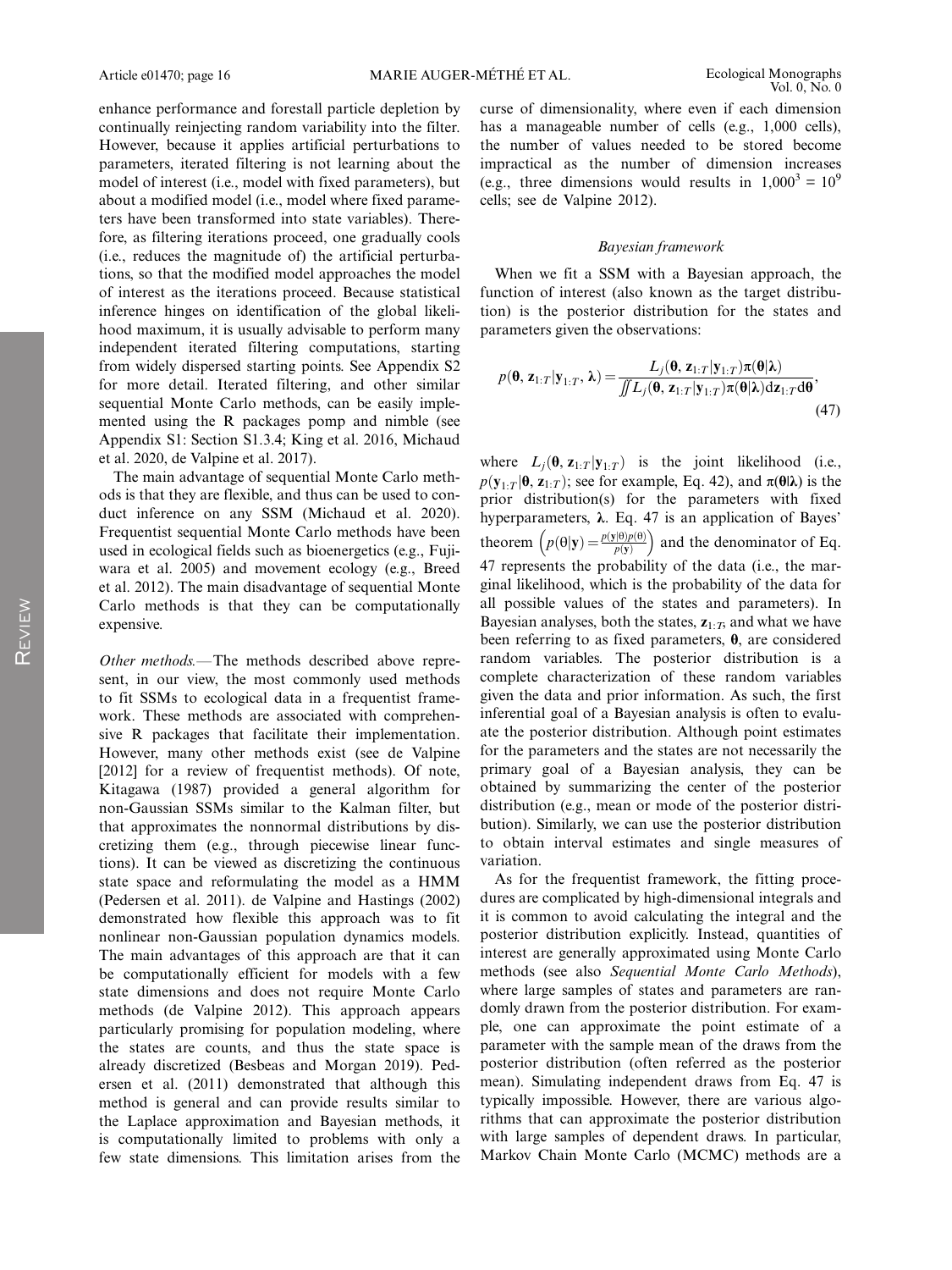broad class of algorithms that obtain samples from the target distribution (here the posterior distribution Eq. 47), by sampling from a Markov chain rather than sampling from the target itself. This Markov chain needs to have an invariant distribution (i.e., the probability distribution remains unchanged as samples are drawn) equal to the target distribution (Geyer 2011), a quality that is dependent on the initial condition of the chain and the transition probabilities, and relates to the importance of chain convergence as a diagnostic in MCMC sampling. MCMC algorithms fall into two broad families: Metropolis–Hastings samplers (which include Gibbs samplers) and Hamiltonian Monte Carlo.

Metropolis–Hastings samplers.—Metropolis–Hastings samplers are at the base of most MCMC algorithms used to sample the posterior distribution in a Bayesian analysis. Metropolis–Hastings samplers are iterative algorithms that construct an appropriate Markov chain to sample the target distribution. The general idea is that for each step j of the chain, we use a proposal distribution to generate a candidate value for the variable of interest (e.g., a parameter value). The probability that this candidate value is selected for that step rather than the previous value of the chain is based on the relative fit of the model with that candidate value compared to the previous value of the chain (see Appendix S2 for details).

In the context of SSMs, we have a multivariate posterior distribution for the states and the parameters. Using Metropolis–Hastings algorithms to sample for more than one random variables is complex, but there are various implementation tools to do so. For example, for each iteration *j* of the chain, one can first sample sequentially all parameter values, and then sequentially sample the state values (Newman et al. 2014; see also Appendix S2). If groups of variables are related, they can be sampled simultaneously from a multivariate distribution rather than sequentially. In practice, states and parameters are often correlated, and thus it may be difficult to implement an efficient MCMC sampler that does not require very long simulations before convergence (Newman et al. 2014).

Gibbs samplers are commonly used Metropolis–Hastings samplers for multivariate distributions, where the proposal distributions are conditional distributions of the target distribution and thus the candidate values are always accepted (Geyer 2011; see also Appendix S2). For NDLMs, the entire sequence  $z_{0:T}$  can be simulated at once from its conditional distribution, given the data  $y_{1:T}$  and the time-invariant parameter  $\theta$ , using the forward filtering backward sampling algorithm described in Carter and Kohn (1994). The forward filtering backward sampling algorithm can also be used to conduct inference for the SSMs that are conditionally linear and Gaussian. However, Gibbs samplers for nonlinear and non-Gaussian models often require sampling from each conditional distribution sequentially (see Prado and

West 2010: Chapter 4.5, for an overview). A drawback of this particular Gibbs sampler design is that consecutive draws of  $z_{0:T}^j$  and  $z_{0:T}^{j-1}$  tend to be highly correlated, slowing the convergence and deteriorating the quality of the Monte Carlo approximations. Despite these drawbacks, Metropolis–Hastings samplers, including Gibbs samplers, are commonly used to fit ecological SSMs because they are flexible and freely available software to implement these algorithms have been available since the 1990s (Meyer and Millar 1999). They have been used to fit many of the original models described in Examples of Ecological SSMs, including the population models of Viljugrein et al. (2005), the movement model of Jonsen et al. (2005), the health and survival model of Schick et al. (2013), and the capture–recapture model of Royle (2008).

Combining sequential Monte Carlo methods (Sequential Monte Carlo Methods) within MCMC algorithms can help alleviate some of the efficiency problems produce by generic MCMC algorithms (Michaud et al. 2020). In these combined algorithms, a sequential Monte Carlo algorithm draws the states, and an MCMC algorithm draws the parameters. Particle MCMC methods (Andrieu et al. 2010) are particularly useful for SSMs (Michaud et al. 2020). Some particle filters, such as the bootstrap filter (Sequential Monte Carlo Methods and Appendix S2), can return unbiased estimates of the marginal likelihood (Eq. 44). At each iteration j, a particle MCMC algorithm will estimate the marginal likelihood and use it to draw a full state sequence (i.e., one sample particle will be used for  $z_{1:T}^j$ ). Although particle MCMCs may still suffer from poor mixing when the likelihood estimates are highly variable, these algorithms tend to reduce the correlations between successive draws of the states (Michaud et al. 2020). Custom-made particle MCMC algorithms have been used to fit different ecological SSMs, including population models (e.g., Knape and de Valpine 2012, White et al. 2016) and complex models for range expansion (Osada et al. 2019). The recent implementation of such algorithms in R packages such as pomp and nimble will facilitate their uptake (Michaud et al. 2020).

There are a few important general Bayesian software and R packages that can be easily used to fit ecological SSMs using Metropolis–Hastings samplers. Generating draws from the posterior distributions can done using software from the BUGS (Bayesian analysis using Gibbs sampling; see Lunn et al. 2013) project and their associated R packages: WinBUGS can be called in R via R2WinBUGS (Lunn et al. 2000), OpenBUGS via BRugs (Lunn et al. 2009), and MultiBUGS R interface is in development (Goudie et al. 2017). Gimenez et al. (2009a) provide a tutorial on how to fit ecological models (including some of the SSMs of Handling Nonlinear $ity)$  with WinBUGS in R. JAGS (just another Gibbs sampler; Plummer 2003) is an alternative to BUGS project software that is written for UNIX, thus preferred by Mac and Linux users. JAGS is available through the R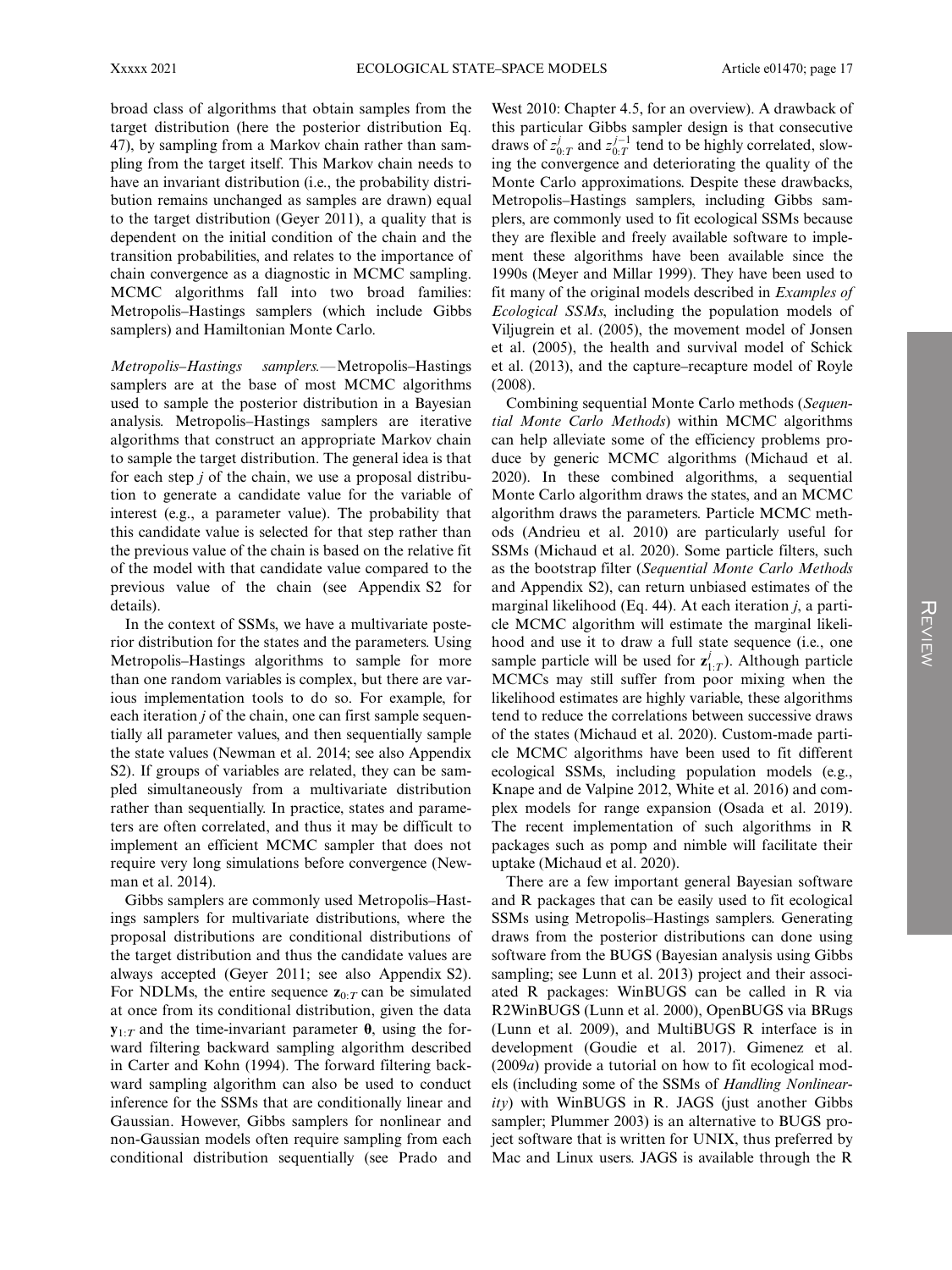package rjags (Plummer 2018). The R package nimble (de Valpine et al. 2017) is a recent alternative to JAGS and BUGS software that is more transparent in how the sampling is performed. nimble allows users to write custom Gibbs samplers that perform block updating or implement a variety of other techniques including particle MCMC (de Valpine et al. 2017, Michaud et al. 2020). All these software allow one to write general models in a language based on BUGS. The user can set up the sampler in R, and once compiled, can use it to simulate draws to make inference about states and parameters. See Appendix S1: Sections S1.3.5 and S1.3.6 for detailed examples in JAGS and nimble.

Hamiltonian Monte Carlo.—An efficient alternative to Metropolis–Hastings sampling is provided by Hamiltonian Monte Carlo (HMC) methods, which have gained popularity in recent years thanks in part to their implementation in the Stan software (Stan Development Team 2012). These methods are inspired by analogies drawn from physics and rely heavily on deep differential geometric concepts, which are beyond the scope of this review. HMC can be a more efficient sampler than Metropolis–Hastings, as fewer iterations are typically required and fewer rejections occur. This is achieved by the addition of a momentum variable that helps the Markov chain to remain within the typical set of the target distribution, rather than conducting random walk to explore the target distribution as is frequently done by Metropolis–Hastings samplers. Interested readers can read the introduction for ecologists by Monnahan et al. (2017) and explore the statistical details in Neal (2011) or Betancourt (2017). Conducting inference for general SSMs via HMC is possible when all parameters and states are continuous or when the posterior distribution can be marginalized over any discrete parameters or states. Continuous distributions are required because density gradients of the target distribution are required to direct the sampling through the typical set of the target distribution (Betancourt 2017, Monnahan et al. 2017). Unlike Metropolis–Hastings samplers, HMC methods draw samples from the joint posterior distribution directly and can scale well to high-dimensional spaces. General SSMs can be fitted either by defining the posterior as in Eq. 47 or by marginalization over the state process to derive the posterior distribution of the time-invariant parameters only,  $p(\theta | y_{1:T}, \lambda)$ .

One of the most popular software that uses Hamiltonian Monte Carlo is Stan, available in R through the package rstan (Stan Development Team 2018). See Appendix S1: Sections S1.3.7 and S2.3.2 for detailed examples using rstan. Monnahan et al. (2017) showed that Stan can fit ecological SSMs more efficiently than Gibbs software like JAGS. Although the parameterization of the SSM affects Stan's efficiency, it can reduce computing time by orders of magnitude (Monnahan et al. 2017). Other advantages of Stan over JAGS include better

diagnostics for when the algorithms is unable to explore the entire posterior, which could result in biased inference (Monnahan et al. 2017). The main disadvantage of HMC is that one cannot easily work with discrete parameters, which makes it harder to have SSMs with discrete latent states (e.g., counts, categories; Monnahan et al. [2017]). We discuss methods to work around this limitation in Fitting Models with Discrete States. The use of HMC is increasing in ecology (Monnahan et al. 2017), and HMC has been recently used to fit ecological SSMs (e.g., in ecosystem ecology [Appling et al. 2018], and in fisheries science [Best and Punt 2020]).

Other algorithms.—The algorithms and software just discussed are the most commonly used to fit SSMs to ecological data in a Bayesian framework. For a more general introduction on how to develop statistical algorithms to fit Bayesian ecological models, please refer to Hooten and Hefley (2019). However, the development of Bayesian sampling algorithms is an active field of research. New methods, such as variational inference, appear particularly promising for fitting SSMs (e.g., Ong et al. [2018]).

Convergence diagnostics.—Regardless of the sampling method, it is important to assess whether it has reached the target posterior distribution. Convergence between multiple chains usually indicates that they have reached the invariant distribution. As such, multiple approaches have been developed to assess whether chain convergence has been achieved. In general, samples from the first iterations are discarded, as these likely occurred before the chain has reached the target distribution (Gelman and Shirley [2011], but see Geyer [2011]). In the Metropolis–Hastings setting, this period is referred to as "burn-in." A somewhat similar initial period, referred as the "warm-up," is discarded with HMC. Then, as a first step, convergence within and between chains can be assessed visually via traceplots (see Appendix S1). More formal metrics exist. The Gelman–Rubin metric,  $\hat{R}$  (Gelman and Rubin [1992]; see Brooks and Gelman [1998] for the multivariate analogue), is one of the most popular multichain diagnostics. Although  $\hat{R}$  < 1.1 generally indicates convergence (Gelman et al. 2013), recent research indicates that a threshold closer to one may be more suitable in some scenarios (Vats and Knudson 2018). Note that pseudo-convergence can occur in many different scenarios. For example, the sampler can get caught in one mode if the target distribution has multiple modes that are not well connected by the Markov chain dynamics (Geyer 2011). Running the chain for a long period can help limit these pseudo-convergence problems (Geyer 2011). A detailed summary of convergence methods is available in Cowles and Carlin (1996), and further research on convergence diagnostics includes Boone et al. (2014), VanDerwerken and Schmidler (2017), and Vats and Knudson (2018). Both JAGS and BUGS project software, as well as the R package coda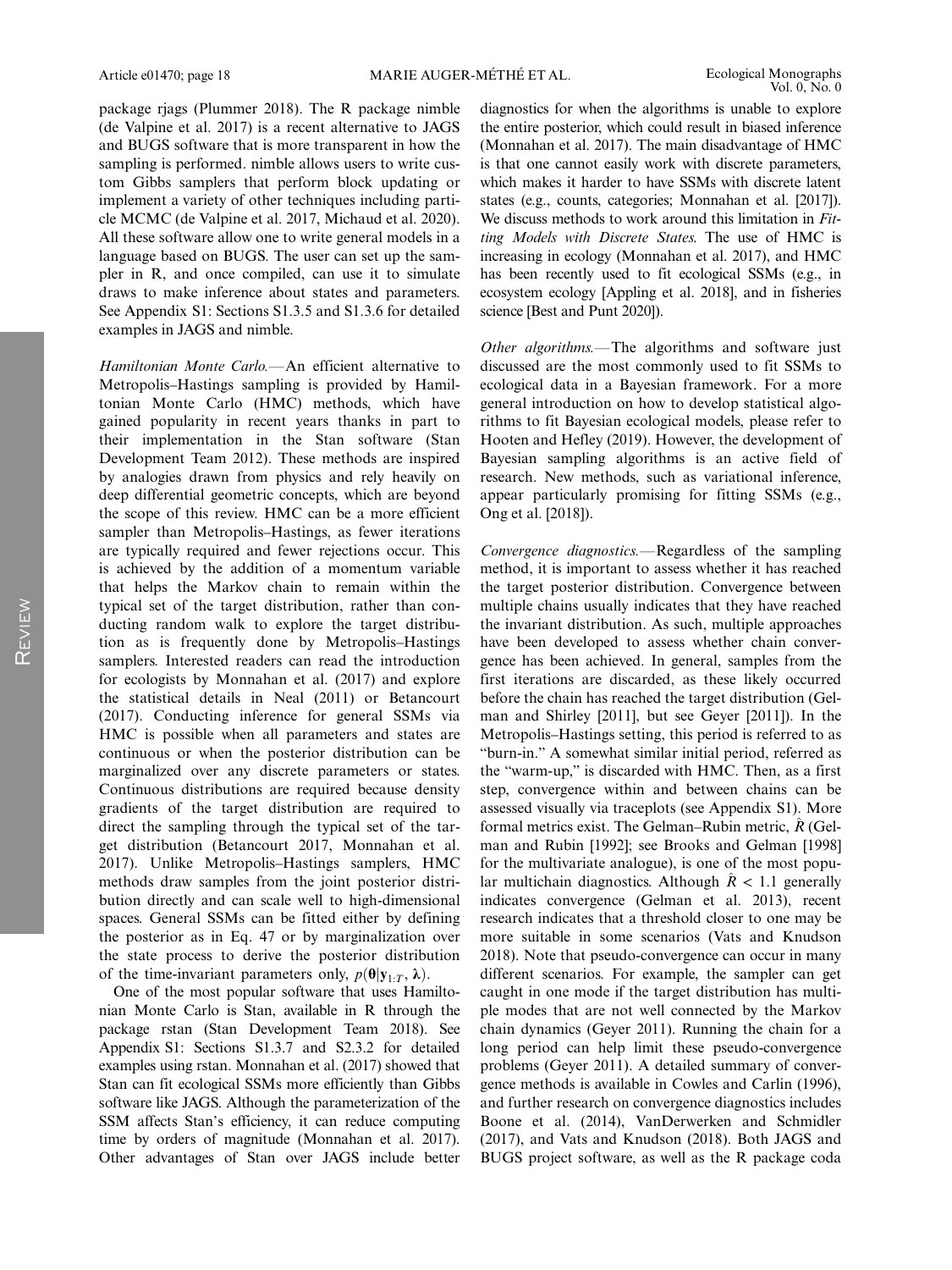(Plummer et al. 2006), provide several methods to assess convergence.

Priors.—Selection of priors is a significant part of a Bayesian analysis because priors affect the resulting posterior distribution (Robert 2007). Several approaches can be taken depending on the information available about the model parameters and the philosophy of the modeler. Ecologists often use "noninformative" priors. These priors (e.g., a uniform distribution over the parameter space) are often thought to be objective and are generally chosen with the goal of maximizing the influence of the data on the posterior. However, noninformative priors may still have important effects on the posterior, and they should not be used naively (Gelman et al. 2017, Lemoine 2019). For example, Lele (2020) showed that noninformative priors could significantly influence the parameter and state estimates of ecological SSMs. Alternatively, ecologists can use informative priors, which are created using knowledge of the parameters or previously collected data (e.g., Meyer and Millar [1999], Dunham and Grand [2016]). As there are many advantages to using informative priors, they are increasingly used in ecological models (Hooten and Hobbs 2015). For example, informative priors can be used to supplement SSMs with limited time–series data (Chaloupka and Balazs 2007) and can improve state estimates (Dunham and Grand 2016). In most cases, noninformative and informative priors are used in the same model on different parameters. For technical reasons, it can sometimes be advantageous to use conjugate priors (i.e., priors with the same distribution as the conditional posterior distribution or the posterior distribution). Kass and Wasserman (1996) and Millar (2002) have summarized priors typically used in fisheries models, including many SSMs. Lemoine (2019) advocates for the use of weakly informative priors as default in ecology and provides a guide to their implementation. More generally, Robert (2007) and Gelman et al. (2013) provide a thorough review of available priors, selection, and examples for a variety of models.

#### Information reduction approaches

Although not commonly used with SSMs, information reduction approaches, such as synthetic likelihood or approximate Bayesian computation (ABC), appear promising to fit complex, highly nonlinear, ecological SSMs (Fasiolo et al. 2016). These methods bypass the calculation of the exact likelihood (Csilléry et al. 2010, Fasiolo et al. 2016). Instead, these methods generate samples from the model and transform them into a vector of summary statistics that describe the data in the simplest manner possible (Csilléry et al. 2010, Fasiolo et al. 2016). The simulated summary statistics are then compared to observed summary statistics using a predefined distance measure (Fasiolo et al. 2016). Information reduction approaches smooth the likelihood, reducing some of the common implementation problems encountered with other fitting methods. However, the results from information reduction approaches are often imprecise and, thus, may be most useful in the model development phase (Fasiolo et al. 2016, Fasiolo and Wood 2018). Interested readers are referred to Csilléry et al. (2010), Fasiolo et al. (2016), and Fasiolo and Wood (2018).

#### Fitting models with discrete states

Depending on the complexity of the SSM and one's favored inferential approach, having discrete states can either facilitate or complicate the fitting process. A SSM with a single time series of categorical states, generally referred as an HMM (Modeling discrete state values with Hidden Markov models), can be relatively easily fitted with a frequentist approach. The key advantage of these HMMs is their mathematical simplicity: what would be a high-dimensional integration in a SSM with continuous state values (e.g., Eq. 44) is now a simple sum. As such, having a finite number of possible state values (i.e., discrete states) significantly simplifies the analysis (Langrock et al. 2012). The mathematical simplicity of HMMs makes them highly attractive, and various efficient tools and R packages have been developed to fit HMMs to data. We refer readers interested in HMMs to McClintock et al. (2020) and Zucchini et al. (2016).

Although one can use Metropolis–Hastings samplers (Metropolis–Hastings Samplers) to fit HMMs with a Bayesian approach (e.g., Zucchini et al. 2016), these algorithms are far less efficient than those used to fit HMMs in a frequentist framework. In addition, HMC algorithms (Hamiltonian Monte Carlo) do not generally allow sampling of discrete states. However, recent work has demonstrated the gain in speed that can be made by marginalizing the latent states and how this can be implemented with Gibbs sampling (e.g., JAGS) and HMC software (e.g., Stan [Leos-Barajas and Michelot 2018, Betancourt et al. 2020, Yackulic et al. 2020]). Marginalizing the states means that when we estimate the parameter values, we do not sample the hidden states at each iteration, but rather track the likelihood of being in any given state (Yackulic et al. 2020). One can then estimate the states values using the conditional distribution (Eq. 45) or approximations of it (see Yackulic et al. [2020] for more details), or algorithms that are commonly used with frequentist HMMs, such as the Viterbi algorithm (Zucchini et al. 2016, Leos-Barajas and Michelot 2018). This two-step approach used when marginalizing the states has many parallels with the frequentist approach described in Frequentist Approach, where we first estimate the parameters using the marginal likelihood and subsequently estimate the hidden states based on the estimated parameter values.

Although there are many efficient tools to fit simple HMMs with a frequentist approach, it can be more challenging to fit SSMs that combined both continuous and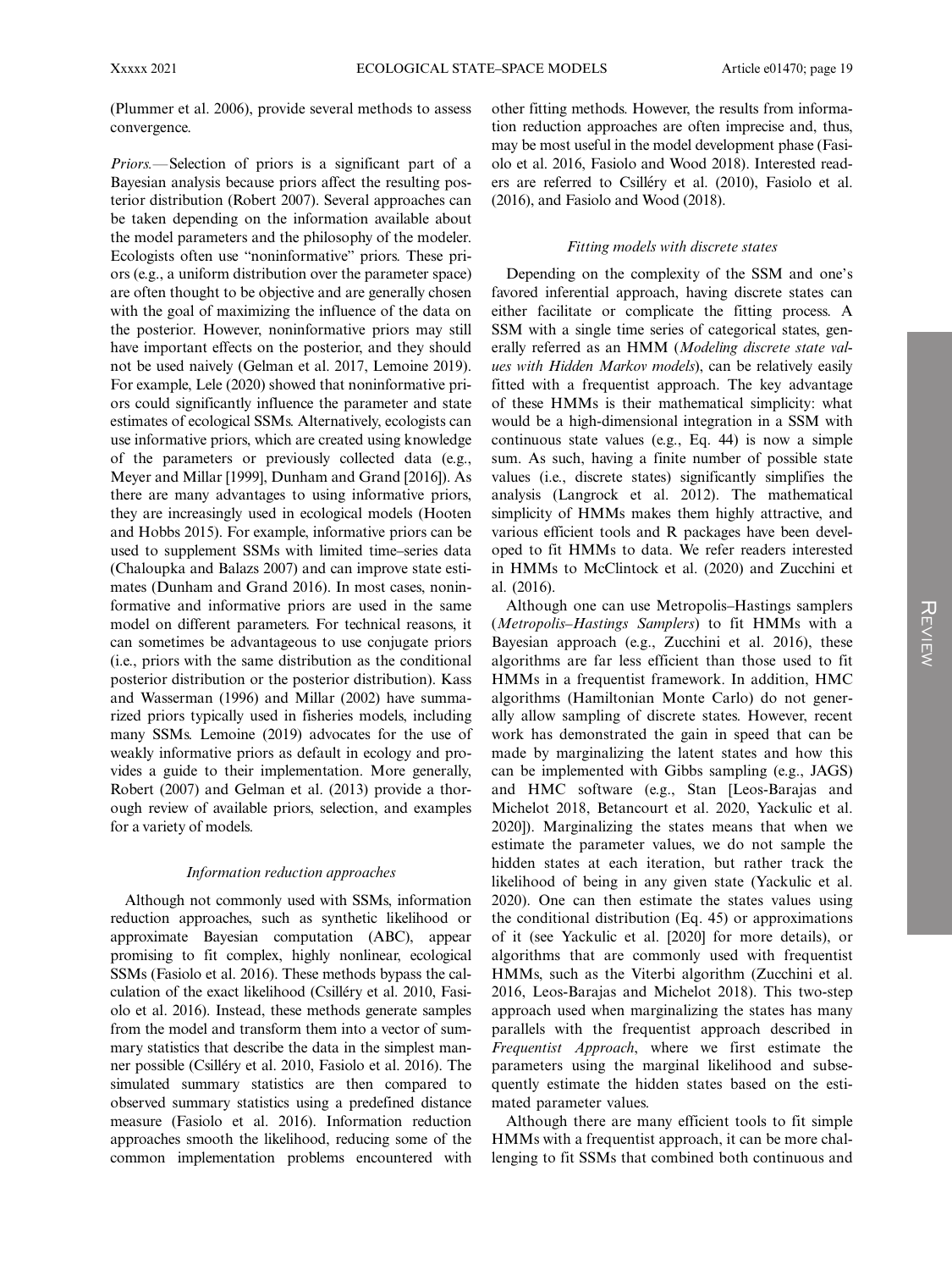discrete states. Just as for Bayesian methods, some of the computationally efficient methods (e.g., Laplace approximation method described in Laplace Approximation Methods) do not allow for discrete states. One can use instead frequentist methods that rely on sampling the states (e.g., sequential Monte Carlo methods described in Sequential Monte Carlo Methods). One could potentially develop algorithms that marginalize the discrete and continuous states with different approaches.

For Bayesian SSMs with discrete states, one additional consideration is label-switching (Jonsen et al. 2013). The labels given to the  $N$  discrete states are arbitrary, and thus there are N! potential label assignments (Zucchini et al. 2016). The different label permutations result in the same model. Thus, when the MCMC chains have reached convergence, all possible labels will have been assigned to each state and inference on the states will be difficult. For example, we will no longer be able to take the mean of the posterior distribution to estimate the states because all  $\hat{z}_{t,1:T} \approx N/2$ . One solution is to impose constraints on the parameters that would be violated when labels are permuted (Zucchini et al. 2016). For example, in the two-behavior movement model described in Modeling discrete state values with Hidden Markov models we would constrain  $\gamma_1 \leq \gamma_2$ .

#### When to use each method?

Choosing from this multitude of fitting methods can appear daunting, but can be guided by a choice of inference framework and the limitations of each methodology. In Table 2, we list the methods just discussed, with some pros and cons. We simply state the associated inferential framework (frequentist vs. Bayesian), and we let the readers decide their favorite inferential framework. In general, there are more computationally efficient methods for simple models in the frequentist framework (e.g., Kalman filter and Laplace approximation), but such generalization cannot be made for more complex models.

In some cases, it may also be easier to use one of the more specific ecological SSM R packages. For example, the package MARSS (which stands for multivariate auto-regressive state–space; Holmes et al. [2012, 2018]) can be useful to model multiple populations, if these can be reasonably formulated with a linear and normal SSM. Those interested in fisheries stock assessment SSMs should look at the package stockassessment (available on GitHub; $^{14}$  Nielsen and Berg [2014]). Those interested in SSMs for animal movement should explore bsam (Jonsen et al. 2005, Jonsen 2016), crawl (Johnson et al. 2008, Johnson and London 2018), and momentuHMM (McClintock and Michelot 2018).

#### FORMULATING AN APPROPRIATE SSM FOR YOUR DATA

SSMs are powerful tools, but their inherent flexibility can tempt ecologists to formulate models that are far too complex for the available data. The model structure or the characteristics of the specific data set may make it impossible to estimate every parameter reliably. In such cases, parameter estimates will no longer provide key information on the underlying biological process and state estimates may become unreliable (e.g., Auger-Méthé et al. [2016]). Formulation of SSMs needs to be guided by the inference objectives and the available data. In this section, we discuss how to assess whether a model is adequate for your data and how one can alleviate potential estimation problems.

#### Identifiability, parameter redundancy, and estimability

When we estimate the parameters of a model, denoted here as  $M(\theta)$ , we often want to find the set of parameter values, θ, that results in the best fit to the data. For this to be possible, the model needs to be identifiable. Identifiability refers to whether or not there is a unique representation of the model. A model is globally identifiable if  $M(\theta_1) = M(\theta_2)$  implies that  $\theta_1 = \theta_2$ . For example, in a frequentist framework, an identifiable model would have only a single  $\theta$  value that would maximize the likelihood (Fig. 3a). A model is locally identifiable if there exists a neighborhood of  $\theta$  where this is true (Fig. 3b). Otherwise a model is nonidentifiable (Fig. 3c; Rothenberg [1971], Cole et al. [2010]).

An obvious case of nonidentifiability is when a model is overparameterized and can be reparameterized with a smaller set of parameters. For example, if two parameters only appear as a product in a model (e.g.,  $y = \alpha \beta x$ ); that model could be reparameterized with a single parameter replacing that product (e.g.,  $y = \gamma x$ , where  $\gamma = \alpha \beta$ ). The parameter redundancy of the original model will result in nonidentifiability (Catchpole and Morgan 1997) and nonidentifiability caused by the inherent structure of a model is referred to as intrinsic parameter redundancy (Gimenez et al. 2004) or structural nonidentifiability (Cobelli and DiStefano 1980). Regardless of the amount or quality of data, it is impossible to estimate all the parameters in such a model.

Having a structurally identifiable model does not guarantee that one can estimate its parameters with the data at hand. Nonidentifiability can be caused by a specific data set with, for example, missing or sparse data (Gimenez et al. 2004). This problem is known as extrinsic parameter redundancy (Gimenez et al. 2004) or practical nonidentifiability (Raue et al. 2009). A parameter is defined as practically nonidentifiable if it has a confidence interval that is infinite (Raue et al. 2009). It is also possible for a data set to create estimation problems with an otherwise structurally and practically identifiable model, a phenomenon referred to as statistical <sup>14</sup><https://github.com/fishfollower/SAM> inestimability (Campbell and Lele 2014). If a model is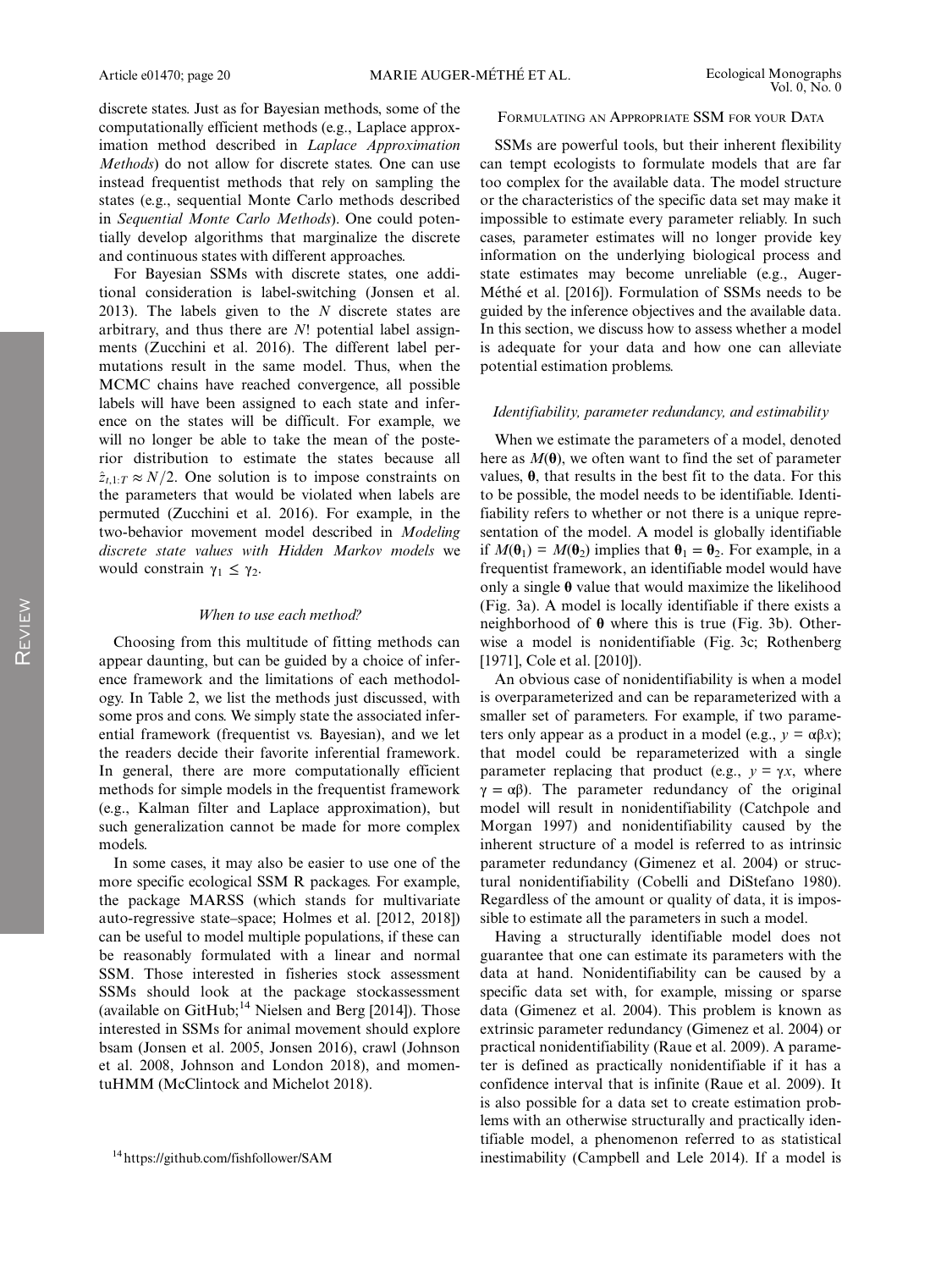| Method                                    | Framework   | Pros                                         | Cons                                                                                                 | R package                                                 |
|-------------------------------------------|-------------|----------------------------------------------|------------------------------------------------------------------------------------------------------|-----------------------------------------------------------|
| Kalman filter and<br><b>MLE</b>           | Frequentist | Efficient and exact                          | Only applicable to linear Gaussian SSMs                                                              | dlm, MARSS                                                |
| Laplace<br>approximation                  | Frequentist | Efficient and flexible                       | States need to be approximable with a continuous<br>unimodal distribution (e.g., no discrete states) | <b>TMB</b>                                                |
| Particle filter and<br>iterated filtering | Frequentist | Flexible                                     | Can be slow and sensitive to starting values                                                         | pomp, nimble                                              |
| MCMC-MH                                   | Bayesian    | Flexible                                     | Can be slow and sensitive to convergence problems                                                    | rjags, nimble,<br>R <sub>2</sub> WinBUGS.<br><b>BRugs</b> |
| MCMC-HMC                                  | Bayesian    | Efficient and flexible                       | Require continuous parameters and states or<br>marginalization                                       | rstan                                                     |
| Information<br>reduction                  | Bayesian    | Flexible and fewer<br>estimation<br>problems | Can be slow and imprecise                                                                            | EasyABC                                                   |

TABLE 2. Comparison of the fitting methods discussed in Fitting SSMs.

Notes: HMC, Hamiltonian Monte Carlo; MCMC, Markov chain Monte Carlo; MH, Metropolis–Hastings; MLE, maximumlikelihood estimate.

statistical inestimable, a confidence interval for a parameter will be extremely large but not infinite. This often occurs because the model is very similar to a submodel that is parameter redundant for a particular data set, which is known as near redundancy (Catchpole et al. 2001, Cole et al. 2010).

Having a nonidentifiable model (either structurally or practically) leads to several problems. First, there will be a flat ridge in the likelihood of a parameter redundant model (Catchpole and Morgan 1997), resulting in more than one set of MLEs. However, despite the parameter redundancy, numerical methods for parameter estimation usually converge to a single set of MLEs. Therefore, without further diagnostics, one may not realize that the MLEs are not unique. Second, the Fisher information matrix will be singular (Rothenberg 1971) and therefore the standard errors will be undefined in a nonidentifiable model. However, the exact Fisher information matrix is rarely known and standard errors are typically approximated using a Hessian matrix. The Hessian describes the local curvature of a multiparameter likelihood surface. The Hessian is generally evaluated numerically, which

can lead to explicit (but incorrect) estimates of standard errors. Third, many model selection methods (see Computationally Efficient Model Comparison Methods) are based on the assumption that a model is identifiable and that the penalty for complexity is a function of the number of unique and estimable parameters (Gimenez et al. 2004). If a model is statistically inestimable or near redundant, these three problems may also occur, as the model is close to being nonidentifiable. For example the log-likelihood profile will be almost flat.

Checking for identifiability and estimability should become part of the model-fitting process and several methods are available to do so. A clear sign of problems is a flat log-likelihood profile (Fig. 3c), and plotting the log-likelihood profile for each parameter can serve as a diagnostic for this (Fig. 3; Dennis et al. [2006], Raue et al.  $[2009]$ , Auger-Méthé et al.  $[2016]$ ). Correlation between parameters can also be indicative of estimation problems, and it may be useful to inspect the loglikelihood or posterior surface of pairs of parameters (Campbell and Lele 2014, Auger-Méthé et al. 2016). Depending on model complexity and computation time,



FIG. 3. Examples of log-likelihood profiles for a parameter θ under various identifiability scenarios: (a) globally identifiable, (b) locally identifiable, and (c) nonidentifiable model.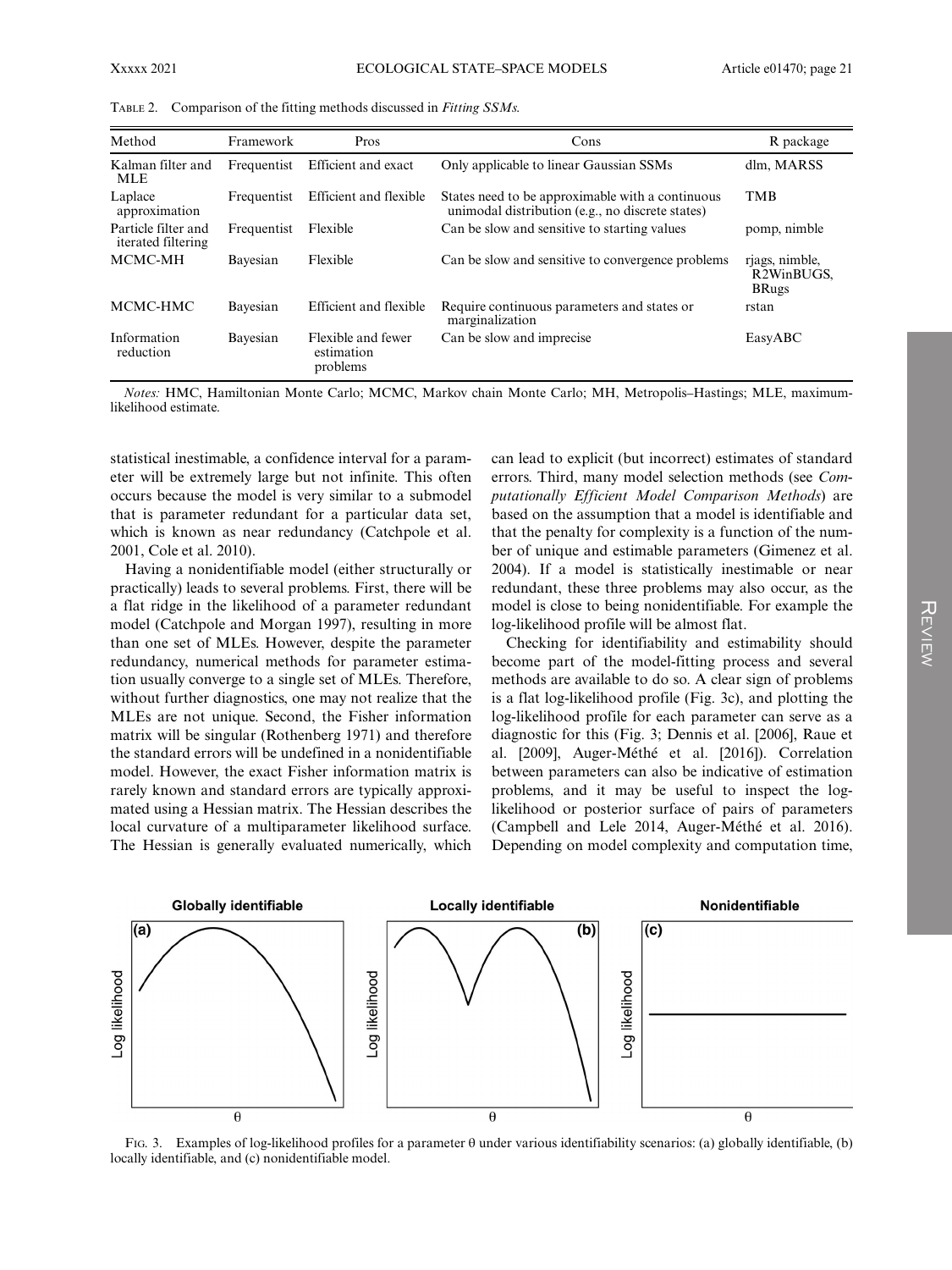simulations can be an easy way to investigate the estimability of SSMs (Auger-Méthé et al. 2016). For a specified SSM and a known set of parameters, one simulates the state process and observation time series, and then estimates the parameters and states. One then compares estimated parameter and state values with the known true values. Parameter estimates from nonidentifiable models will usually be biased with large variances.

In addition to these simple checks, three advanced methods to assess estimability and identifiability problems exist. First, data cloning has been shown to be useful with ecological models (Peacock et al. 2017). Data cloning involves using Bayesian methodology with a likelihood based on K copies of the data (clones). The posterior variance of a parameter will tend towards  $K$  times the asymptotic variance of the parameter, so that if a parameter is identifiable, the posterior variance will tend to zero as  $K$ tends to infinity. If a parameter is not identifiable, the posterior variance will tend to a fixed (nonzero) value (Lele et al. 2010). Campbell and Lele (2014) show how this method can be extended to find estimable parameter combinations in nonidentifiable models.

Second, one can use the fact that the Hessian matrix in a nonidentifiable model will be singular at the MLE. As a singular matrix has at least one zero eigenvalue, the Hessian method involves finding the eigenvalues of the Hessian matrix. If the Hessian matrix is found numerically, the eigenvalues for a singular matrix may be close to zero rather than exactly zero. Therefore, if any of the eigenvalues are zero or close to zero, the model is deemed nonidentifiable or parameter redundant, at least for that particular data set (Viallefont et al. 1998). The Hessian matrix will also have eigenvalues close to zero if the model is statistically inestimable or near redundant (Catchpole et al. 2001).

Third, one can use the symbolic method. This method uses the concept that a model can be represented by an exhaustive summary, which is a vector of parameter combinations that uniquely define the model. For example, this vector could be  $\mathbf{k} = (L_m(\theta | y_1), L_m(\theta | y_1, z), ...,$  $L_m(\theta|\mathbf{y}_{1:T})'$ , where the first element is the marginal likelihood (Eq. 44) for the first observation  $(y_1)$ , the second element is the marginal likelihood for the first two observations  $(y_{1:2})$ , etc. This straightforward exhaustive summary works well for HMMs (Cole 2019), but can be impractical for SSMs with continuous states as it involves integration. Suitable, but more complex to derive, exhaustive summaries for SSMs are given in Cole and McCrea (2016). To investigate identifiability, we form a derivative matrix by differentiating each term of the exhaustive summary vector with respect to each parameter. Then, we find the rank of this matrix. The rank of a matrix is the number of columns that are linearly independent. Because each column of the derivative matrix is associated with one of the parameters, the rank is the number of estimable parameters (or parameter combinations). If the rank is less than the number of parameters, then the model is nonidentifiable or

parameter redundant (Catchpole and Morgan 1997, Cole et al. 2010). This method can be used to investigate practical identifiability as well as structural identifiability by choosing an exhaustive summary that includes the specific data set (Cole et al. 2012). In some more complex models, the computer can run out of memory calculating the rank of the derivative matrix. Cole et al. (2010) and Cole and McCrea (2016) provide symbolic algebra methods for overcoming this issue. The alternative is a hybrid symbolic-numerical method, which involves finding the derivative matrix using symbolic algebra, but then finding the rank at five random points in the parameter space (Choquet and Cole 2012).

Each of the numerical methods (log-likelihood profile, simulation, data cloning, Hessian method) can be inaccurate. They are also not able to distinguish between estimability, practical identifiability, and structural identifiability when applied to a specific data set, although in some cases a large simulated data set could be used to test structural identifiability. Being able to distinguish between these problems is useful, as it can help us assess whether gathering more data will help. The symbolic method is accurate, but is more complicated to use, as it involves using a symbolic algebra package. Code for assessing estimability using simulations and the Hessian method is given in Appendix S1: Section S1.4. Code for the symbolic algebra method is given in Appendix S3.

In Bayesian analysis, identifiability and estimability issues have a different focus because priors can affect our capacity to differentiate between parameters (Cressie et al. 2009). In general, parameters are said to be weakly indentifiable when the posterior distribution significantly overlaps with the prior (Garrett and Zeger 2000, Gimenez et al. 2009b). If priors are well informed by previous data or expert knowledge, their strong influence on the posterior distribution is no longer an identifiability/estimability issue but one of the benefits of Bayesian analysis. However, misusing informed priors (e.g., when the information is not reliable) may hide identifiability issue or cause the estimability problems (Yin et al. 2019). Thus, one should choose priors with great care. To help ensure that the data inform the model and that the posterior is well behaved, Gelfand and Sahu (1999) suggested using informative priors that are not too precise (see Priors for other considerations). Weak identifiability can result in multiple implementation issues, including slow convergence (Gimenez et al. 2009). Diagnostics for parameter identifiability in the Bayesian framework include some of the tools described above and the visual or numerical assessment of the overlap between priors and posterior distributions (Garrett and Zeger 2000, Gimenez et al. 2009b).

#### Remedies for identifiability issues

When we fit a SSM to our data, we hope that it will provide accurate and precise estimates of our parameters and states. But how can we achieve these goals? First, we need to have a structurally identifiable model. Second,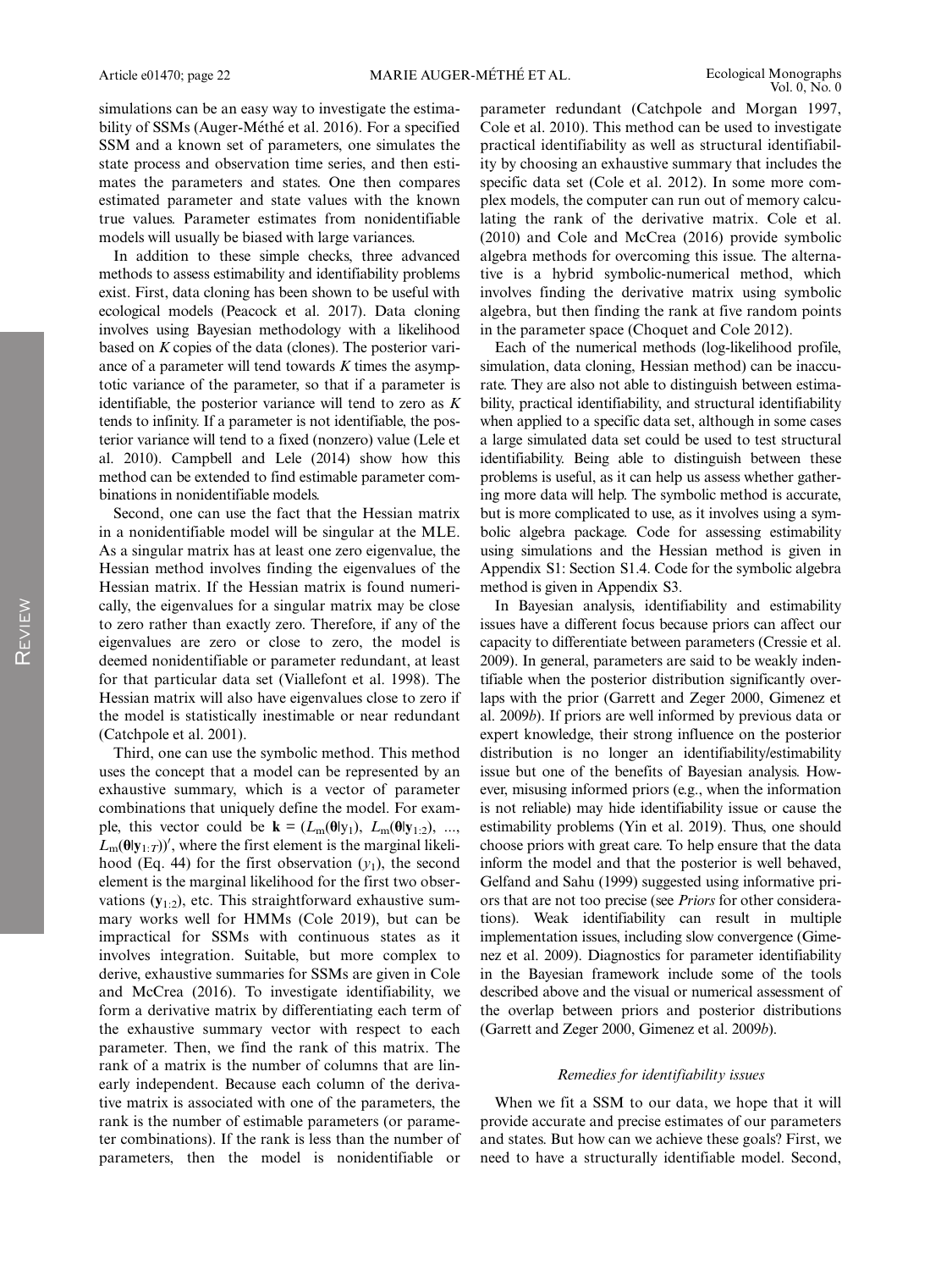one needs a data set appropriate for the model and vice versa; otherwise one can face estimation problems even with structurally identifiable models. Generally, we assume that having more data will allow us to estimate parameters and states better. However, as discussed below, increasing the length of the time series may not be the best way to improve estimation.

Reformulate the SSM.—To create a structurally identifiable model, one should start by avoiding overparameterization. As mentioned above, models where some parameters only appear as products of each other should be simplified. The same holds for models where parameters only appear as sums (e.g.,  $y = (\alpha + \beta)x$ , or differences, or fractions. Models where the magnitude of two sources of error are simply additive are also problematic (e.g.,  $Y \sim N(X, \sigma^2)$ and  $X \sim N(\mu, \tau^2)$ , will result in  $Y \sim N(\mu, \sigma^2 + \tau^2)$ , where  $\sigma$  and  $\tau$  cannot be uniquely identified). As such, one needs to check that none of the parameters are confounded and carefully inspect the combination of the sources of variability in all hierarchical models, including SSMs (see below). Some of the tools discussed above can help construct structurally identifiable models. In particular, the symbolic method can be used to identify the parameters that are confounded in a nonidentifiable model, and thus can be used to select estimable parameter combinations. This involves solving a set of partial differential equations formed from the same derivative matrix used to check identifiability (Catchpole et al. 1998, Cole et al. 2010).

Make simplifying assumptions when data are limited. $-A$ full model may be too complex for the data at hand and it may be advantageous to make simplifying assumptions. For example, when the data available for older age classes are limited, researchers can have difficulties fitting the fisheries stock assessment model presented in Joining Multiple Data Streams. To help the estimation process, one can create a cumulative age class,  $A^+$ , that accounts for all fish older than a certain age (Nielsen and Berg 2014). To allow fish to remain in the cumulative age class, we need to add the following equation to the model

$$
\log(N_{A^+,t}) = \log(N_{A^+-1,t-1}e^{-F_{A^+-1,t-1}-M_{A^+-1,t-1}}
$$

$$
+ N_{A^+,t-1}e^{-F_{A^+,t-1}-M_{A^+,t-1}}) + \varepsilon_{N_{A^+,t}}.
$$
(48)

The similar size of these older fish makes them more likely to be caught by the same type of fishing gear, and thus their catchability and fishing mortality can be further assumed to equal that of the previous age class  $(Q_{A^+,s} = Q_{A^+-1,s}$  and  $F_{A^+,t} = F_{A^+-1,t}$ ). Although this appears to add complexity, creating this cumulative age class and equating some terms reduces the number of states and parameters to estimate. However, some simplifying assumptions may result in estimation problems. For example, the original DCRW model of Jonsen et al. (2005) has a single correction factor rather than one per coordinate ( $\psi = \psi_{\text{lon}} = \psi_{\text{lat}}$ , see Accounting For Complex Data Structure). The common correction factor can result in estimation problems because longitude and latitude often differ in the degree of correction they need (Auger-Méthé et al. 2017). As long as they are biologically reasonable, such simplifying assumptions can be useful in a wide range of fields, including in community ecology, where SSMs can link multiple species to common latent variables and thus reduce the dimension of the model (Thorson et al. 2016).

Estimate measurement errors externally.—SSMs can be associated with significant estimability problems, particularly when trying to estimate the two main sources of variability (Knape 2008, Auger-Méthé et al. 2016). As a result, researchers often fix some of the parameters to known values, or use informed priors if they are working in a Bayesian framework. In particular, many use fixed values for the measurement errors and use for them independent estimates of measurement errors (e.g., Jonsen et al. [2005]). Although such methods can alleviate estimation problems (Knape 2008), one must be careful not to use biased or misspecified values.

Integrate additional data.—Covariates that provide additional information about a state or a process (e.g., survival) may be a means of overcoming identifiability problems. Polansky et al. (2021) showed that nonidentifiability in the estimation of a fecundity and observation correction parameter could be overcome by including a covariate in the model for fecundity.

Similarly, identifiability issues can be overcome by combining a SSM with a model for another data set that has parameters in common with the SSM. For example, in integrated population models, SSMs for time series of census data are combined with capture–recapture data (Besbeas et al. 2002, Abadi et al. 2010). Adding additional data sources can be extremely useful, but may not remove all identifiability issues. Methods for checking identifiability in integrated models are discussed in Cole and McCrea (2016).

Use replicated observations.—Having replicated observations through time (e.g., two independent population surveys) can help differentiate process variation from observation error, improve the parameter estimates' accuracy, and improve the capacity of model selection methods to identify the correct observation distribution (Dennis et al. 2010, Knape et al. 2011). In many instances, such replicated observations have already been collected, but are aggregated. For example, in population monitoring studies, subsamples (e.g., transect portions) are often aggregated into one overall estimate of abundance. Dennis et al. (2010) demonstrated that using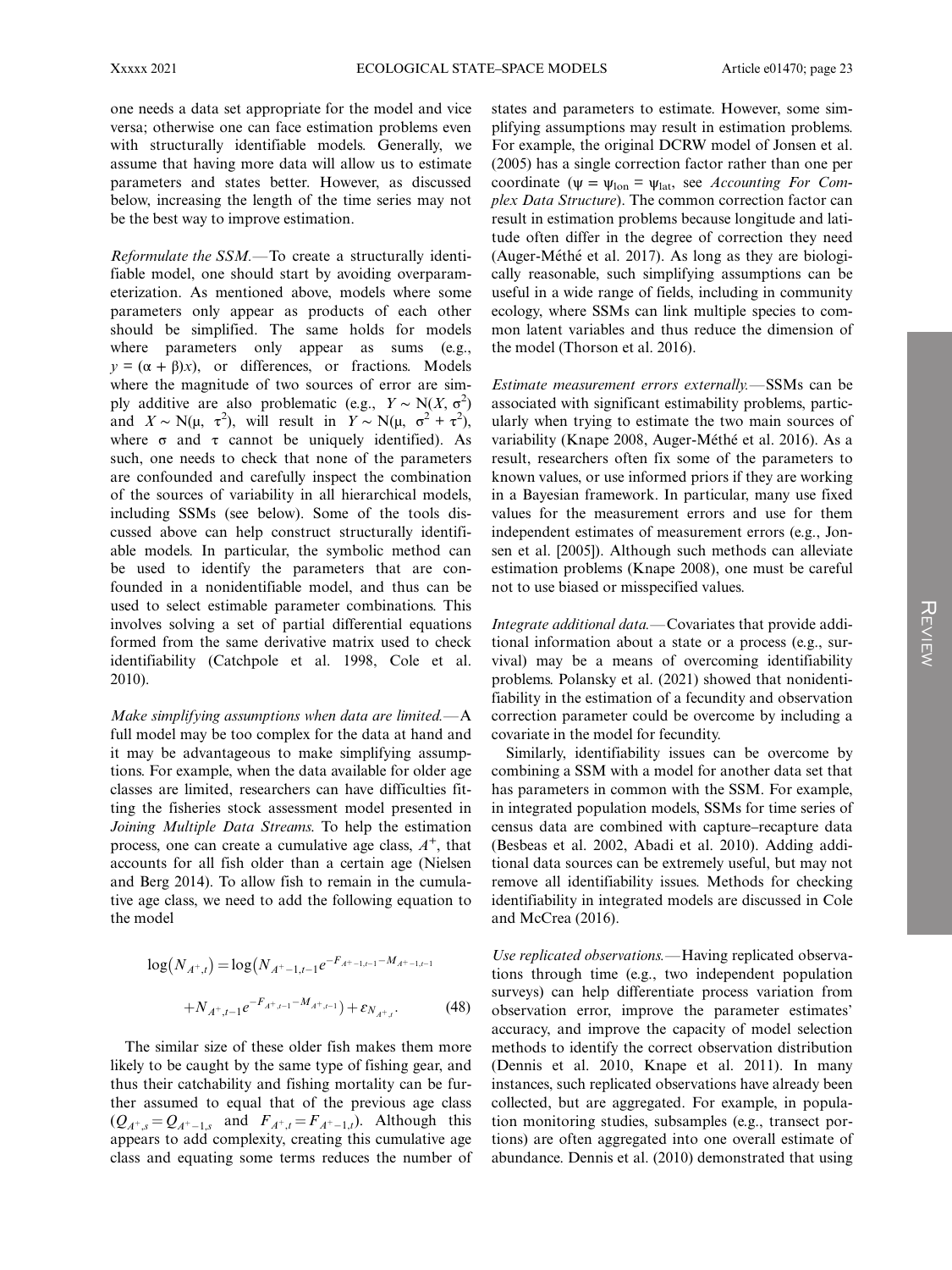these as replicates, rather than aggregating them, can improve the estimates. One can also take advantage of time series with multiple data sources to estimate the errors of each data source (e.g., double-tagged individuals in movement SSMs [Winship et al. 2012]). For animal movement models, individuals can be also seen as replicates of the same process, but often the SSMs are fitted separately to each individual track. To improve inference, one can create a population model, where each individual track is linked to a distinct state time series but all share the same parameters (Jonsen 2016). Although the gains that can be made with replications are significant, one must understand the assumptions of models for replicated data. Simple population models for replicated data sets may assume that the replicates are independent (Dennis et al. 2010). However, many temporally varying factors (e.g., weather) may affect the sampling conditions and/or the behavior of animals and result in correlations between replicates. Knape et al. (2011) demonstrated how to account for such dependence in population dynamics models. For animal movement, one may want to consider whether it is appropriate to assume that the behavioral mechanism driving movement is identical across individuals and, if not, may want to modify the model accordingly. However, as the gains that can be made with replications far surpass those that could be made with longer time series (Dennis et al. 2010), one should consider using replication in models and when designing studies. For example, Knape et al. (2011) suggested that in some cases managers may want to sample a population twice every second year rather than once a year. As SSMs are becoming the prime method to fit ecological time series, such study design issues should be explored further.

#### Match temporal resolution for states and observations.—

The temporal resolution of the data can affect the parameter and state estimates, and it is important to define a model at a resolution that is appropriate for the data. In many cases, adequate temporal span or resolution is more important than increased data quantity. For example, if a model describes a long-term cycle, then collecting data from more individuals is unlikely to make parameters estimable if the data set is not long enough to span the cycle being described (Peacock et al. 2017). If developing a model to classify a movement path into distinct behavioral modes, one must sample the movement track at a high enough frequency so that multiple locations are recorded in each movement bout (Postlethwaite and Dennis 2013). If one has a data set with locations every 8 h, it would be challenging to estimate behavioral states lasting <16–24 h. One can use pilot data, simulations, and data cloning to identify the temporal (and spatial) scale of sampling appropriate for the model, in something akin to a power analysis (Peacock et al. 2017). Overall, finding an appropriate model for your data, or collecting the appropriate data for your questions, can be an iterative process where one assesses the estimability of different models under different data conditions.

#### COMPUTATIONALLY EFFICIENT MODEL COMPARISON **METHODS**

Model comparison (or selection) can be used to compare the relative fit of models representing multiple working hypotheses, and to identify the model among these that best describes the data (see Diagnostics and Model Validation for SSMs for methods to evaluate the absolute fit of a model). Because different model structures can affect the estimated states and parameters (Knape et al. 2011), model comparison can be extremely useful in helping to refine state estimates (Auger-Méthé et al. 2017). Model comparison is common in ecology and has been used to compare SSMs (e.g., Siple and Francis [2016]). However, it is not uncommon for users to fit only a single SSM, likely because of the computational burden of fitting complex SSMs and some of the known limitations of applying model selection methods to SSMs (Jonsen et al. 2013). With the improved efficiency of fitting algorithms and advancements in model selection measures, model comparison of SSMs is becoming more attainable.

One common view is that ecological systems are so complex that it is impossible to develop a model that truly describes them, and that the goal of model selection is to find the best approximation of the truth (Burnham and Anderson 2002). Under this paradigm, a useful way to compare models is to assess how well they can be used to predict new data. Comparing the out-of-sample predictive accuracy of models can be done with crossvalidation. However, it is rarely done with ecological SSMs because it requires fitting the same model multiple times, and thus can add significant computational burden to the analysis. Many advocate cross-validation as the best method for model selection (Gelman et al. 2014, Link et al. 2017), and gains in efficiency of fitting algorithms are making its use increasingly feasible. We discuss cross-validation as a model selection, and validation, method in Diagnostics and Model Validation for SSMs. Here, we focus on what can be considered approximations of predictive accuracy. In particular, we discuss information criteria measures used with frequentist and Bayesian approaches.

#### Frequentist approach

The most common model comparison measure in ecology is Akaike's Information Criterion (AIC; Aho et al. [2014]). AIC was derived to estimate the expected and relative distance between the fitted model and the unknown true data-generating mechanism (Burnham and Anderson 2002), and can be viewed as −2 times an approximation of the predictive accuracy of the model (Gelman et al. 2014):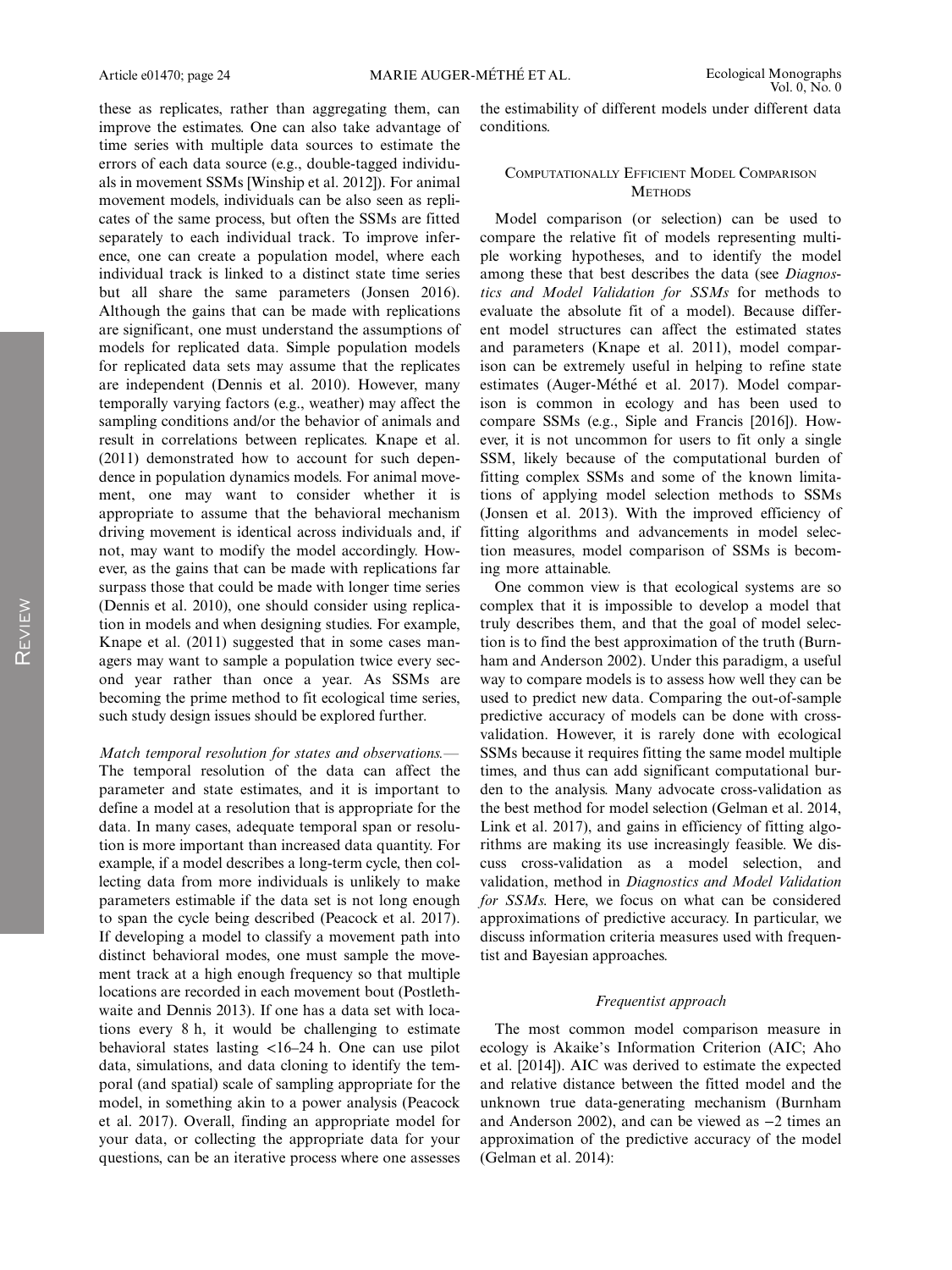$$
AIC = -2logL(\hat{\theta}_{mle}|\mathbf{y}) + 2k,
$$
 (49)

where  $L(\hat{\theta}_{mle}|\mathbf{y})$  is the likelihood of the model at the MLE (i.e., the probability of the observed data given the model) and  $k$  is the number of parameters estimated. The model with the lowest AIC, thus the shortest distance from the truth, is considered the best model. Models with more parameters will be more flexible and will tend to fit the existing data better by chance alone. Thus, AIC penalizes a model for its number of estimated parameters to compensate for overfitting.

There are many issues related to using AIC with SSMs, and some have cautioned against this practice (e.g., Jonsen et al. [2013]). We identified five different concerns. The first three concerns are related to the fact that the states of a SSM can be considered as random effects. First, using AIC to understand whether including random effects improves the model is difficult because some of the models may have parameters at the boundary of parameter space (Bolker et al. 2009). For example, testing whether or not there is process variance in SSMs (e.g., comparing our toy model to a model with no process variance, where  $\sigma_p = 0$ ) could result in boundary problems, and is not recommended. Second, when you have random effects, it is difficult to quantify the effective number of parameters (Bolker et al. 2009). For SSMs, it is difficult to know to what extent the states should be counted as estimated parameters and contribute to  $k$ . However, if all of the compared SSMs have the same number of states and no additional random effects, these two issues should be less problematic. In such cases, we would expect any bias in the penalty  $k$  to be the same across models and thus have little effect on the difference in AIC across models. Third, one must decide whether the marginal likelihood or the conditional likelihood should be used when calculating AIC of a model with random effects (Müller et al. 2013). In contrast to the marginal likelihood, where we integrate out the states (Eq. 44), the conditional likelihood considers the states as known  $L_c(\theta_o | z_{1:T}, y_{1:T}) =$  $\prod_{t=1}^{T} g(y_t | z_t, \theta_o)$ . When the conditional likelihood is used in the AIC framework, both the parameter and state estimates are plugged in and different approaches can be used to account for the number of states (Vaida and Blanchard 2005, Müller et al. 2013). This conditional AIC is a measure of the model's ability to predict new observations that share the same latent states, whereas the marginal AIC does not assume that the latent states are shared with the new observations and measures the model's ability to predict new observations from the same process (Vaida and Blanchard 2005). For example, for a SSM describing the population dynamics of a fish species, we would interpret the conditional AIC as assessing the ability to predict another survey of the same population during the same time period. The marginal AIC would be assessing the ability of the model to predict a survey from a similar

population of the same species. To our knowledge the marginal likelihood has always been used with SSMs fitted in a frequentist framework. In most SSMs, the number of states increases with the sample size (i.e., with the length of the time series). Because frequentist model selection methods rely on asymptotic properties, which can be attained when the sample size is large compared to the number of quantities estimated, conditional AIC may be unreliable for most SSMs. This characteristic may explain why potential advantages of using the conditional likelihood remain uninvestigated in the frequentist SSM literature (the conditional likelihood is used in Bayesian information criteria; see Bayesian approaches for a discussion). The fourth source of concern is related to the problems associated with using AIC to choose the number of components in mixture models, which are particularly relevant for choosing the number of states in HMMs (Jonsen et al. 2013). Pohle et al. (2017) outline solutions to this HMM-specific problem.

The final concern, which is specific to cases with small sample size, is one that has been studied in the SSM literature. When the sample size  $n$  is small and the number of parameters k is relatively large (e.g., when  $k \approx n/2$ ), the  $2k$  penalty is inadequate and AIC has a tendency to favor more complex SSMs (Cavanaugh and Shumway 1997). Many use the corrected  $AIC$  ( $AIC<sub>c</sub>$ ) for small sample size (Burnham and Anderson 2002). However, Cavanaugh and Shumway (1997) noted that  $AIC_c$  may be inadequate for many SSMs, and suggested an alternative: the bootstrap-corrected measure, AICb. AICb has been used for ecological SSMs (Ward et al. 2010, Siple and Francis 2016), especially by users of the R package MARSS (Holmes et al. 2012). This package for estimating the parameters of linear multivariate auto-regressive SSMs with Gaussian errors (i.e., multivariate NDLMs) has a function that calculates various versions of AICb. AICb was developed in the context of linear Gaussian SSMs, but is thought to be relatively robust to violations to normality (Cavanaugh and Shumway 1997). We can describe AICb as

$$
AICb = -2logL_m(\hat{\boldsymbol{\theta}}_{mle}|\mathbf{y}_{1:T}) + 2\left(\frac{1}{N}\sum_{i=1}^{N} -2log\frac{L_m(\hat{\boldsymbol{\theta}}^i|\mathbf{y}_{1:T})}{L_m(\hat{\boldsymbol{\theta}}_{mle}|\mathbf{y}_{1:T})}\right),\tag{50}
$$

where  $\hat{\theta}^i$  is the *i*th bootstrap replicate of  $\hat{\theta}$ , N is the number of replicates, and  $L_m(\hat{\theta}^i | y_{1:T})$  is the marginal likelihood of the model with the bootstrapped parameter sets given the original data. This bootstrap replicate can be achieved by simulating a time series from our model with  $\hat{\theta}_{mle}$  and estimating the parameters using this new time series. AICb was shown to outperform  $AIC$  and  $AIC<sub>c</sub>$ when used with SSMs that had relatively small sample size for the number of parameter estimated (Cavanaugh and Shumway 1997). The disadvantage of AICb is that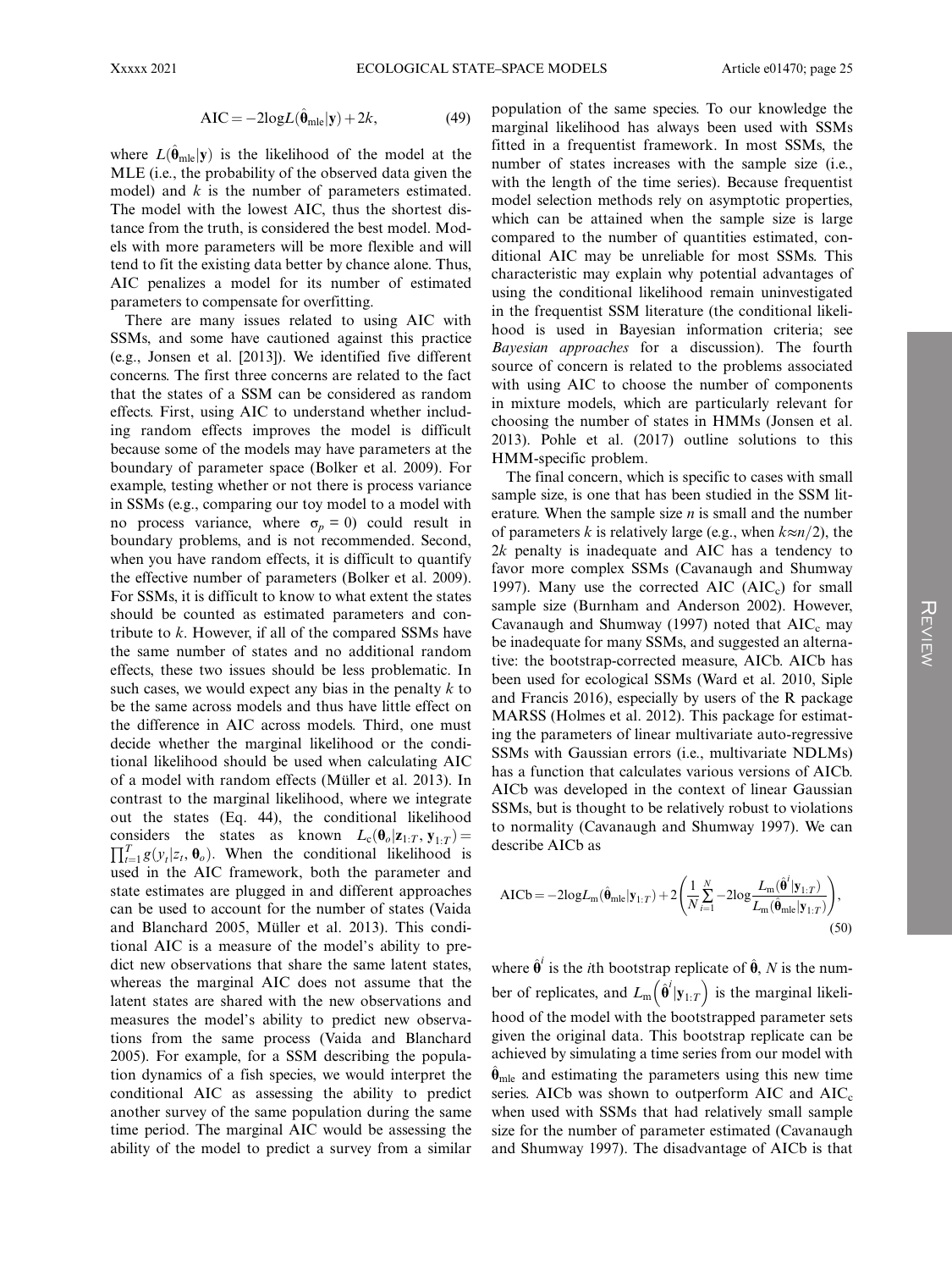it requires fitting the model  $N$  times. In the case of models that are computationally demanding to fit, one may need to continue to rely on  $AIC<sub>c</sub>$  when sample sizes are small. Although  $AIC<sub>c</sub>$  tends to erroneously choose more complex models compared to AICb, it is better than AIC and many other metrics for SSMs with small sample size (Cavanaugh and Shumway 1997). Another similar computationally intensive AIC variant for SSMs fitted to small samples has been developed by Bengtsson and Cavanaugh (2006), but its use in ecology has been limited by some of its constraints (e.g., Ward et al. 2010). For large data sets, some ecologists prefer to use BIC over AIC because AIC tends to choose more complex models as sample size increases. However, these two measures are used to achieve different inferential goals, and choosing between them is largely a philosophical question (see Aho et al. 2014, Hooten and Hobbs 2015).

Overall, AIC and its small sample alternatives can be used with SSMs in many instances, especially when the number of states and random effects are the same. AIC has been used for decades with SSMs (Harvey 1990), and simple simulation studies have shown that AIC can be used to reliably select between SSMs (Auger-Méthé et al. 2017). Further research on the capacity of AIC to compare the predictive abilities of SSMs when the number of states or random effects vary, and research on how to account for the number of states in the penalty term would be useful. In the meantime, one should be aware of the limitations outlined above, and interpret the results accordingly.

Other frequentist methods may be used to select between SSMs. For example, likelihood ratio tests can be used to select between nested models, especially when conducting planned hypothesis testing (e.g., Karban and de Valpine 2010). However, likelihood ratio tests will suffer from some of the same issues as the those highlighted for AIC. Newman et al. (2014) also highlighted the potential use of score tests, transdimensional simulated annealing, and other methods. To our knowledge, these alternative methods have not been used in the SSM literature, but may be the focus of future research.

#### Bayesian approaches

Two Bayesian information criteria, the deviance information criteria (DIC, see Appendix S4) and the Watanabe–Akaike information criterion (WAIC), are popular with hierarchical models, and have been used with SSMs. They replace the information criteria based on MLEs, such as AIC, which do not have a clear interpretation for Bayesians (Hooten and Hobbs 2015). DIC and WAIC are similar to AIC, but they both use information from the posterior and estimate the effective number of parameters using data-based bias correction rather than a fixed rule. These data-based methods attempt to account for the effects of priors and the hierarchical structure (e.g., the characteristics of the random effects) on the flexibility of the model.

Although DIC has been used to select ecological SSMs (e.g., Michielsens et al. 2006), and MCMC sampler software (e.g., JAGS [Plummer 2003]) and R packages like rjags (Plummer 2018) have functions that compute it easily, this information criterion is known to have many drawbacks that hinder its suitability for SSMs. DIC performs better when the number of effective parameters is much smaller than the sample size (Hooten and Hobbs 2015), a condition likely uncommon with SSMs because the number of latent states scales with the sample size. In addition, DIC is known to be problematic for mixture models, can poorly estimate the effective number of parameters (e.g., can return negative numbers), relies on approximate posterior normality, and is not fully Bayesian because its measure of fit relies on the posterior mean of  $\theta$  (i.e., a point estimate; see Appendix S4) instead of the entire posterior distribution (Gelman et al. 2014, Hooten and Hobbs 2015, Kai and Yokoi 2019). These limitations may explain why Chang et al. (2015), in contrast to Wilberg and Bence (2008), showed that DIC had difficulties selecting amongst ecological SSMs.

Many now favor WAIC, a recently developed Bayesian information criterion (Gelman et al. 2014, Hooten and Hobbs 2015)

$$
\text{WAIC} = -2\sum_{i=1}^{T} \log \int p(y_i|\mathbf{\theta})p(\mathbf{\theta}|\mathbf{y})d\mathbf{\theta} + 2p_{\text{waic}}.\tag{51}
$$

The first component of WAIC is a measure of fit that, unlike DIC, uses the entire posterior distribution for  $\theta$ rather than a point estimate. As such, we can consider this measure of fit as truly Bayesian. There are different ways to estimate the effective number of parameters,  $p_{\text{waic}}$ . Gelman et al. (2014) recommend using  $\sum_{i=1}^{T} \text{Var}_{\text{post}}(\log p(y_i|\theta))$ , as it gives results closer to the leave-one-out cross-validation. In our formulation of WAIC (Eq. 51), we used a  $-2$  multiplier, as it helps highlight the similarity to AIC (Eq. 49). However, this multiplier may obscure how WAIC is a measure of the predictive accuracy of the model, and some researchers prefer not using it (e.g., Vehtari et al. 2017). See Appendix S4 for how Eq. 51 is calculated in practice.

WAIC has been used to compare ecological SSMs (e.g., Baldwin et al. 2018, Ferretti et al. 2018) and can be computed using the R package loo (Vehtari et al. 2017). Recent reviews of Bayesian model comparison methods favor WAIC over DIC (Gelman et al. 2014, Hooten and Hobbs 2015) because it is a fully Bayesian metric, it is not affected by parameterization, and will not return negative values for the effective number of parameters. However, WAIC has a few shortcomings, and new approximations of predictive accuracy have been recently proposed (e.g., Pareto-smoothed importance sampling leave-one-out cross-validation [Vehtari et al.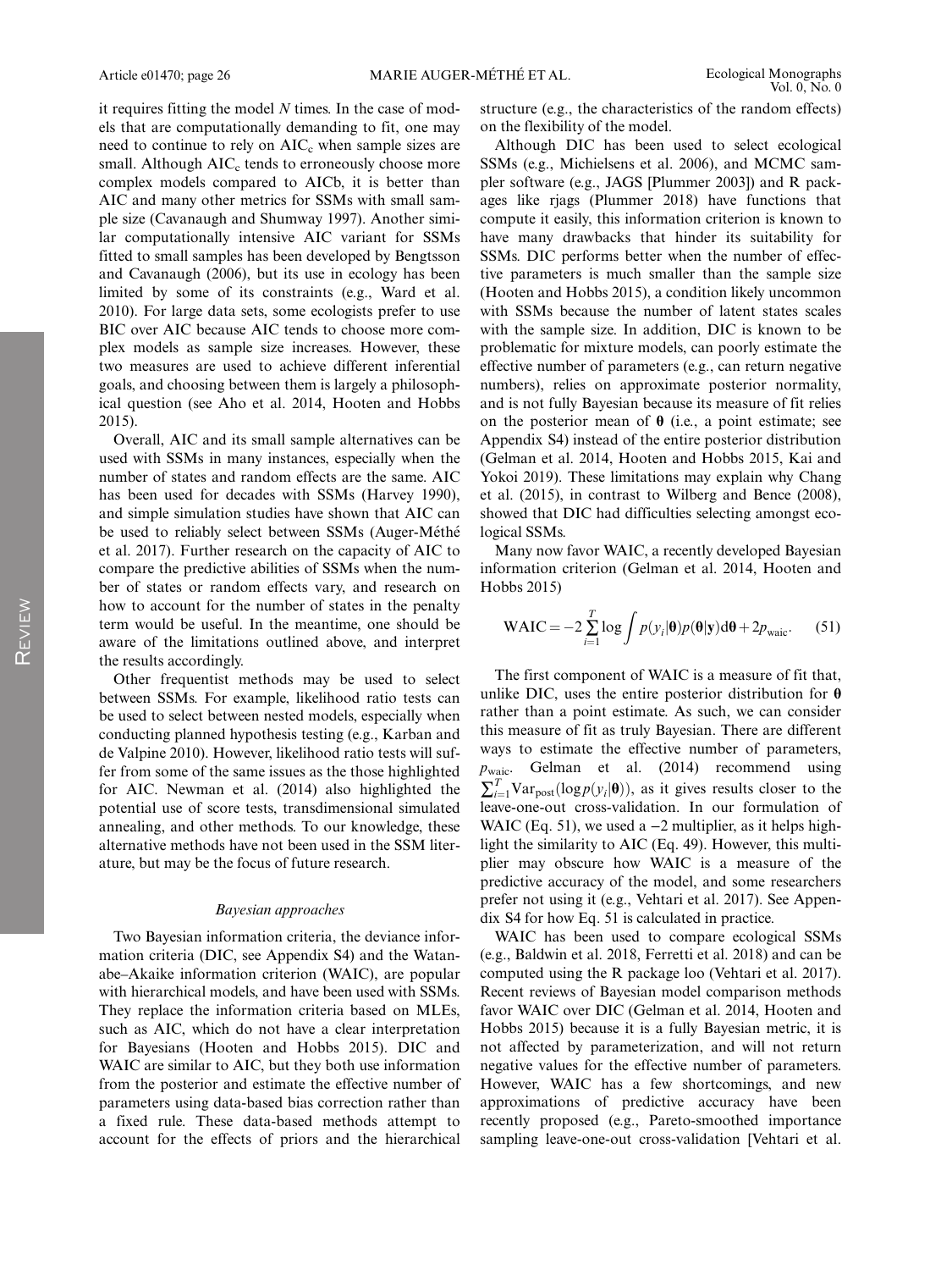2017]). Both parts of WAIC are computed by using the sum over each data point  $i$ , and thus rely on partitioning the data into disjoint, ideally conditionally independent, pieces (Gelman et al. 2014). Naively partitioning can be problematic with SSMs, because the time-series nature of the data generally results in dependence structures (see Appendix S4 for a potential solution). Although AIC and DIC rely on a point estimate rather than summing over each data point, they also assume conditional independence.

Just as for AIC, we could use either the conditional or marginal likelihood with DIC and WAIC (Kai and Yokoi 2019, Merkle et al. 2019). With the Bayesian approach, the likelihood is generally defined as fully conditional on both parameters and latent states and both are generally sampled when sampling the posterior. Thus, the conditional likelihood is usually used with Bayesian metrics even though this is rarely specified (Millar 2018, Merkle et al. 2019). Although computing the marginal likelihood version of these Bayesian metrics is more computationally expensive, their conditional counterparts are often unreliable (Millar 2009, 2018, Merkle et al. 2019). In particular, DIC and WAIC were shown to select the true underlying SSM more reliably when the marginal likelihood is used (Kai and Yokoi 2019).

As Gelman et al. (2014) noted, we are asking close to the impossible from these information criteria measures: an unbiased estimate of out-of-sample prediction error based on data used to fit the model that works for all model classes and requires minimum computation. As such, metrics such as WAIC can be unreliable estimates of the predictive ability of ecological models (Link et al. 2017). Although further research is needed to assess when WAIC is appropriate for SSMs and to identify data partitioning schemes that resolve some of the potential biases, WAIC based on the marginal likelihood is likely the best information criterion for Bayesian SSMs at this point. Future work should explore how promising new approximation methods (see Vehtari et al. 2017, Bürkner et al. 2020) perform with ecological SSMs. If the models are relatively inexpensive to fit, then one can bypass many of the shortcomings of WAIC, and other approximations of predictive ability, by comparing models using more computer intensive cross-validation methods (Gelman et al. 2014, Link et al. 2017, Vehtari et al. 2017). Cross-validation will also require one to partition data intelligently, but this may be more easily implemented with blocking (Gelman et al. 2014, Roberts et al. 2017).

Other methods could be used to compare models in a Bayesian framework (e.g., Newman et al. [2014]). For example, reversible-jump MCMC has been used to compare SSMs (McClintock et al. 2012), but is known to be difficult to implement (Hooten and Hobbs 2015). The importance of multiple covariates in a model (e.g., the effect of temperature and precipitation on bird survival) can be assessed by multiplying coefficients in a model by indicator variables which when equal to one include the covariate and when equal to zero exclude the covariate (O'Hara and Sillanpää 2009). Such techniques have been used to compare ecological SSMs (Sanderlin et al. 2019), but such an approach is designed for nested models only. Posterior predictive loss approaches appear to be suitable for time-series data (Hooten and Hobbs 2015) and have been used to compare ecological SSMs (Mills Flemming et al. 2010). Although these alternative approaches may not be as commonly used to compare ecological SSMs, and will have drawbacks, many of them warrant further exploration.

#### Model averaging

Model averaging can combine the strength of several models and account for model uncertainty, something model selection cannot offer (Buckland et al. 1997, Hooten and Hobbs 2015). Wintle et al. (2003) argued against using a single model to make predictions because uncertainty about model structure is often high in ecology, and alternative models can have prediction differences with important repercussions for management decisions. When one selects a single model, and presents the parameter and state estimates based on this best model, one implicitly assumes that the model is true and that the uncertainty is only in the estimation process (Buckland et al. 1997, Wintle et al. 2003). One can instead use model averaging, where, for example, each model is weighted and the predictions are a weighted sum across the plausible models (Wintle et al. 2003). Both the parameters and the predictions could be averaged, but this must be done with care and we would generally caution against averaging parameters. In many cases, differences in model structure result in changing the meaning of parameters, thus making their average nonsensical (Dormann et al. 2018). Model averaging has been used in a few studies applying SSMs to ecological data (e.g., Maunder and Deriso 2011, Moore and Barlow 2011) and was shown to provide unbiased estimates (Wilberg and Bence 2008). However, simulation studies have shown that model averaging may not always provide more accurate point estimates than the best SSMs (Wilberg and Bence 2008, Chang et al. 2015). In addition, although model averaging generally reduces prediction errors compared to each of the contributing models, these gains can be counteracted by factors such as uncertainty in the model weights and covariance between models (Dormann et al. 2018). In addition, calculating weights using parametric methods such as AIC can perform poorly (Dormann et al. 2018). We refer interested readers to a recent review by Dormann et al. (2018), which provides an in-depth discussion of model averaging in ecology.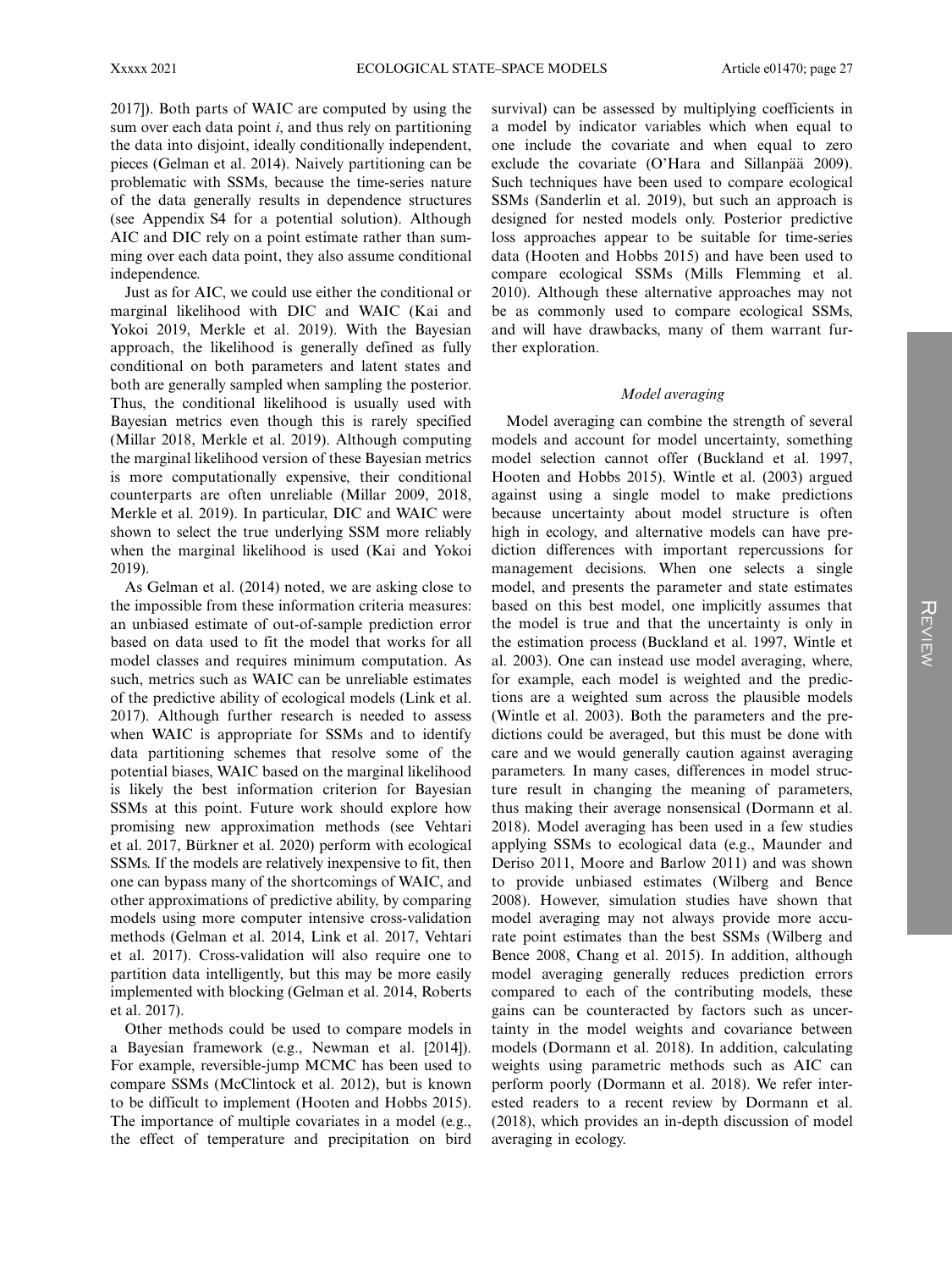#### DIAGNOSTICS AND MODELVALIDATION FOR SSMS

Although model selection can help us identify which of the fitted models best describes the data, it rarely provides an assessment of the absolute fit of that model. As such, the selected model could be a poor representation of the data-generating process (i.e., could poorly describe the ecological process and/or measurement process) and relative measures of fit, such as AIC, do not quantify how closely the model matches the data. Thus, before interpreting model results, it is crucial to carry out some of the following model diagnostics. First, it is essential to examine whether estimated parameters seem biologically reasonable. For example, our understanding of the system may stipulate that a response variable should increase with a covariate. A model with parameter estimates inconsistent with such a priori understanding or with unrealistic effect sizes will be suspect. Second, it is important to assess the influence of individual observations on estimated parameters. For example, outliers can have a strong influence on parameter estimates. Third, one should examine whether the model assumptions are reasonable. For example, with SSMs, assumptions are made about the probability distributions for states and observations (e.g., Eqs. 1, 2 assume both are normal). Fourth, it is important to examine the goodness of fit, which defines how well the model describes the data used to fit the model. At the individual-observation level, goodness of fit measures how far an observation is from its predicted value (e.g.,  $|y_t - \hat{y}_t|$ ,  $t = 1, ..., T$ ). At the model level, it summarizes the overall fit of a model to all observations (e.g., the average squared errors). Fifth, one ought to assess the model's predictive accuracy, or how well the model predicts an outcome for an observation that was not used to fit the model (e.g., via cross-validation). With timeseries models, including SSMs, one can use the first  $t$ observations to fit the model, and then use the model to predict the  $t + 1$  observation, or fit the model to all T observations and see how well future observations are predicted.

#### Challenges with SSMs

For simple statistical models, such as linear regression, diagnostics for most of the above features are well established. Diagnostics for SSMs, however, can be challenging for two reasons. First, observations are temporally dependent. Many diagnostics rely on response or conventional residuals, which we define as follows for our toy model:

$$
e_{t|1:T} = y_t - \hat{y}_{t|1:T},
$$
\n(52)

where  $\hat{y}_{t|1:T}$  is the predicted observation at time t given all observations. This predicted value depends on the smoothed-state estimate at time t,  $\hat{z}_{t|1:T}$ , and the observation equation. For example, for our toy model (Eqs. 1, 2),  $\hat{y}_{t|1:T} = E[y_t|y_{1:T}] = \alpha \hat{z}_{t|1:T}$ . Harvey (1990) notes that these response residuals are not serially independent. Their use can impair one's capacity to identify model misspecification (Harvey 1990), and can have negative consequences for model inference and further model diagnosis (e.g., inflated goodness of fit [Thygesen et al. 2017]). Second, as for most hierarchical models, we generally do not have direct observations of the hidden states,  $z_i$ ; thus one cannot directly compare predicted states with their "true" values.

Because of these challenges, researchers often fail to check the absolute fit of SSMs, and thus risk making conclusions based on a misspecified model or risk having biased parameter and state estimates. Here, we provide a list of tools to help researchers perform this essential model-checking step. We start with the tools commonly used to assess Bayesian hierarchical models. These tools can be easily used with frequentist and Bayesian SSMs alike, but have important limitations. We then discuss the tools that have been the focus of model validation developments for SSMs, which specifically address the issue of temporal dependence in the residuals. We end with methods relying on out-of-sample validation (e.g., cross-validation), which we believe is the gold standard for assessing the predictive ability of a model, and we hope will become the focus of future developments for SSMs. This order also reflects an increased division between the data used to estimate the model parameters and hidden states and the data used to perform the diagnostics.

#### Posterior predictive measures

Posterior predictive checking is a common Bayesian method to quantify the discrepancies between the data and the model (Gelman et al. 2013, Conn et al. 2018). It has been used to verify the fit of SSMs to ecological data (e.g., Hobbs et al. 2015). The idea behind posterior predictive checking is that if the model fits the data well, then data generated from the model should have characteristics similar to those of the observed data (Gelman et al. 2013). These posterior predictive checks often involve calculating a posterior predictive P value,  $p_B$ :

$$
p_B = \Pr(T(\mathbf{y}^i, \boldsymbol{\theta}) \ge T(\mathbf{y}, \boldsymbol{\theta})|\mathbf{y}),\tag{53}
$$

where each  $y^{i}$  is a time series that has been simulated from the fitted model (i.e., representing a replicate time series that could have been observed from the model), y is the observed data, θ contains the model parameters, and  $T(y, \theta)$  is a test quantity summarizing the data (e.g., the mean) or a discrepancy function (e.g.,  $\chi^2$  measure). This  $P$  value is similar to the one used in frequentist inference. It measures the probability, under the model of interest, of finding a test quantity as extreme as that associated with the data. Posterior predictive checks use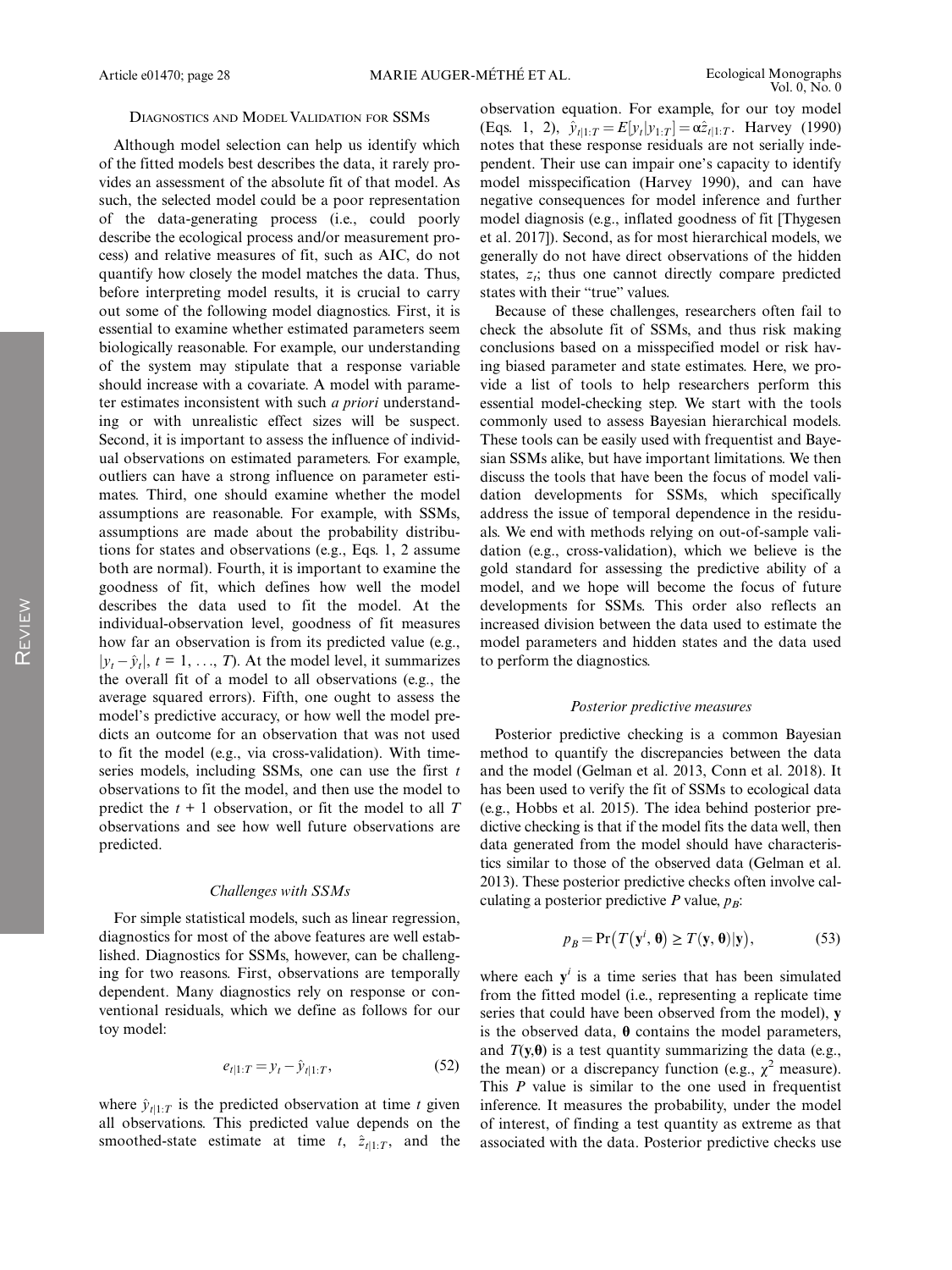three steps: (1) sample a set of posterior  $\theta$  values, (2) simulate one  $y^i$  from each, and (3) calculate the test quantity for each  $y^i$ . We estimate the P value with the proportion of the replicates that have a test quantity value greater or equal to that of the real data. Posterior predictive  $P$  values near  $0$  or 1 indicate that the pattern observed with the data would be unlikely if the model were true. Thus, unlike  $P$  values associated with classic statistical tests used to reject null hypotheses (e.g., ttest), we are seeking a posterior predictive P value close to 0.5 not smaller than 0.05. The relevance of the P value largely depends on the choice of test quantity. Hobbs et al. (2015) used the mean and standard deviation of the observed data, as well as a discrepancy function

$$
\left(T(\mathbf{y}, \boldsymbol{\theta}) = \sum_{t=1}^{T} \left(y_t - \hat{y}_{t|1:T}\right)^2 = \sum_{t=1}^{T} e_{t|1:T}^2 \right) \text{ that measures}
$$

the disagreement between the SSM and the data. Newman et al. (2014) and Conn et al. (2018) provide lists of important alternative functions. Although we described posterior predictive checks in a Bayesian framework and have defined the test quantity as a function of y, King et al. (2015) have applied similar concepts in a frequentist framework, using test quantities that describe characteristics of the estimated hidden states, z (e.g., autocorrelation function at lag 1 of the states).

Although common, posterior predictive P values have important limitations (Conn et al. 2018). Because they use the data twice, once to fit the model and once to test the model fit, they tend to be conservative (i.e., tend to return value closer to 0.5 than to 0 or 1), and often have insufficient power to detect lack of fit. One can alter the method described above and generate all the observation replicates using only a single sample from the posterior parameter distribution. This method was shown to have better theoretical properties (e.g., better Type I error rate control), and to detect lack of fit more reliably for some ecological hierarchical models (Conn et al. 2018). Following King et al. (2015), we recommend assessing discrepancies between the SSM and the data by looking at where  $T(y, \theta)$  falls in the frequency distribution of  $T(y^i, \theta)$  (Fig. 4a, d). This graphical method is also more useful in assessing the ecological importance of the discrepancies than looking at the P value, and can provide a better sense of why the model may be inappropriate for the data (Conn et al. 2018).

Posterior predictive checks are also useful to assess the validity of model assumptions (Gelman et al. 2013). We can use a single sample from the posterior distribution of the hidden states to assess the assumptions associated with the process equation (Thygesen et al. 2017). For example, we can sample a time series of state  $z<sup>i</sup>$  from the posterior state distribution of our toy model to calculate the process variation as  $\varepsilon_t^i = z_t^i - \beta z_{t-1}^i$ , and verify whether the  $\varepsilon_t^i$  are normally distributed with a mean of 0 as assumed by Eq. 1. Departures from the assumed distribution (e.g., if the mean of the process variation is far

from 0), indicate that the model is not adequate for the data. This method is generally recommended for assessing the assumptions of Bayesian hierarchical models (Gelman et al. 2013), but Thygesen et al. (2017) used the Laplace approximation implemented in TMB to create a posterior distribution of the states for non-Bayesian models.

#### One-step-ahead residuals and their extensions

The model diagnostic that has received the most attention in the SSM literature is the one-step-ahead residuals (Harvey 1990, Thygesen et al. 2017), also known as recursive residuals (Frühwirth-Schnatter 1996). Unlike the response residuals (Eq. 52), the one-step-ahead residuals should not have temporal dependence when the model is adequate because the residual for the tth observation uses the expected observation at time  $t$  given observations only up to time t−1:

$$
e_{t|1:t-1} = y_t - \hat{y}_{t|1:t-1}.
$$
 (54)

Effectively, for response residuals (Eq. 52) we use the smoothed estimates of states,  $\hat{z}_{t|1:T}$ , to predict the observation at time  $t$ , whereas for one-step-ahead residuals, we use the prediction of the states,  $\hat{z}_{t|1:t-1}$ . In the context of a Kalman filter, we can calculate  $\hat{y}_{t|1:t-1}$  using the one-step-ahead forecast prediction that is already calculated as part of the recursive algorithm. As more information is available for fitting the model as  $t$  increases, the variance of prediction residuals will tend to decrease with  $t$ . To account for this change in variance, it is useful to scale the prediction residuals by their standard deviations (a procedure equivalent to calculating standardized Pearson residuals):

$$
\tilde{e}_{t|1:t-1} = \frac{e_{t|1:t-1}}{sd(e_{t|1:t-1})}.
$$
\n(55)

For the special case of SSMs with normally distributed states and observations, such standardized residuals are independent and identically distributed with a standard normal distribution and can be used to test a variety of assumptions. Diagnostic procedures include qq-normal plots to check for normality, autocorrelation function plots to see if the residuals are independent, and plots of the residuals against observed values to check for non-constant variance.

For nonnormal SSMs, the probability distribution of these standardized one-step-ahead residuals are not standard normal, making the exploration of residuals harder. Probability scores  $(P \text{ scores})$ , and their transformed version, prediction quantile residuals, are useful alternatives (Frühwirth-Schnatter 1996, Thygesen et al. 2017). A P score,  $u_t$ , is the cumulative distribution function for the predicted observations evaluated at the tth observed value: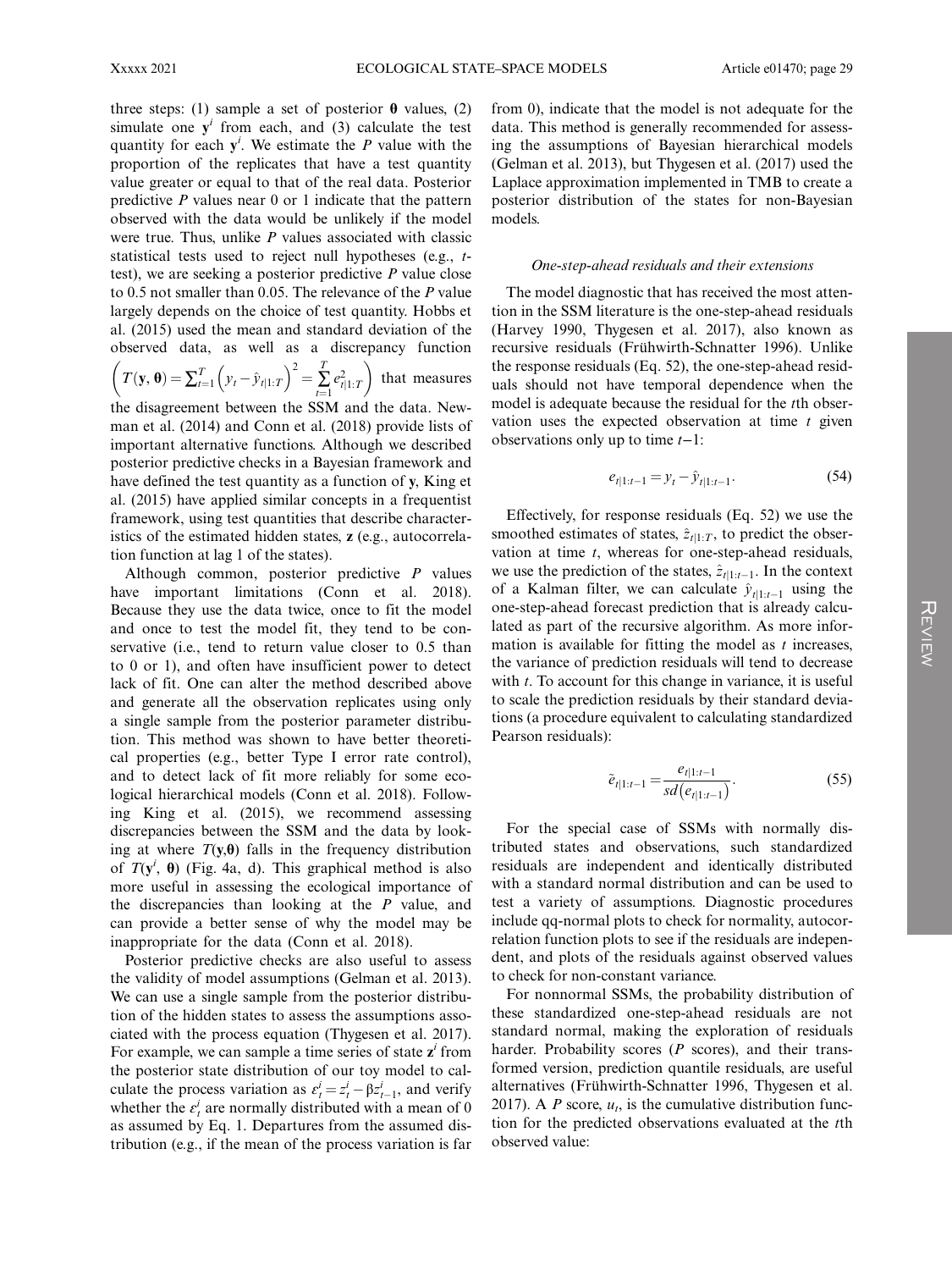

FIG. 4. Examples of diagnostic plots for a well-specified (a, b, c) and a misspecified model (d, e, f). The data for all plots were simulated from the toy model (Eqs. 1, 2) with  $\alpha = \beta = 1$  and the  $\sigma_p = \sigma_o = 0.1$ . The correctly specified model used the correct known values of α and β, and estimated  $\sigma_p$  and  $\sigma_q$ . Although the misspecified model also used the correct known values of α and β, it wrongly assumed a value of  $\sigma_o = 0.5$  and then estimated  $\sigma_p$ . (a), (d) A frequentist version of the posterior predictive check, where the test quantity is the standard deviation of the observations,  $T(y) = \sqrt{\sum_{t=1}^{T} (y_t - \overline{y})^2 / (T-1)}$ . The histograms represent the frequency of test quantity for 200 data sets simulated using the estimated parameters with the original data set. The vertical bar is the test quantity for the original data set. (b), (e) The autocorrelation function (ACF) of the one-step-ahead residuals. (c), (f) Comparison of the distribution of the observed one-step-ahead residuals (histograms) to a standard normal probability density function (curves).

$$
u_t = F_{Y_t|y_{1:t-1}}(y_t) = \Pr(Y_t \le y_t | Y_{1:t-1} = y_{1:t-1}).
$$
 (56)

If  $F_{Y_t|y_{1:t-1}}$  describes the cumulative distribution function of the true model, then the resulting  $u_t$  are uniformly distributed (Conn et al. 2018). Deviations from uniformity suggest model misspecification. As this is simply an application of the probability integral transformation (i.e., if  $Y$  has the cumulative density function  $F<sub>X</sub>$  then  $F<sub>Y</sub>(Y)$  is distributed with Uniform(0,1) [Smith 1985]), these are a specific case of probability integral transform (PIT) residuals (Warton et al. 2017). To get normally distributed residuals, we can transform the P scores to prediction quantile residuals,  $v_t$ , as follows:

$$
v_t = \Phi^{-1}(u_t), \tag{57}
$$

where  $\Phi^{-1}$  is the inverse of the standard normal cumulative distribution function (also known as the standard normal quantile function). When the model is true,  $v_t$ should be an independent sample from a standard normal. Thus, we can assess whether the data fit the model assumptions using the same diagnostic procedures available for standardized one-step-ahead prediction residuals in the case of normally distributed SSMs (see Fig. 4b, c, e, f and Newman et al. [2014], Thygesen et al. [2017]).

P scores and prediction quantile residuals can be difficult to estimate for nonnormal SSMs because their calculation requires knowledge of the cumulative distribution function (cdf) for  $Y_t|y_{1:t-1}$ , which in many cases will not be known nor have an analytical form. However, Thygesen et al. (2017) developed methods for approximating the cdf based on the Laplace approximation that can be implemented easily in TMB. Because this method depends on the Laplace approximation, it is important to assess the accuracy of this approximation (see Appendix S1: Section S1.2.3). The quantile residuals of Thygesen et al. (2017) are applicable to a broad range of frequentist SSMs, although there are some limitations in using them with multivariate time series. We are not aware of equivalent methods for as broad a range of Bayesian SSMs, although some exist for a limited class (Frühwirth-Schnatter 1996, Gamerman et al. 2013).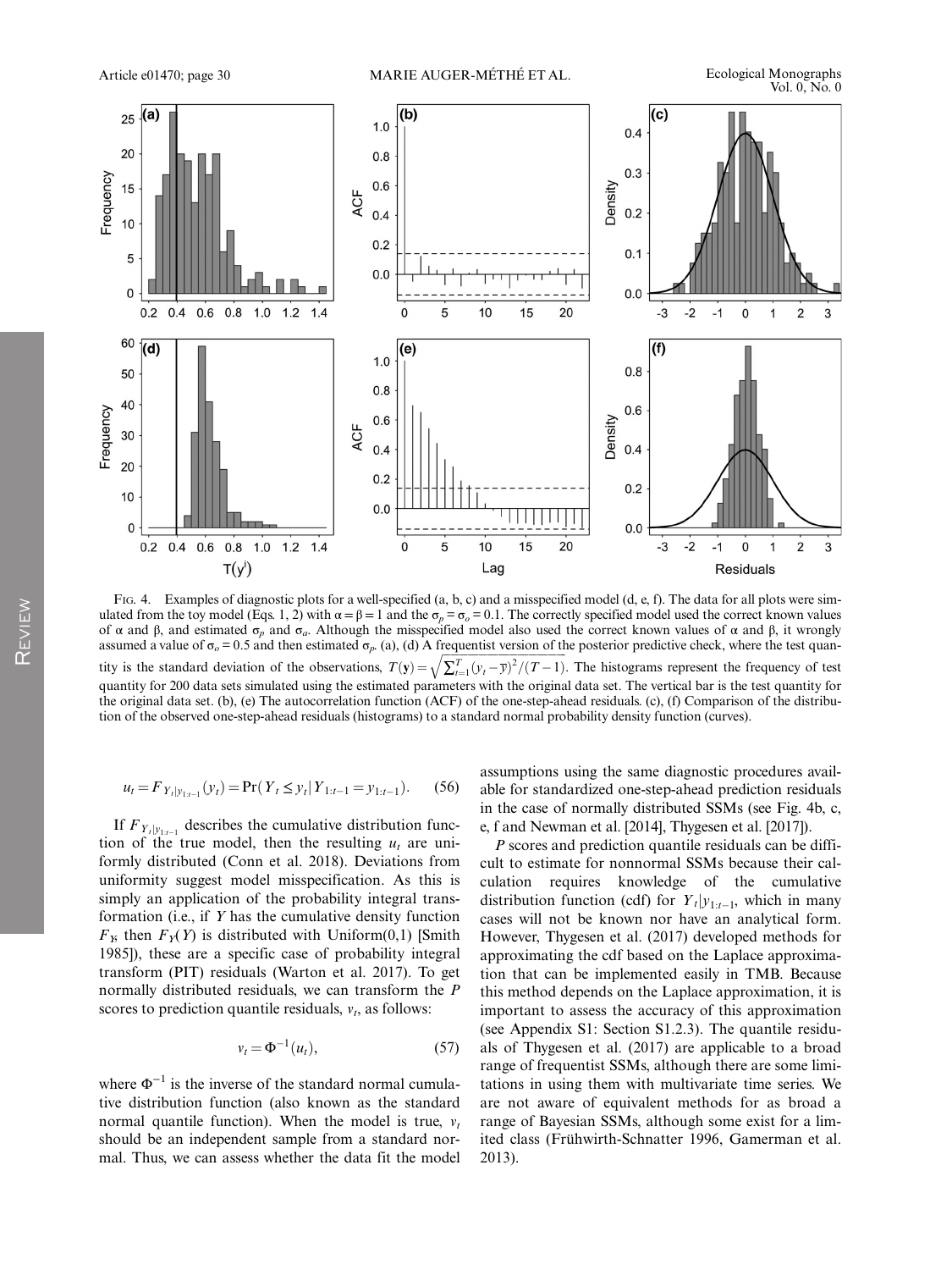#### Cross-validation

Although one-step-ahead residuals and their extensions remove data when calculating the expected value of the observation at time  $t$ , they use the complete data set to estimate the model parameters. Thus, these residuals cannot be used to assess the predictive ability of the model fully. Assessing the predictive ability of a model is thought to be best achieved with out-of-sample data, where two independent data sets are used: one to fit (or train) the model and one to validate (or test or evaluate) it (Hooten and Hobbs 2015). Although rarely done with SSMs, there are examples where independent information on the true values of the hidden states was collected (e.g., Auger-Méthé et al. 2017; Appendix S1: Section S2.2), a data stream was used as validation data (e.g., Hobbs et al. 2015), or part of a time series was selected as a validation time period (e.g., Holdo et al. 2009).

When using a single subset of the data as validation, we can only assess the predictive ability for those specific observations. Instead, one can use cross-validation methods that look at the predictive ability of all data points by sequentially leaving out small subsets of the data (Hooten and Hobbs 2015). k-fold cross-validation is a ubiquitous statistical method, where  $k$  groups of similar size sequentially serve as the validation data set, and the remaining k−1 groups are collectively used as the training set. Leave one out is a common version that leaves each of the data points out sequentially. To assess the predictive ability of the model, we can use score or discrepancy functions, such as the mean-squared prediction error (MSPE) for group  $k$ :

$$
MSPE_k = \sum_{i=1}^{n} (y_{i,k,\text{cos}} - \hat{y}_{i,k,\text{cos}})^2 / n,
$$
 (58)

where we assume that  $T/k$  is an integer *n*, oos means out of sample,  $y_{i,k,000}$  is the *i*th observation in subsample k, and  $\hat{\mathbf{y}}_{ik,000}$  is the expected observation based on the model fitted to the data set without sample  $k$ . As an overall value, we can then average the  $k$  MSPE<sub>k</sub>. Such functions directly assess the predictive ability of the model and thus are intuitive measures of how good a model is.

As mentioned in Computationally Efficient Model Comparison Methods, cross-validation is also often deemed the preferred method for model comparison (Gelman et al. 2014, Hooten and Hobbs 2015). The model set can be ranked based on predictive accuracy, with better models having lower prediction error (e.g., lower MSPE or its square root, RMSPE [Hooten and Hobbs 2015]). Although cross-validation can be implemented relatively easily, it can be computationally demanding (Link and Sauer 2016, Vehtari et al. 2017). Cross-validation generally requires refitting the models  $k$  times, which can be a daunting task with Bayesian models (but see Hooten and Hobbs 2015, for suggested

solutions). In addition, cross-validation assumes that the training and evaluation data sets are independent (Roberts et al. 2017). The main challenge with using cross-validation with SSMs is that, because of the temporal dependency in the data, removing only a few data points will underestimate the prediction error and removing many will lead to propagation of error (Newman et al. 2014).

Despite these drawbacks cross-validation is a powerful tool, which has been promoted for use with complex ecological models (Link et al. 2017). At present, there are few cross-validation methods specifically designed to handle the dependency structure of SSMs (Ansley and Kohn 1987, de Jong 1988). These are appropriate for only a restricted set of SSMs and appear to be rarely used. However, the time-series literature (e.g., Tashman 2000, Bergmeir and Benitez 2012, Bürkner et al. 2020) and the suggestions of Roberts et al. (2017) on block cross-validation methods to account for dependence structure in ecological data are useful starting points for the development and evaluation of such methods for SSMs. Cross-validation methods for time series include procedures analogous to the one-step-ahead residuals (One-step-ahead Residuals and Their Extensions), but where model parameters differ across the k folds and are estimated using only observations prior to the expected values (Hyndman and Athanasopoulos 2018). One may need to consider additional modifications, such as whether one should use a rolling window for the training data set (Tashman 2000).

The topic of model validation for SSM is one that has been relatively poorly studied, with a few notable exceptions (e.g., Frühwirth-Schnatter 1996, King et al. 2015, Thygesen et al. 2017). Because of the additional parameter identifiability and estimability problems discussed in Formulating an Appropriate SSM for Your Data, we believe this topic deserves more attention. Beyond the tools we have outlined, SSM developers and users can gain inspiration from the tools developed for hierarchical models (PIT-trap residuals [Warton et al. 2017]). For researchers using Bayesian SSMs, we point readers towards the review of Conn et al. (2018) on modelchecking methods for Bayesian hierarchical models. Finally, we would like to remind readers that, although it is crucial to perform a model validation step, passing this step does not mean that the model is representing the truth. It simply means that one could not find difference between the data-generating system and the model. This could be due to a low sample size or the conservative nature of some of the methods described.

#### **CONCLUSION**

Through a diverse set of examples, we have demonstrated that SSMs are flexible models for time series that can be used to answer a broad range of ecological questions. They can be used to model univariate or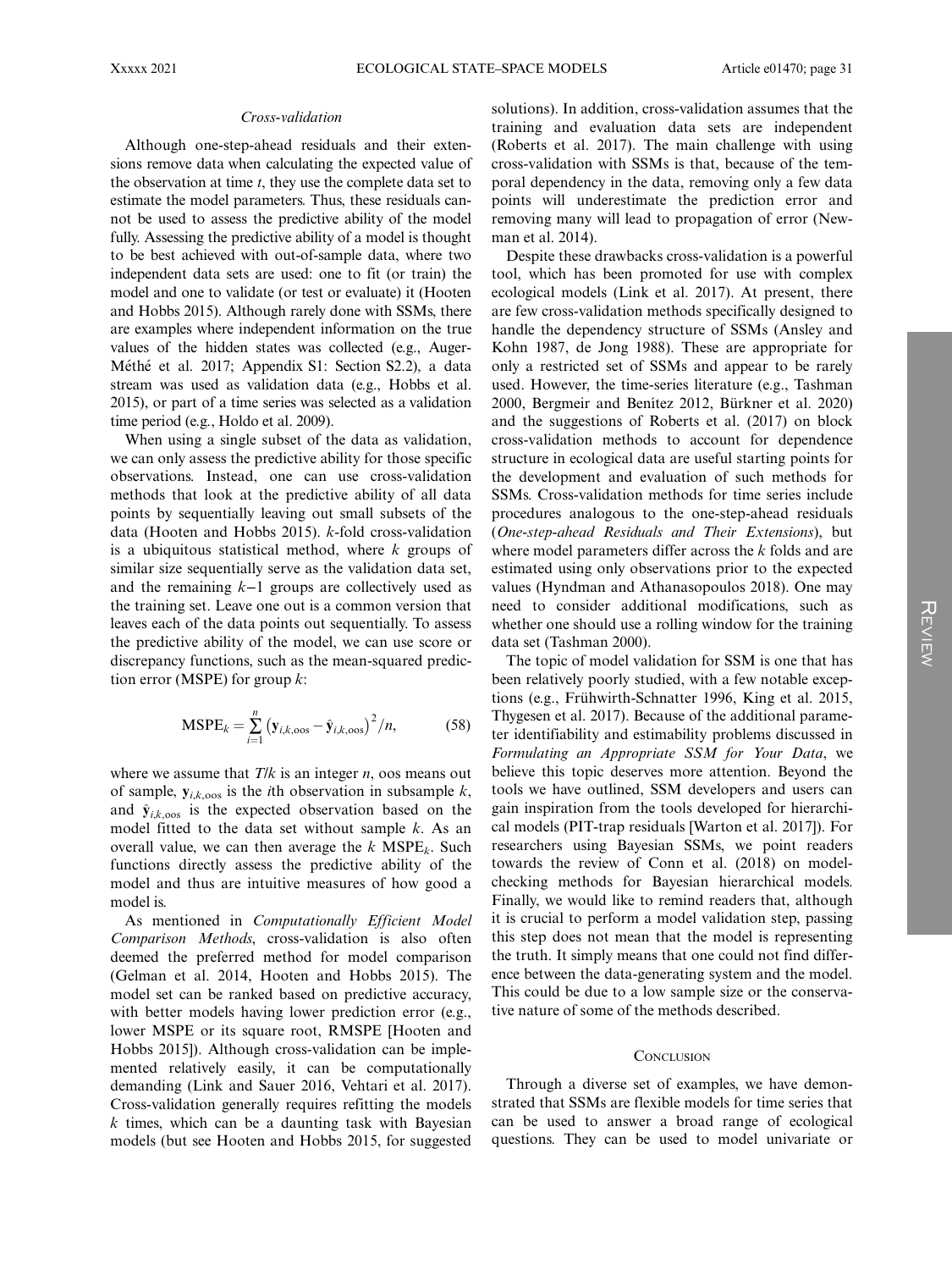multivariate time series. SSMs can be linear or nonlinear, and have discrete or continuous time steps. They can have normal or nonnormal sources of stochasticity, and thus can model continuous, count, binary, or categorical data. They are particularly useful when one has significant process variation and observation error. Accounting for these sources of uncertainty can substantially affect management decisions, making SSMs the perfect modeling tool in many contexts (e.g., Jamieson and Brooks 2004, Hobbs et al. 2015).

As we have outlined, a variety of tools to fit SSMs to data exist. Historically, many researchers wrote SSMs so they could be fitted with the Kalman filter and its extensions. However, the diversity of fitting procedures available now allows researchers to create models that are more representative of the structure of their data and the ecological processes they are interested in. In addition, flexible fitting tools now exist in both the frequentist and Bayesian frameworks, allowing researchers to choose their preferred inferential framework rather than have their model dictate the framework they can use. Within each inferential framework, the choice of a fitting procedure will be a compromise between flexibility and efficiency. In particular, highly efficient fitting methods (e.g., Laplace approximation and Hamiltonian Monte Carlo) have more restrictions than their slower alternatives (e.g., particle filter and Gibbs samplers).

Although these tools provide the means to fit complex SSMs, it is crucial to formulate the model appropriately. As discussed, SSMs can suffer from parameter estimability problems, but various tools exist to assess whether this is the case and to identify the type of study design or model simplification that will resolve these problems. In general, making use of replication or including covariates can help reduce some of the common estimation problems.

Researchers often forgo doing model selection and validation with SSMs, but we advocate that these should become part of every SSM user's workflow. Model mispecification can affect ecological inferences and the accuracy of state estimates. Although no model selection measure is perfect for SSMs, AIC and WAIC can be useful. Although model validation is also difficult with SSMs, posterior predictive measures and one-step-ahead residuals and their extensions are relatively easy ways to assess whether the model describes the data well and whether some of the model assumptions are met. Cross-validation methods are often computationally expensive, but provide one of the best ways to select and evaluate models when correlation is handled appropriately.

Although there are many tools already available to fit, compare, and validate SSMs, five topics warrant further research. First, although we advocate that SSMs be a default framework to model many ecological time series, it is important to pinpoint the conditions under which simpler alternatives perform adequately (e.g., when do models without observation error provide reliable parameter and state estimates?). Such research should account for the additional identifiability and estimability issues that comes with fitting SSMs and the types of data sets that allow SSMs to return reliable estimates. Second, as SSMs are often the primary tools used to analyze time series, it is important to explore the data-collection designs that optimize the estimation of SSMs, so that the best data possible are collected. Third, there is a need for further developments of computationally efficient model selection procedures for SSMs. Using the marginal likelihood with AIC and WAIC appears most adequate for SSMs, especially if one has a single observation time series. However, we should explore when the conditional likelihood can be used and whether it affects the predictive accuracy of the states and parameters differently. To facilitate the uptake of WAIC based on the marginal likelihood, new R functions that automatically calculate this information criterion should be written. In addition, it would be helpful to explore how newer tools to approximate predictive ability (e.g., Vehtari et al. 2017, Bürkner et al. 2020) perform with SSMs. Fourth, although there have been a few important advances in model validation methods for SSMs, this remains a relatively untouched research area. Given the increasing use of SSMs in management, it is crucial that a broader range of validation methods be developed for these complex models. Fifth, with the increasing efficiency of fitting procedures, cross-validation is becoming a feasible procedure to assess predictive accuracy and compare models. As such, the time is ripe to start developing proper cross-validation procedures that will account for dependencies in the data.

Overall, we provided a review of the topics needed to formulate and fit SSMs to ecological data, and Appendix S1 provides an extensive set of examples of methods to facilitate this process. We hope this guide will help researchers develop and apply SSMs to their own data, and foster the development of SSMs in multiple fields of ecology.

#### **ACKNOWLEDGMENTS**

This paper was initiated during a Banff International Research Station (BIRS) workshop hosted at the Casa Matemática Oaxaca (CMO) entitled "New perspectives on state —space models." We thank BIRS and CMO for their support and the lead organizer of the workshop, David Campbell, and all participants for their insights. This effort was also supported by the Canadian Statistical Sciences Institute through a Collaborative Research Team Project led by JMF. MAM thanks the Natural Sciences and Engineering Research Council of Canada and the Canada Research Chairs Program. We thank Andrew Derocher for the polar bear track used in Fig. 2 and Appendix S1. We also thank Devin Lyons, Perry de Valpine, Aki Vehtari, and three anonymous reviewers for their insightful comments on previous versions of the manuscript.

#### LITERATURE CITED

Abadi, F., O. Gimenez, B. Ullrich, R. Arlettaz, and M. Schaub. 2010. Estimation of immigration rate using integrated population models. Journal of Applied Ecology 47:393–400.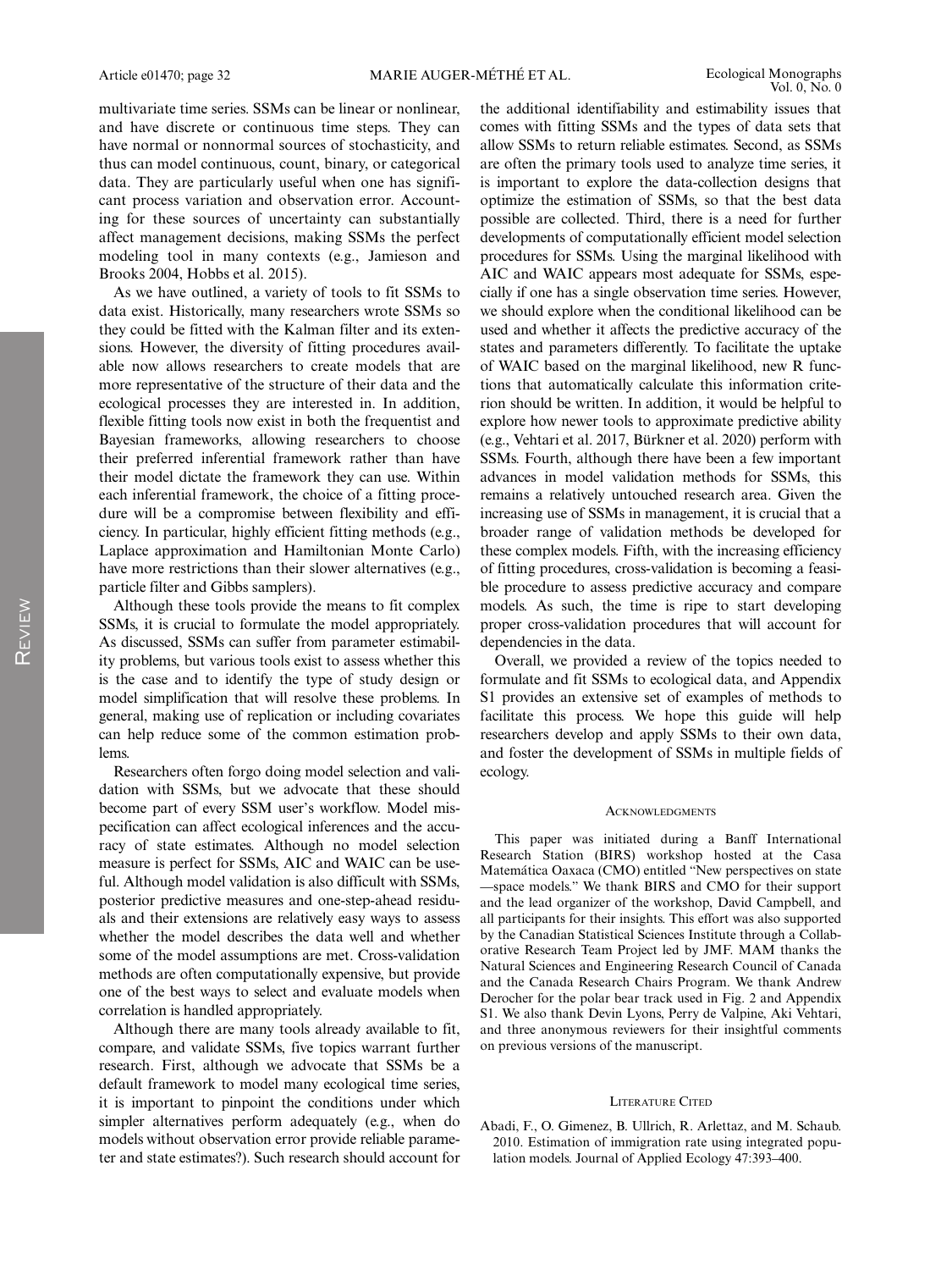- Aeberhard, W. H., J. Mills Flemming, and A. Nielsen. 2018. Review of state–space models for fisheries science. Annual Review of Statistics and Its Application 5:215–235.
- Aho, K., D. Derryberry, and T. Peterson. 2014. Model selection for ecologists: the worldviews of AIC and BIC. Ecology 95:631–636.
- Albertsen, C. M., K. Whoriskey, D. Yurkowski, A. Nielsen, and J. Mills Flemming. 2015. Fast fitting of non-Gaussian state– space models to animal movement data via Template Model Builder. Ecology 96:2598–2604.
- Anderson-Sprecher, R., and J. Ledolter. 1991. State–space analysis of wildlife telemetry data. Journal of the American Statistical Association 86:596–602.
- Andrieu, C., A. Doucet, and R. Holenstein. 2010. Particle Markov chain Monte Carlo methods. Journal of the Royal Statistical Society B 72:269–342.
- Ansley, G. F., and R. Kohn. 1987. Efficient generalized crossvalidation for state space models. Biometrika 74:139–148.
- Appling, A. P., R. O. J. Hall, C. B. Yackulic, and M. Arroita. 2018. Overcoming equifinality: leveraging long time series for stream metabolism estimation. Journal of Geophysical Research: Biogeosciences 123:624–645.
- Auger-Méthé, M., C. M. Albertsen, I. D. Jonsen, A. E. Derocher, D. C. Lidgard, K. R. Studholme, W. D. Bowen, G. T. Crossin, and J. Mills Flemming. 2017. Spatiotemporal modelling of marine movement data using Template Model Builder (TMB). Marine Ecology Progress Series 565:237–249.
- Auger-Méthé, M., and A. E. Derocher. 2021. Argos and GPS data for a polar bear track. Dryad, Dataset [https://doi.org/](https://doi.org/10.5061/dryad.4qrfj6q96) [10.5061/dryad.4qrfj6q96](https://doi.org/10.5061/dryad.4qrfj6q96)
- Auger-Méthé, M., C. Field, C. M. Albertsen, A. E. Derocher, M. A. Lewis, I. D. Jonsen, and J. Mills Flemming. 2016. State–space models' dirty little secrets: even simple linear Gaussian models can have estimation problems. Scientific Reports 6:26677.
- Baldwin, J. W., K. Leap, J. T. Finn, and J. R. Smetzer. 2018. Bayesian state–space models reveal unobserved off-shore nocturnal migration from Motus data. Ecological Modelling 386:38–46.
- Bell, D. M., E. J. Ward, A. C. Oishi, R. Oren, P. G. Flikkema, and J. S. Clark. 2015. A state space modeling approach to estimating canopy conductance and associated uncertainties from sap flux density data. Tree Physiology 35:792–802.
- Bengtsson, T., and J. E. Cavanaugh. 2006. An improved Akaike information criterion for state space model selection. Computational Statistics and Data Analysis 50:2635–2654.
- Berg, C. W., and A. Nielsen. 2016. Accounting for correlated observations in an age-based state–space stock assessment model. ICES Journal of Marine Science 73:1788–1797.
- Bergmeir, C., and J. M. Benitez. 2012. On the use of crossvalidation for time series predictor evaluation. Information Sciences 191:192–213.
- Besbeas, P., S. N. Freeman, B. J. T. Morgan, and E. A. Catchpole. 2002. Integrating mark recapture–recovery and census data to estimate animal abundance and demographic parameters. Biometrics 58:540–547.
- Besbeas, P., and B. J. T. Morgan. 2019. Exact inference for integrated population modelling. Biometrics 75:475–484.
- Best, J. K., and A. E. Punt. 2020. Parameterizations for Bayesian state–space surplus production models. Fisheries Research 222:105411.
- Betancourt, M. 2017. A conceptual introduction to Hamiltonian Monte Carlo. arXiv e-prints, page arXiv:1701.02434.
- Betancourt, M., C. C. Margossian, and V. Leos-Barajas. 2020. The discrete adjoint method: efficient derivatives for functions of discrete sequences. arXiv e-prints, page arXiv:2002.00326.
- Boero, F., A. C. Kraberg, G. Krause, and K. H. Wiltshire. 2015. Time is an affliction: why ecology cannot be as predictive as physics and why it needs time series. Journal of Sea Research 101:12–18.
- Bolker, B. M. 2008. Ecological models and data in R. Princeton University Press, Princeton, New Jersey, USA.
- Bolker, B. M., M. E. Brooks, C. J. Clark, S. W. Geange, J. R. Poulsen, M. H. H. Stevens, and J. S. S. White. 2009. Generalized linear mixed models: a practical guide for ecology and evolution. Trends in Ecology & Evolution 24:127–135.
- Boone, E. L., J. R. Merrick, and M. J. Krachey. 2014. A Hellinger distance approach to MCMC diagnostics. Journal of Statistical Computation and Simulation 84:833–849.
- Breed, G. A., D. P. Costa, I. D. Jonsen, P. W. Robinson, and J. Mills Flemming. 2012. State-space methods for more completely capturing behavioral dynamics from animal tracks. Ecological Modelling 235–236:49–58.
- Brooks, S. P., and A. Gelman. 1998. General methods for monitoring convergence of iterative simulations. Journal of Computational and Graphical Statistics 7:434–455.
- Buckland, S. T., K. P. Burnham, and N. H. Augustin. 1997. Model selection: an integral part of inference. Biometrics 53:603–618.
- Buckland, S. T., K. B. Newman, L. Thomas, and N. B. Koesters. 2004. State–space models for the dynamics of wild animal populations. Ecological Modelling 171:157–175.
- Bürkner, P.-C., J. Gabry, and A. Vehtari. 2020. Approximate leave-future-out cross-validation for Bayesian time series models. Journal of Statistical Computation and Simulation 90:2499–2523.
- Burnham, K. P., and D. R. Anderson. 2002. Model selection and multimodel inference: a practical information-theoretic approach. Second edition. Springer-Verlag, New York, New York, USA.
- Campbell, D., and S. Lele. 2014. An ANOVA test for parameter estimability using data cloning with application to statistical inference for dynamic systems. Computational Statistics and Data Analysis 70:257–267.
- Carter, C. K., and R. Kohn. 1994. On Gibbs sampling for state space models. Biometrika 81:541–553.
- Catchpole, E. A., P. M. Kgosi, and B. J. T. Morgan. 2001. On the near-singularity of models for animal recovery data. Biometrics 57:720–726.
- Catchpole, E. A., and B. J. T. Morgan. 1997. Detecting parameter redundancy. Biometrika 84:187–196.
- Catchpole, E. A., B. J. T. Morgan, and S. N. Freeman. 1998. Estimation in parameter–redundant models. Biometrika 85:462–468.
- Cavanaugh, J., and R. Shumway. 1997. A bootstrap variant of the AIC for state–space model selection. Statistica Sinica 7:473–496.
- Chaloupka, M., and G. Balazs. 2007. Using Bayesian state– space modelling to assess the recovery and harvest potential of the Hawaiian green sea turtle stock. Ecological Modelling 205:93–109.
- Chang, Y.-J., J. Brodziak, J. O'Malley, H. H. Lee, G. DiNardo, and C.-L. Sun. 2015. Model selection and multi-model inference for Bayesian surplus production models: a case study for Pacific blue and striped marlin. Fisheries Research 166:129– 139.
- Choquet, R., and D. J. Cole. 2012. A hybrid symbolicnumerical method for determining model structure. Mathematical Biosciences 236:117–125.
- Choquet, R., and O. Gimenez. 2012. Towards built-in capture– recapture mixed models in program E-SURGE. Journal of Ornithology 152:S625–S639.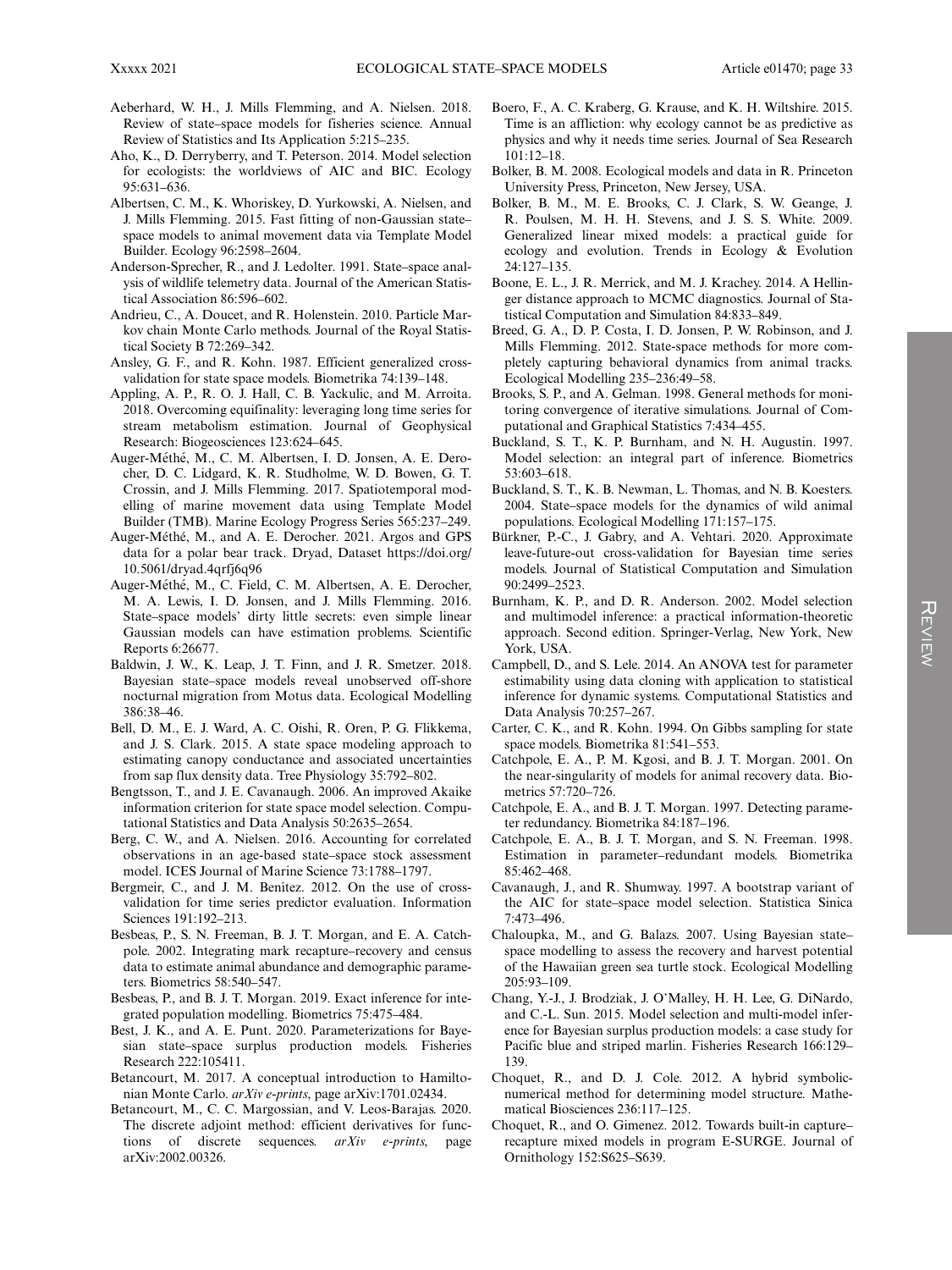- Clark, J. S., D. M. Bell, M. H. Hersh, and L. Nichols. 2011. Climate change vulnerability of forest biodiversity: climate and competition tracking of demographic rates. Global Change Biology 17:1834–1849.
- Cobelli, C., and J. DiStefano III. 1980. Parameter and structural identifiability concepts and ambiguities: a critical review and analysis. American Journal of Physiology—Regulatory, Integrative and Comparative Physiology 239:7–24.
- Cole, D. J. 2019. Parameter redundancy and identifiability in hidden Markov models. Metron 77:105–118.
- Cole, D. J., and R. S. McCrea. 2016. Parameter redundancy in discrete state–space and integrated models. Biometrical Journal 58:1071–1090.
- Cole, D. J., B. J. T. Morgan, E. A. Catchpole, and B. A. Hubbard. 2012. Parameter redundancy in mark–recovery models. Biometrical Journal 54:507–523.
- Cole, D. J., B. J. T. Morgan, and D. M. Titterington. 2010. Determining the parametric structure of models. Mathematical Biosciences 228:16–30.
- Conn, P. B., D. S. Johnson, P. J. Williams, S. R. Melin, and M. B. Hooten. 2018. A guide to Bayesian model checking for ecologists. Ecological Monographs 88:526–542.
- Costa, D. P., et al. 2010. Accuracy of ARGOS locations of pinnipeds at-sea estimated using fastloc GPS. PLoS One 5: e8677.
- Cowles, M. K., and B. P. Carlin. 1996. Markov chain Monte Carlo convergence diagnostics: a comparative review. Journal of the American Statistical Association 91:883–904.
- Cressie, N., C. A. Calder, J. S. Clark, J. M. Ver Hoef, and C. K. Wikle. 2009. Accounting for uncertainty in ecological analysis: the strengths and limitations of hierarchical statistical modeling. Ecological Applications 19:553–570.
- Csilléry, K., M. G. B. Blum, O. E. Gaggiotti, and O. FranOois. 2010. Approximate Bayesian computation (ABC) in practice. Trends in Ecology & Evolution 25:410–418.
- Damgaard, C. 2012. Trend analyses of hierarchical pin-point cover data. Ecology 93:1269–1274.
- Damgaard, C. 2019. A critique of the space-for-time substitution practice in community ecology. Trends in Ecology & Evolution 34:416–421.
- Damgaard, C., B. Nygaard, R. Ejrnæs, and J. Kollmann. 2011. State–space modeling indicates rapid invasion of an alien shrub in coastal dunes. Journal of Coastal Research 27:595– 599.
- de Jong, P. 1988. A cross-validation filter for time series models. Biometrika 75:594–600.
- de Valpine, P. 2002. Review of methods for fitting time-series models with process and observation error and likelihood calculations for nonlinear, non-Gaussian state–space models. Bulletin of Marine Science 70:455–471.
- de Valpine, P. 2004. Monte Carlo state–space likelihoods by weighted posterior kernel density estimation. Journal of the American Statistical Association 99:523–536.
- de Valpine, P. 2012. Frequentist analysis of hierarchical models for population dynamics and demographic data. Journal of Ornithology 152:S393–S408.
- de Valpine, P., and A. Hastings. 2002. Fitting population models incorporating process noise and observation error. Ecological Monographs 72:57–76.
- de Valpine, P., D. Turek, C. Paciorek, C. Anderson-Bergman, D. Temple Lang, and R. Bodik. 2017. Programming with models: writing statistical algorithms for general model structures with nimble. Journal of Computational and Graphical Statistics 26:403–413.
- Dennis, B., and J. M. Ponciano. 2014. Density-dependent state– space model for population abundance data with unequal time intervals. Ecology 95:2069–2076.
- Dennis, B., J. M. Ponciano, S. R. Lele, M. L. Taper, and D. F. Staples. 2006. Estimating density dependence, process noise, and observation error. Ecological Monographs 76:323–341.
- Dennis, B., J. M. Ponciano, and M. L. Taper. 2010. Replicated sampling increases efficiency in monitoring biological populations. Ecology 91:610–620.
- Dennis, B., and M. L. Taper. 1994. Density dependence in time series observations of natural populations: estimation and testing. Ecological Monographs 64:205–224.
- Dormann, C. F., et al. 2018. Model averaging in ecology: a review of Bayesian, information-theoretic, and tactical approaches for predictive inference. Ecological Monographs 88:485–504.
- Douc, R., E. Moulines, J. Olsson, and R. van Handel. 2011. Consistency of the maximum likelihood estimator for general hidden Markov models. Annals of Statistics 39:474–513.
- Doucet, A., N. de Freitas, and N. Gordon. 2001. An introduction to sequential Monte Carlo methods. Pages 3–14 in A. Doucet, N. de Freitas, and N. Gordon, editors. Sequential Monte Carlo methods in practice. Statistics for Engineering and Information Science. Springer, New York, NY.
- Dukic, V., H. F. Lopes, and N. G. Polson. 2012. Tracking epidemics with Google flu trends data and a state–space SEIR model. Journal of the American Statistical Association 107:1410–1426.
- Dunham, K., and J. B. Grand. 2016. Effects of model complexity and priors on estimation using sequential importance sampling/resampling for species conservation. Ecological Modelling 340:28–36.
- Dupuis, J. A. 1995. Bayesian estimation of movement and survival probabilities from capture recapture data. Biometrika 82:761–772.
- Durbin, J., and S. J. Koopman. 2012. Time series analysis by state space methods. Second edition. Oxford University Press, Oxford, UK.
- Einarsson, Á., U. Hauptfleisch, P. R. Leavitt, and A. R. Ives. 2016. Identifying consumer resource population dynamics using paleoecological data. Ecology 97:361–371.
- Fasiolo, M., N. Pya, and S. N. Wood. 2016. A comparison of inferential methods for highly nonlinear state space models in ecology and epidemiology. Statistical Science 31:96–118.
- Fasiolo, M., and S. N. Wood. 2018. ABC in ecological modelling. Pages 597–622 in S. A. Sisson, Y. Fan, and M. Beaumont, editors. Handbook of approximate Bayesian computation. Chapman and Hall/CRC, New York, New York, USA.
- Ferretti, F., D. Curnick, K. Liu, E. V. Romanov, and B. A. Block. 2018. Shark baselines and the conservation role of remote coral reef ecosystems. Science Advances 4:eaaq033.
- Fournier, D. A., H. J. Skaug, J. Ancheta, J. Ianelli, A. Magnusson, M. N. Maunder, A. Nielsen, and J. Sibert. 2012. AD Model Builder: using automatic differentiation for statistical inference of highly parameterized complex nonlinear models. Optimization Methods and Software 27:233–249.
- Frühwirth-Schnatter, S. 1996. Recursive residuals and model diagnostics for normal and non normal state space models. Environmental and Ecological Statistics 3:291–309.
- Fujiwara, M., B. E. Kendall, R. M. Nisbet, and W. A. Bennett. 2005. Analysis of size trajectory data using an energeticbased growth model. Ecology 86:1441–1451.
- Gamerman, D., T. Rezende dos Santos, and G. C. Franco. 2013. A non-Gaussian family of state space models with exact marginal likelihood. Journal of Time Series Analysis 34:625– 645.
- Garrett, E. S., and S. L. Zeger. 2000. Latent class model diagnosis. Biometrics 56:1055–1067.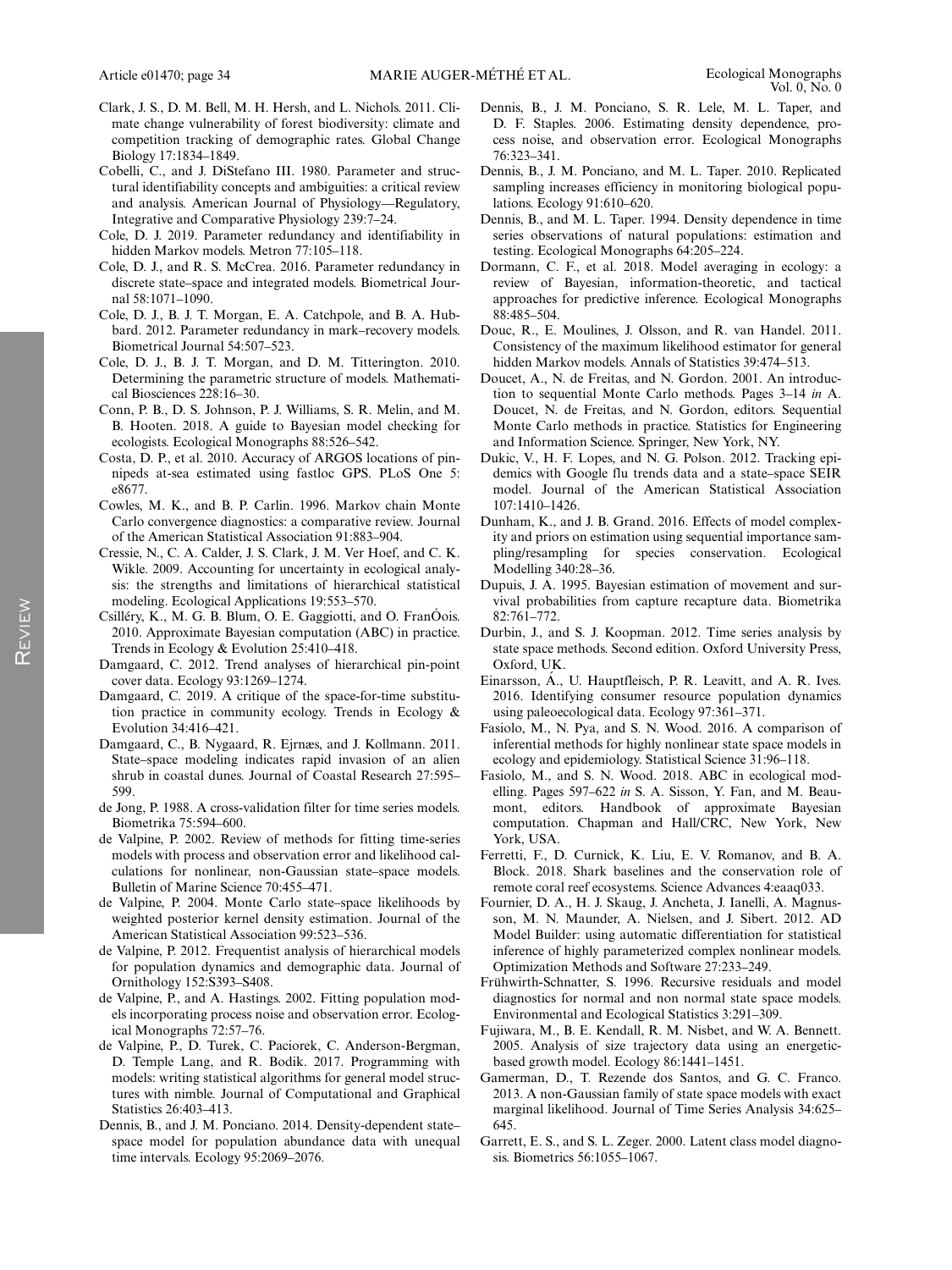- Gelfand, A. E., and S. K. Sahu. 1999. Identifiability, improper priors, and Gibbs sampling for generalized linear models. Journal of the American Statistical Association 94:247–253.
- Gelman, A., J. B. Carlin, H. S. Stern, D. B. Dunson, A. Vehtari, and D. B. Rubin. 2013. Bayesian data analysis. Third edition. CRC Press, Boca Raton, Florida, USA.
- Gelman, A., J. Hwang, and A. Vehtari. 2014. Understanding predictive information criteria for Bayesian models. Statistics and Computing 24:997–1016.
- Gelman, A., and D. B. Rubin. 1992. Inference from iterative simulation using multiple sequences. Statistical Science 7:457–511.
- Gelman, A., and K. Shirley. 2011. Inference from simulations and monitoring convergence. Pages 163–174 in S. Brooks, A. Gelman, G. Jones, and X.-L. Meng, editors. Handbook of Markov chain Monte Carlo. Chapman and Hall/CRC, New York, New York, USA.
- Gelman, A., D. Simpson, and M. Betancourt. 2017. The prior can often only be understood in the context of the likelihood. Entropy, 19:555.
- Geyer, C. 2011. Introduction to Markov chain Monte Carlo. Pages 3–48 in S. Brooks, A. Gelman, G. Jones, and X.-L. Meng, editors. Handbook of Markov chain Monte Carlo. Chapman and Hall/CRC, New York, New York, USA.
- Gilks, W. R., S. Richardson, and D. Spiegelhalter. 1995. Markov chain Monte Carlo in practice. Chapman and Hall/CRC, New York, New York, USA.
- Gimenez, O., S. Bonner, R. King, R. A. Parker, S. Brooks, L. Jamieson, V. Grosbois, B. Morgan, and L. Thomas. 2009a. Winbugs for population ecologists: Bayesian modeling using Markov chain Monte Carlo methods. Environmental and Ecological Statistics 3:883–915.
- Gimenez, O., B. J. T. Morgan, and S. P. Brooks. 2009b. Weak identifiability in models for mark recapture–recovery data. Pages 1055–1067 in D. L. Thomson, E. G. Cooch, and M. J. Conroy, editors. Modeling demographic processes in marked populations. Environmental and Ecological Statistics Series. Springer, Boston, Massachusetts, USA.
- Gimenez, O., V. Rossi, R. Choquet, C. Dehais, B. Doris, H. Varella, J. P. Vila, and R. Pradel. 2007. State-space modelling of data on marked individuals. Ecological Modelling 206:431– 438.
- Gimenez, O., A. Viallefont, E. A. Catchpole, R. Choquet, and B. J. T. Morgan. 2004. Methods for investigating parameter redundancy. Animal Biodiversity and Conservation 27:1–12.
- Gordon, N. J., D. J. Salmond, and A. F. M. Smith. 1993. Novel approach to nonlinear/non Gaussian Bayesian state estimation. IEE Proceedings F–Radar and Signal Processing 140:107–113.
- Goudie, R. J. B., R. M. Turner, D. De Angelis, and A. Thomas. 2017. MultiBUGS: A parallel implementation of the BUGS modelling framework for faster Bayesian inference. arXiv eprints, page arXiv:1704.03216.
- Grewal, M. S., and A. P. Andrews. 2010. Applications of Kalman filtering in aerospace 1960 to the present. IEEE Control Systems Magazine 30:69–78.
- Harvey, A. C. 1990. Forecasting, structural time series models and the Kalman filter. Cambridge University Press, Cambridge, UK.
- Hobbs, N. T., C. Geremia, J. Treanor, R. Wallen, P. J. White, M. B. Hooten, and J. C. Rhyan. 2015. State-space modeling to support management of brucellosis in the Yellowstone bison population. Ecological Monographs 85:525–556.
- Holdo, R. M., A. R. E. Sinclair, A. P. Dobson, K. L. Metzger, B. M. Bolker, M. E. Ritchie, and R. D. Holt. 2009. A diseasemediated trophic cascade in the Serengeti and its implications for ecosystem C. PLoS Biology 7:e1000210.
- Holmes, E., E. Ward, M. Scheuerell, and K. Wills. 2018. MARSS: multivariate autoregressive state-space modeling. R package version 3.10.10. [https://cran.r-project.org/web/packa](https://cran.r-project.org/web/packages/MARSS/index.html) [ges/MARSS/index.html](https://cran.r-project.org/web/packages/MARSS/index.html)
- Holmes, E. E., E. J. Ward, and K. Wills. 2012. MARSS: Multivariate autoregressive state–space models for analyzing timeseries data. R Journal 4:11–19.
- Hooten, M. B., and T. J. Hefley. 2019. Bringing Bayesian models to life. CRC Press, Boca Raton, Florida, USA.
- Hooten, M. B., and N. T. Hobbs. 2015. A guide to Bayesian model selection for ecologists. Ecological Monographs 85:3–28.
- Hooten, M. B., C. K. Wikle, S. L. Sheriff, and J. W. Rushin. 2009. Optimal spatio-temporal hybrid sampling designs for ecological monitoring. Journal of Vegetation Science 20:639– 649.
- Hyndman, R. J., and G. Athanasopoulos. 2018. Forecasting: principles and practice. Second edition. OTexts, Melbourne, Victoria, Australia.
- Ionides, E. L., D. Nguyen, Y. Atchadé, S. Stoev, and A. A. King. 2015. Inference for dynamic and latent variable models via iterated, perturbed Bayes maps. Proceedings of the National Academy of Sciences of the United States of America 112:719–724.
- Ives, A. R., B. Dennis, K. L. Cottingham, and S. R. Carpenter. 2003. Estimating community stability and ecological interactions from time-series data. Ecological Monographs 73:301– 330.
- Jamieson, L. E., and S. P. Brooks. 2004. Density dependence in North American ducks. Animal Biodiversity and Conservation 27:113–128.
- Jia, X., M. Shao, X. Wei, R. Horton, and X. Li. 2011. Estimating total net primary productivity of managed grasslands by a state-space modeling approach in a small catchment on the Loess Plateau, China. Geoderma 160:281–291.
- Johnson, D. S., J. L. Laake, S. R. Melin, and R. L. Delong. 2016. Multivariate state hidden Markov models for mark–recapture data. Statistical Science 31:233–244.
- Johnson, D. S., and J. M. London. 2018. crawl: an R package for fitting continuous-time correlated random walk models to animal movement data. [https://cran.r-project.org/web/packa](https://cran.r-project.org/web/packages/crawl) [ges/crawl](https://cran.r-project.org/web/packages/crawl)
- Johnson, D. S., J. M. London, M.-A. Lea, and J. W. Durban. 2008. Continuous-time correlated random walk model for animal telemetry data. Ecology, 89:1208–1215.
- Jonsen, I. 2016. Joint estimation over multiple individuals improves behavioural state inference from animal movement data. Scientific Reports 6:20625.
- Jonsen, I., M. Basson, S. Bestley, M. Bravington, T. Patterson, M. Pedersen, R. Thomson, U. Thygesen, and S. Wotherspoon. 2013. State–space models for bio-loggers: a methodological road map. Deep Sea Research Part II: Topical Studies in Oceanography 88–89:34–46.
- Jonsen, I. D., J. Mills Flemming, and R. A. Myers. 2005. Robust state–space modeling of animal movement data. Ecology 86:2874–2880.
- Kai, M., and H. Yokoi. 2019. Performance evaluation of information criteria for estimating a shape parameter in a Bayesian state–space biomass dynamics model. Fisheries Research 219:105326.
- Kalman, R. E. 1960. A new approach to linear filtering and prediction problems. Journal of Basic Engineering 82:35–45.
- Kalman, R. E., and R. S. Bucy. 1961. New results in linear filtering and prediction theory. Journal of Basic Engineering 83:95–108.
- Karban, R., and P. de Valpine. 2010. Population dynamics of an Arctiid caterpillar–tachinid parasitoid system using state– space models. Journal of Animal Ecology 79:650–661.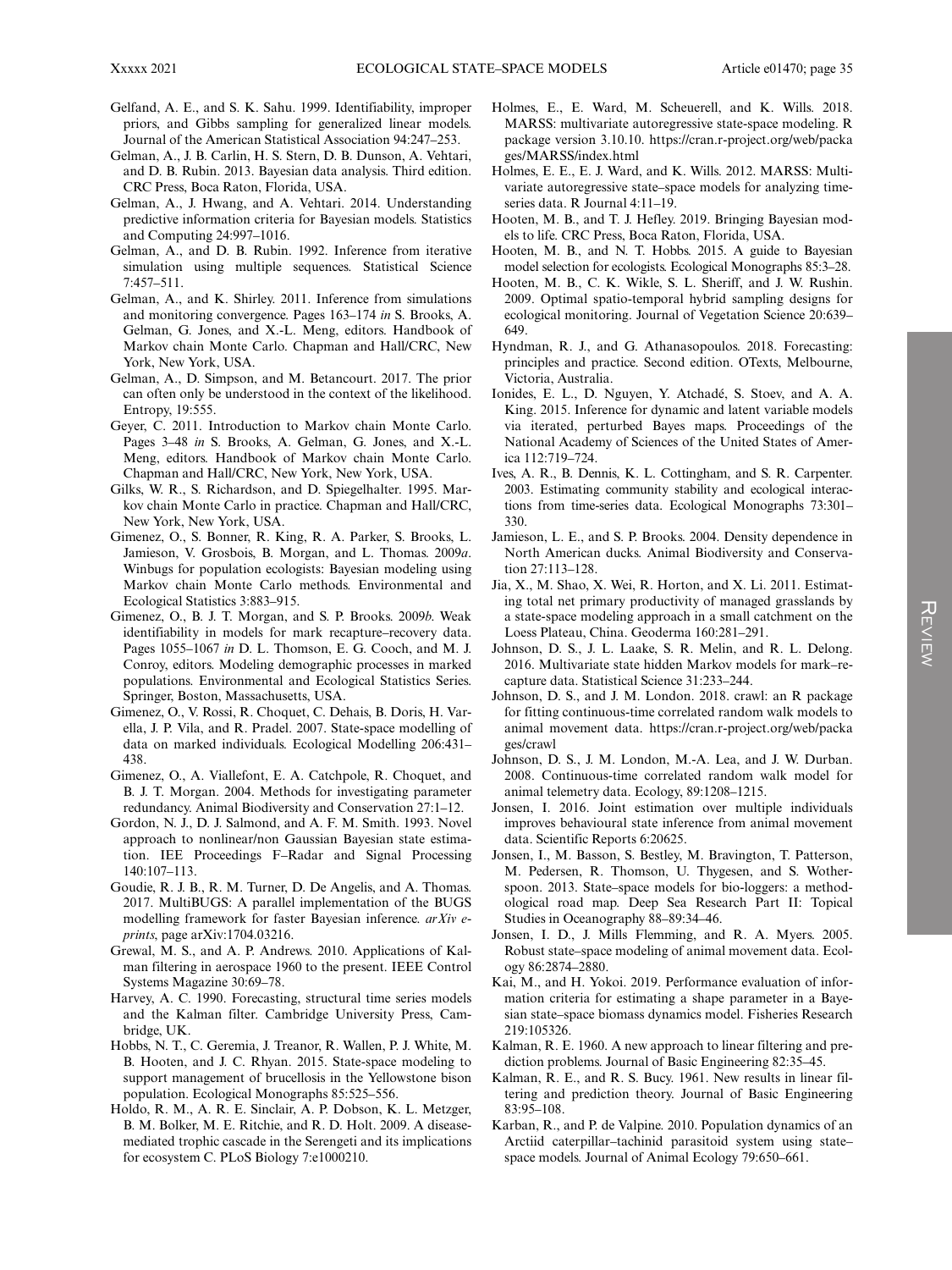- Kass, R. E., and L. Wasserman. 1996. The selection of prior distributions by formal rules stable. Journal of the American Statistical Association 91:1343–1370.
- Kéry, M., J. A. Royle, M. Plattner, and R. M. Dorazio. 2009. Species richness and occupancy estimation in communities subject to temporary emigration. Ecology 90:1279–1290.
- Kindsvater, H. K., N. K. Dulvy, C. Horswill, M.-J. Juan-Jorda,` M. Mangel, and J. Matthiopoulos. 2018. Overcoming the data crisis in biodiversity conservation. Trends in Ecology & Evolution 33:676–688.
- King, A. A., M. Domenech de Cellès, F. M. G. Magpantay, and P. Rohani. 2015. Avoidable errors in the modelling of outbreaks of emerging pathogens, with special reference to Ebola. Proceedings of the Royal Society of London B 282:20150347.
- King, A. A., D. Nguyen, and E. L. Ionides. 2016. Statistical inference for partially observed Markov processes via the R package pomp. Journal of Statistical Software 69:1–43.
- King, R. 2012. A review of Bayesian state–space modelling of capture–recapture–recovery data. Interface Focus 2:190–204.
- Kitagawa, G. 1987. Non-Gaussian state–space modeling of nonstationary time series. Journal of the American Statistical Association 82:1032–1041.
- Knape, J. 2008. Estimability of density dependence in models of time series data. Ecology 89:2994–3000.
- Knape, J., and P. de Valpine. 2012. Fitting complex population models by combining particle filters with Markov chain Monte Carlo. Ecology 93:256–263.
- Knape, J., N. Jonzén, and M. Sköld. 2011. On observation distributions for state space models of population survey data. Journal of Animal Ecology 80:1269–1277.
- Kristensen, K., A. Nielsen, C. W. Berg, H. Skaug, and B. Bell. 2016. TMB: automatic differentiation and Laplace approximation. Journal of Statistical Software 70:1–21.
- Langrock, R., R. King, J. Matthiopoulos, L. Thomas, D. Fortin, and J. M. Morales. 2012. Flexible and practical modeling of animal telemetry data: hidden Markov models and extensions. Ecology 93:2336–2342.
- Lele, S. R. 2020. Consequences of lack of parameterization invariance of non-informative Bayesian analysis for wildlife management: survival of San Joaquin kit fox and declines in amphibian populations. Frontiers in Ecology and Evolution 7:501.
- Lele, S. R., K. Nadeem, and B. Schmuland. 2010. Estimability and likelihood inference for generalized linear mixed models using data cloning. Journal of the American Statistical Association 10:1617–1625.
- Lemoine, N. P. 2019. Moving beyond noninformative priors: why and how to choose weakly informative priors in Bayesian analyses. Oikos 128:912–928.
- Leos-Barajas, V., and T. Michelot. 2018. An introduction to animal movement modeling with hidden Markov models using Stan for Bayesian inference. arXiv e-prints, page arXiv:1806.10639.
- Linden, A., and J. Knape. 2009. Estimating environmental ´ effects on population dynamics: consequences of observation error. Oikos 118:675–680.
- Link, W. A., and J. R. Sauer. 2016. Bayesian cross-validation for model evaluation and selection, with application to the North American Breeding Bird Survey. Ecology 97:1746– 1758.
- Link, W. A., J. R. Sauer, and D. K. Niven. 2017. Model selection for the North American Breeding Bird Survey: a comparison of methods. Condor 119:546–556.
- Liu, J. S., and R. Chen. 1998. Sequential Monte Carlo methods for dynamic systems. Journal of the American Statistical Association 93:1032–1044.
- Louca, S., and M. Doebeli. 2015. Detecting cyclicity in ecological time series. Ecology 96:1724–1732.
- Lunn, D., C. Jackson, N. Best, A. Thomas, and D. Spiegelhalter. 2013. The BUGS book. Chapman & Hall/CRC, Boca Raton, Florida, USA.
- Lunn, D., D. Spiegelhalter, A. Thomas, and N. Best. 2009. The BUGS project: evolution, critique and future directions. Statistics in Medicine 28:3049–3067.
- Lunn, D. J., A. Thomas, N. Best, and D. Spiegelhalter. 2000. WinBUGS—A Bayesian modelling framework: concepts, structure, and extensibility. Statistics and Computing 10:325– 337.
- Maunder, M. N., and R. B. Deriso. 2011. A state–space multistage life cycle model to evaluate population impacts in the presence of density dependence: illustrated with application to delta smelt (Hyposmesus transpacificus). Canadian Journal of Fisheries and Aquatic Sciences 68:1285–1306.
- McClintock, B. T., D. S. Johnson, M. B. Hooten, J. M. Ver Hoef, and J. M. Morales. 2014. When to be discrete: the importance of time formulation in understanding animal movement. Movement Ecology 2:21.
- McClintock, B. T., R. King, L. Thomas, J. Matthiopoulos, B. J. McConnell, and J. M. Morales. 2012. A general discrete-time modeling framework for animal movement using multistate random walks. Ecological Monographs 82:335–349.
- McClintock, B. T., R. Langrock, O. Gimenez, E. Cam, D. L. Borchers, R. Glennie, and T. A. Patterson. 2020. Uncovering ecological state dynamics with hidden Markov models. Ecology Letters 23:1878–1903.
- McClintock, B. T., J. M. London, M. F. Cameron, and P. L. Boveng. 2017. Bridging the gaps in animal movement: hidden behaviors and ecological relationships revealed by integrated data streams. Ecosphere 8:e01751.
- McClintock, B. T., and T. Michelot. 2018. momentuHMM: R package for generalized hidden Markov models of animal movement. Methods in Ecology and Evolution 9:1518–1530.
- Mendelssohn, R. 1988. Some problems in estimating population sizes from catch-at-age data. Fishery Bulletin 86:617– 630.
- Merkle, E. C., D. Furr, and S. Rabe-Hesketh. 2019. Bayesian comparison of latent variable models: conditional versus marginal likelihoods. Psychometrika 84:802–829.
- Meyer, R., and R. B. Millar. 1999. Bugs in Bayesian stock assessments. Canadian Journal of Fisheries and Aquatic Sciences 56:1078–1087.
- Michaud, N., P. de Valpine, D. Turek, C. J. Paciorek, and D. Nguyen. 2020. Sequential Monte Carlo methods in the nimble R package. arXiv e-prints, page arXiv:1703.06206.
- Michielsens, C. G. J., M. K. McAllister, S. Kuikka, T. Pakarinen, L. Karlsson, A. Romakkaniemi, I. Perä, and S. Mäntyniemi. 2006. A Bayesian state–space mark–recapture model to estimate exploitation rates in mixed-stock fisheries. Canadian Journal of Fisheries and Aquatic Sciences 63:321– 334.
- Millar, R. B. 2002. Reference priors for Bayesian fisheries models. Canadian Journal of Fisheries and Aquatic Sciences 59:1492–1502.
- Millar, R. B. 2009. Comparison of hierarchical Bayesian models for over dispersed count data using DIC and Bayes' factors. Biometrics 65:962–969.
- Millar, R. B. 2018. Conditional vs marginal estimation of the predictive loss of hierarchical models using WAIC and crossvalidation. Statistics and Computing 28:375–385.
- Mills Flemming, J., I. D. Jonsen, R. A. Myers, and C. A. Field. 2010. Hierarchical state–space estimation of leatherback turtle navigation ability. PLoS One 5:e14245.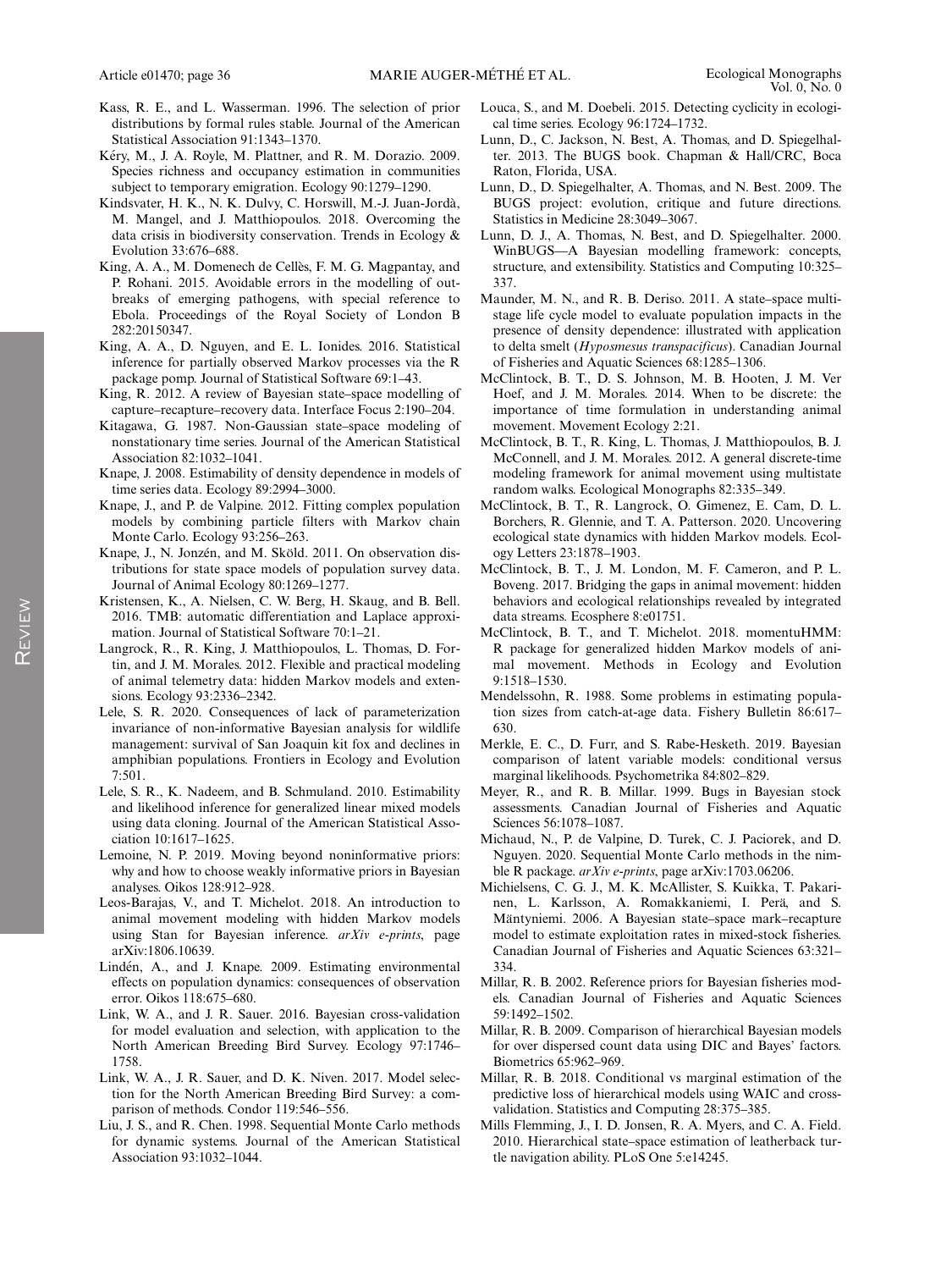- Monnahan, C. C., J. T. Thorson, and T. A. Branch. 2017. Faster estimation of Bayesian models in ecology using Hamiltonian Monte Carlo. Methods in Ecology and Evolution 8:339–348.
- Moore, J. E., and J. Barlow. 2011. Bayesian state–space model of fin whale abundance trends from a 1991–2008 time series of line-transect surveys in the California current. Journal of Applied Ecology 48:1195–1205.
- Mordecai, R. S., B. J. Mattsson, C. J. Tzilkowski, and R. J. Cooper. 2011. Addressing challenges when studying mobile or episodic species: hierarchical Bayes estimation of occupancy and use. Journal of Applied Ecology 48:56–66.
- Müller, S., J. L. Scealy, and A. H. Welsh. 2013. Model selection in linear mixed models. Statistical Science 28:135–167.
- Neal, R. 2011. MCMC using Hamiltonian dynamics. In S. Brooks, A. Gelman, G. Jones, and X. Meng, editors. Handbook of Markov chain Monte Carlo. Chapman & Hall/CRC, Boca Raton, Florida, USA.
- Newman, K. B., S. T. Buckland, B. J. T. Morgan, R. King, D. L. Borchers, D. J. Cole, P. Besbeas, O. Gimenez, and L. Thomas. 2014. Modelling population dynamics: model formulation, fitting and assessment using state-space methods. Springer, New York, New York, USA.
- Nielsen, A., and C. W. Berg. 2014. Estimation of time-varying selectivity in stock assessments using state–space models. Fisheries Research 158:96–101.
- O'Hara, R. B., and Sillanpää, M. J. 2009. A review of Bayesian variable selection methods: what, how and which. Bayesian Analysis 4:85–118.
- Ong, V. M. H., D. J. Nott, M.-N. Tran, S. A. Sisson, and C. C. Drovandi. 2018. Variational Bayes with synthetic likelihood. Statistics and Computing 28:971–988.
- Osada, Y., T. Kuriyama, M. Asada, H. Yokomizo, and T. Miyashita. 2019. Estimating range expansion of wildlife in heterogeneous landscapes: a spatially explicit state–space matrix model coupled with an improved numerical integration technique. Ecology and Evolution 9:318–327.
- Patterson, T. A., L. Thomas, C. Wilcox, O. Ovaskainen, and J. Matthiopoulos. 2008. State-space models of individual animal movement. Trends in Ecology and Evolution 23:87–94.
- Peacock, S. J., M. Krkošek, M. A. Lewis, and S. Lele. 2017. Study design and parameter estimability for spatial and temporal ecological models. Ecology and Evolution 7:762–770.
- Pedersen, M. W., C. W. Berg, U. H. Thygesen, A. Nielsen, and H. Madsen. 2011. Estimation methods for nonlinear state-space models in ecology. Ecological Modelling 222:1394–1400.
- Petris, G. 2010. An R package for dynamic linear models. Journal of Statistical Software 36:1–16.
- Petris, G., S. Petrone, and P. Campagnoli. 2009. Dynamic linear models with R. Springer-Verlag, New York, New York, USA.
- Pitt, M. K., and N. Shephard. 1999. Filtering via simulation: auxiliary particle filters. Journal of the American Statistical Association 94:590–599.
- Plummer, M. 2003. JAGS: a program for analysis of Bayesian graphical models using Gibbs sampling. Vol. 124, Pages 1–10 in Proceedings of the 3rd International Workshop on Distributed Statistical Computing.
- Plummer, M. 2018. rjags: Bayesian graphical models using MCMC. R package version 4-8. [https://cran.r-project.org/](https://cran.r-project.org/web/packages/rjags/) [web/packages/rjags/](https://cran.r-project.org/web/packages/rjags/)
- Plummer, M., N. Best, K. Cowles, and K. Vines. 2006. Coda: convergence diagnosis and output analysis for MCMC. R News 6:7–11.
- Pohle, J., R. Langrock, F. M. van Beest, and N. M. Schmidt. 2017. Selecting the number of states in hidden Markov models: pragmatic solutions illustrated using animal movement. Journal of Agricultural, Biological, and Environmental Statistics 22:270–293.
- Polansky, L., K. B. Newman, and L. Mitchell. 2021. Improving inference for nonlinear state-space models of animal population dynamics given biased sequential life stage data. Biometrics 77:352 –361.
- Postlethwaite, C. M., and T. E. Dennis. 2013. Effects of temporal resolution on an inferential model of animal movement. PLoS One 8:e57640.
- Prado, R., and M. West. 2010. Time series: modeling, computation, and inference. Chapman & Hall/CRC, Boca Raton, Florida, USA.
- Raue, A., C. Kreutz, T. Maiwald, J. Bachmann, M. Schilling, U. Klingmüller, and J. Timmer. 2009. Structural and practical identifiability analysis of partially observed dynamical models by exploiting the profile likelihood. Bioinformatics 25:1923– 1929.
- R Development Core Team. 2019. R: a language and environment for statistical computing. R Foundation for Statistical Computing, Vienna, Austria. [www.r-project.com](http://www.r-project.com)
- Robert, C. P. 2007. The Bayesian choice: from decision theoretic foundations to computation implementation. Second edition. Springer Sciences + Business Media, LLC, New York, New York, USA.
- Roberts, D. R., et al. 2017. Cross-validation strategies for data with temporal, spatial, hierarchical, or phylogenetic structure. Ecography 49:913–929.
- Rothenberg, T. J. 1971. Identification in parametric models. Econometrica 39:577–591.
- Royle, J. A. 2008. Modeling individual effects in the Cormack– Jolly–Seber model: a state-space formulation. Biometrics 64:364–370.
- Sæther, B.-E., M. Lillegård, V. Grøtan, M. C. Drever, S. Engen, T. D. Nudds, and K. M. Podruzny. 2008. Geographical gradients in the population dynamics of North American prairie ducks. Journal of Animal Ecology 77:869–882.
- Sanderlin, J. S., W. M. Block, B. E. Strohmeyer, V. A. Saab, and J. L. Ganey. 2019. Precision gain versus effort with joint models using detection/non-detection and banding data. Ecology and Evolution 9:804–817.
- Schick, R. S., S. D. Kraus, R. M. Rolland, A. R. Knowlton, P. K. Hamilton, H. M. Pettis, R. D. Kenney, and J. S. Clark. 2013. Using hierarchical Bayes to understand movement, health, and survival in the endangered North Atlantic right whale. PLoS One 8:e64166.
- Shumway, R. H., and D. S. Stoffer. 2016. Time series analysis and its applications: with R examples. Fourth edition. Springer International Publishing, New York, New York, USA.
- Siple, M. C., and T. B. Francis. 2016. Population diversity in Pacific herring of the Puget Sound, USA. Oecologia 180:111– 125.
- Smith, J. 1985. Diagnostic checks of non-standard time series models. Journal of Forecasting 4:283–291.
- Stan Development Team. 2012. Stan: A C++ library for probability and sampling.<http://mcstan.org>
- Stan Development Team. 2018. RStan: the R interface to Stan. R package version 2.18.2. [https://cran.r-project.org/web/pac](https://cran.r-project.org/web/packages/rstan) [kages/rstan](https://cran.r-project.org/web/packages/rstan)
- Sullivan, P. J. 1992. A Kalman filter approach to catch-at-length analysis. Biometrics 48:237–257.
- Tashman, L. J. 2000. Out-of-sample tests of forecasting accuracy: an analysis and review. International Journal of Forecasting 16:437–450.
- Thorson, J. T., J. N. Ianelli, E. A. Larsen, L. Ries, M. D. Scheuerell, C. Szuwalski, and E. F. Zipkin. 2016. Joint dynamic species distribution models: a tool for community ordination and spatio-temporal monitoring. Global Ecology and Biogeography 25:1144–1158.